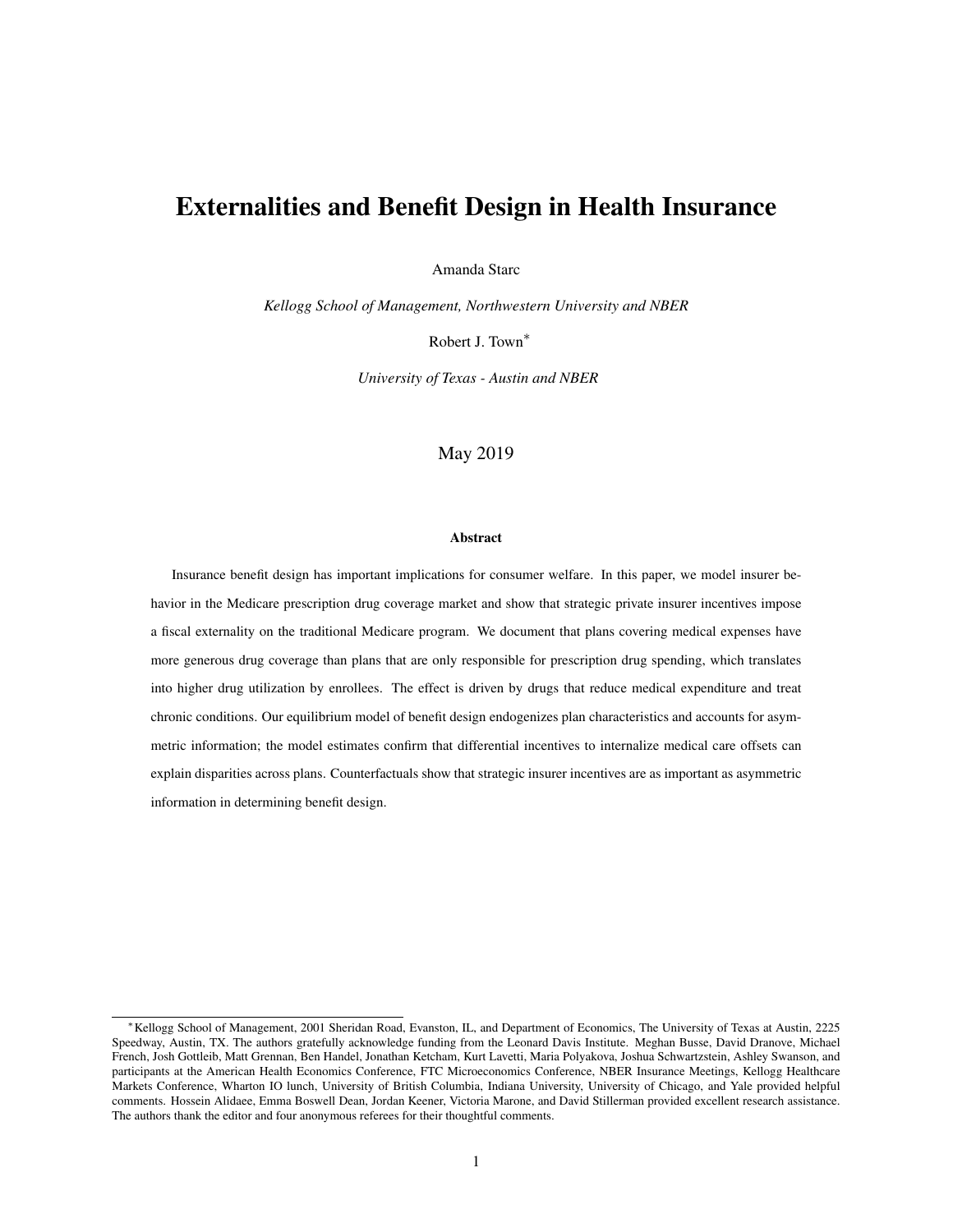# 1 Introduction

The welfare generated by private health insurance critically depends on the structure of benefits offered by insurers. More generous benefits provide increased enrollee risk protection but are costly to the risk-bearing insurer. Increasing generosity mechanically increases plan expenditures and, more important from a welfare perspective, increases the likelihood of moral hazard and adverse selection. An optimal insurance plan must balance these gains from risk protection against inefficiencies due to asymmetric information.

While this theoretical trade-off is well-understood, most recent empirical models of equilibrium insurer behavior focus exclusively on the pricing behavior of insurers holding benefit design fixed (Handel (2013); Starc (2015); Town and Liu (2003); Tebaldi (2017); Ericson and Starc (2015); Decarolis, Polyakova and Ryan (Forthcoming)). The literature highlights the important role of imperfect competition and strategic insurer behavior – in addition to asymmetric information – in driving equilibrium outcomes. In this paper, we develop and estimate a tractable oligopoly model of premium setting and benefit design. We use our model to quantify the impact of both asymmetric information and strategic incentives on premium setting and benefit design. To study the role of insurers' strategic incentives in shaping benefit design, we examine the impact of an important friction in benefit design in our setting: externalities due to incentive misalignment. We find that this externality plays as important of a role as asymmetric information in affecting equilibrium plan benefit design.

Patient care often spans different treatment modalities (e.g., inpatient, office visits, outpatient surgery, specialist care, pharmaceuticals), and coverage for one type of care may interact and spill over to other services, creating the potential for an externality (Goldman and Philipson (2007); McGuire (2011); Goldman, Joyce and Zheng (2007)). We focus on the classic example of drug offsets: a substantial body of evidence shows that more generous drug coverage increases drug adherence, preventing future inpatient utilization. Unless insurers are responsible for coverage across linked treatment modalities, they will have limited incentives to internalize this externality in their benefit design decisions. The welfare impact of these benefit design decisions are potentially large, as the level and composition of consumption of health care services depend on insurer benefit design. We model the benefit design decisions of insurers and estimate the impact of this externality by studying the mandated separation of covered benefits categories for private insurers providing services in the United States Medicare system in Medicare Part D.

The Medicare Part D program provides prescription drug coverage to beneficiaries through private plans that are publicly financed. In 2015, over 39 million Medicare beneficiaries signed up for a Part D plan, accounting for \$137 billion in drug spending. Under the Medicare Part D program, there are two major categories of drug plans: stand-alone prescription drug plans (PDPs) and Medicare Advantage Prescription Drug (MA-PD) plans. Stand-alone PDPs are mandated to cover only pharmaceutical expenditures, while MA-PD plans cover both drug and medical expenditures. These differences imply that the two types of plans face different benefit design incentives. Stand-alone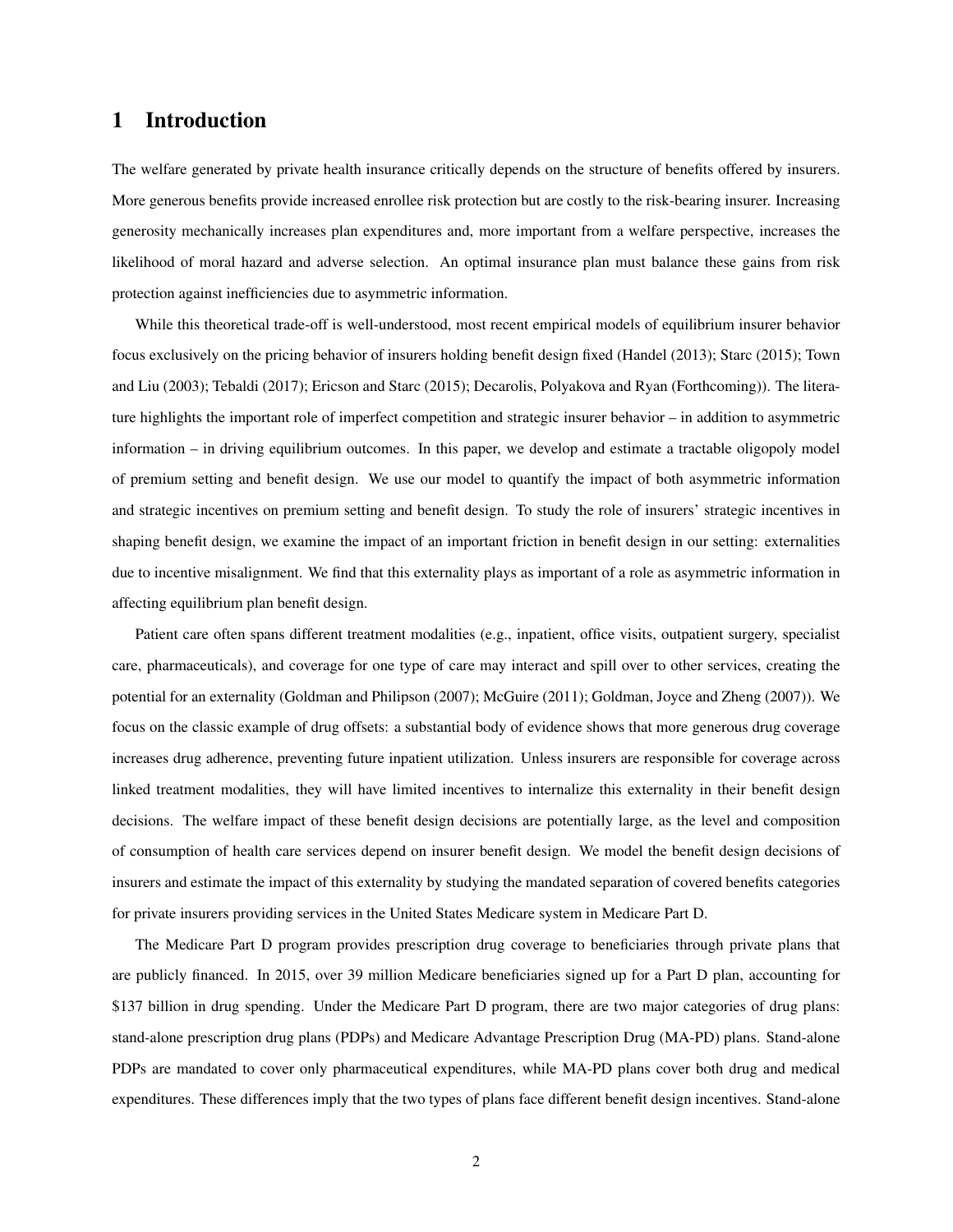PDPs have an incentive to minimize drug expenditures, ignoring the impact on medical spending, while MA-PD plans have an incentive to minimize overall medical and drug expenditures, taking externalities from drug consumption to medical care utilization into account. As a result, MA-PD plans have an incentive to provide more generous coverage for drugs – particularly for those drugs for which increased adherence reduces medical expenditures.

Our primary data source is the rich Medicare Part D prescription drug claims data. We observe every prescription fill for the years 2006-2009 for a random 10% sample of all Medicare eligibles. These data contain information on the specific drug filled, retail price, enrollee out-of-pocket cost, and fill date for over 123 million drug claim events. We supplement claims data with information on beneficiary and plan characteristics. The beneficiary data contain information on enrollee demographics and the plan enrollment details. The plan data contain detailed information on the premiums and benefit design (e.g., which drugs are on each benefit tier and the coinsurance/co-payment structures of each tier).

We begin the empirical analysis by comparing the benefit designs of PDPs and MA-PD plans. The comparison is challenging because there are over 35,000 unique pharmaceutical products for which plans need to determine coverage, and plans generally employ a complex nonlinear plan design. Over our sample period, the Part D standard benefit package included a deductible, an initial coverage region where enrollee costs are limited, the donut hole where the enrollee is responsible for 100% of the cost of their drugs, and finally the catastrophic region where the enrollee is responsible for only a small fraction of drug cost. Using the detailed prescription level data with over 123 million claims, we estimate that MA-PD plan enrollees spend between 8 and 11 percent less on average for an identical bundle of drugs. The differences across plan type are larger for sicker enrollees. Furthermore, consistent with externalities playing a key role, the expenditure differentials are largely driven by drugs that have been explicitly identified as having large medical care offsets and treat chronic conditions like asthma, diabetes, and high cholesterol.

We then turn to the main empirical exercise: specifying and estimating the structural parameters of an oligopoly model of premium and benefit design choice. To capture insurer incentives, we model both consumer plan choice and insurer benefit design. Importantly, the model allows for drug expenditures and preferences to vary across consumers, and captures the extent to which differences in generosity by plan type can be rationalized by consumer demand and asymmetric information. We also allow strategic insurer incentives to vary by plan type. The model recovers cost and demand side parameters, enabling us to understand the economic rationale behind increased prescription drug benefit generosity in MA-PD plans. Consistent with previous work, the demand side estimates imply that consumer responsiveness to plan generosity when choosing plans is modest. Consistent with the importance of offsets, the supply side estimates show that MA-PD plans find it less costly to increase generosity than their stand-alone counterparts. Taken together, the model parameters imply that the increased generosity of MA-PD plans is driven by both asymmetric information and insurer cost side incentives.

Using the model and parameter estimates, we measure the impact of various economic forces on benefit design,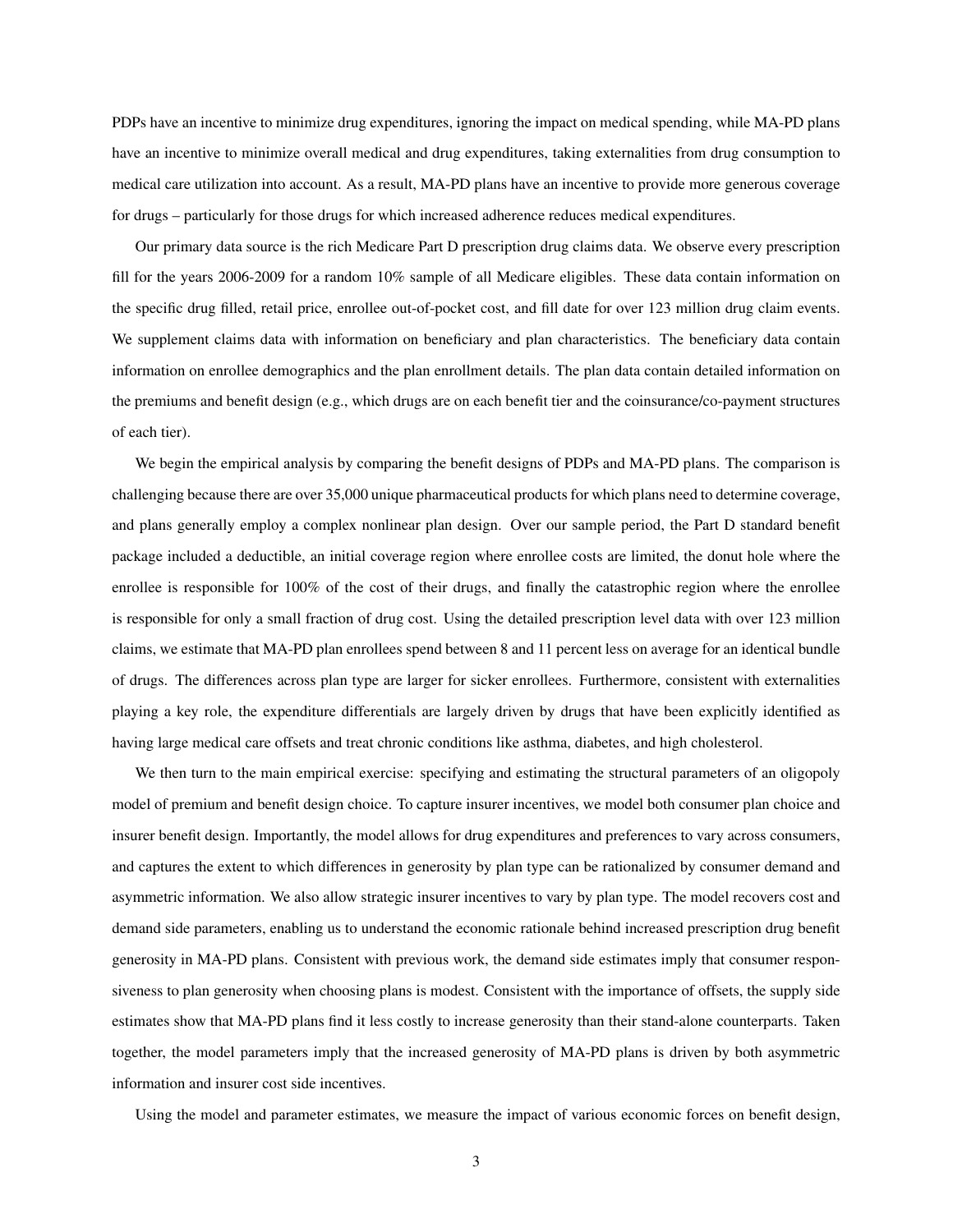including the effect of plans internalizing the externalities generated by offsets. We find substantial medical care offsets in MA-PD plans: a \$1 increase in prescription drug spending reduces non-drug expenditure by approximately 27 cents.<sup>1</sup> If stand-alone PDPs were forced to account for this externality in their premiums and benefit design behavior, insurer drug spending would increase by 7%. Based on these estimates, we find that stand-alone PDPs impose a \$378 million externality (-.8% of Part D spending) on traditional Medicare each year.

In addition to explicitly modeling incentives to internalize offsets, the model allows for and explores the impact of asymmetric information. Specifically, we account for selection and screening incentives (Geruso, Layton and Prinz (Forthcoming); Carey (2017); Lavetti and Simon (2018)) and moral hazard (Einav, Finkelstein and Polyakova  $(2016)$ .<sup>2</sup> Critically, we show that asymmetric information also has an impact on benefit design: absent selection and moral hazard, insurer drug spending would increase by an additional 7%. In contrast to a large literature focused on the dead-weight loss due to moral hazard and over-consumption of medical services, our paper finds evidence of potential under-consumption. Our analysis further shows that strategic incentives are equally important determinants of benefit design. Given market imperfections, benefit design in both MA-PD and stand-alone PDPs is unlikely to be socially optimal. However, our approach helps us better understand insurer incentives, explore the implications of endogenous product benefit design in the Medicare Part D marke, and provide a framework for future researchers.

Our work also expands on the recent literature examining insurer competition in private Medicare markets (e.g. Decarolis, Polyakova and Ryan (Forthcoming); Curto et al. (2015)); more broadly, we contribute to a recent, growing literature on endogenous product design (see Fan  $(2013)$  and Crawford  $(2012)$  for a review).<sup>3</sup> The paper is organized as follows. Section 2 describes the market. Section 3 presents the reduced form estimations. Section 4 describes and estimates our model of firm behavior. Section 5 presents counterfactual exercises that put the magnitude of our effect in context, and Section 6 concludes.

# 2 Empirical Setting and Data

In this section, we describe the role of private insurers within Medicare, which provides health insurance to the elderly in the United States.<sup>4</sup> Private insurers play an important role in administering benefits; as a result, our setting is a data

<sup>&</sup>lt;sup>1</sup>These offsets of medical care costs are viewed as sufficiently important to be included in government budget forecasts of health care expenditures, and are consistent with previous estimates. This estimate aligns with previous work by Chandra, Gruber and McKnight (2010), who examine offsets using demand-side consumption. We cannot employ a similar strategy because we do not observe medical claims for enrollees in MA-PD plans.

<sup>&</sup>lt;sup>2</sup>We also explore the impact of behavioral biases including inertia (Ho, Hogan and Scott Morton (2015); Polyakova (2016)), and explore the impact of choice frictions and the under-utilization of cost-effective care (Abaluck and Gruber (2011); Ketcham et al. (2012)) and Manning et al. (1987), Brot-Goldberg et al. (2017)). Critically, our modeling approach accounts for imperfect competition among insurers (Decarolis, Polyakova and Ryan (Forthcoming)) and extends existing models that endogenize prices but hold product characteristics fixed (Handel (2013); Lustig (2010); Starc (2015); Town and Liu (2003); Tebaldi (2017); Ericson and Starc (2015)).

 ${}^{3}$ Fan (2013) is the closest to our setting, as she explores continuous quality attributes. See also Draganska, Mazzeo and Seim (2009); Eizenberg (2014); Sweeting (2010); Wollman (2018).

<sup>4</sup>Medicare also provides health insurance coverage for the disabled and those with End Stage Renal Disease. We do not focus on those populations in this paper.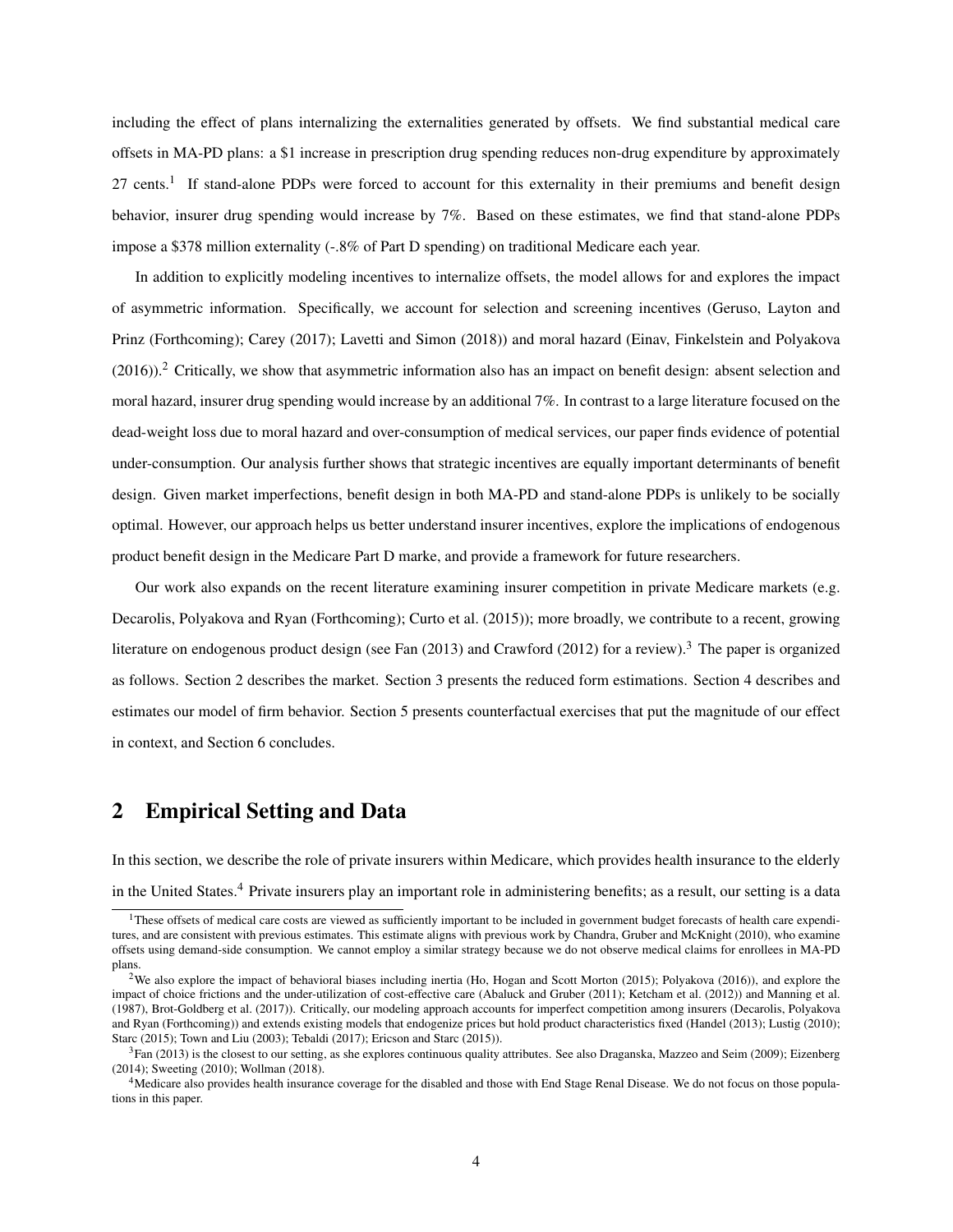rich – if institutionally complex – laboratory in which to explore endogenous product design. Medicare Parts A and B are publicly administered and cover inpatient and outpatient services, respectively. Medicare Advantage (Part C) and Part D are administered by private insurers. Medicare Advantage is an alternative to traditional Medicare under Parts A and B, and Medicare Part D covers prescription drugs. Under both Medicare Advantage and Part D, Medicare beneficiaries are given information on the plan's premiums and benefit design and can select into any of the available plans in the area; competitive pressures should motivate insurers to offer low premium and cost-efficient products.

### 2.1 Private Plans and Medicare

Medicare Part C, the first broad private insurance option available to Medicare beneficiaries, was created under the Tax Equity and Fiscal Responsibility Act in 1982. Over its history, the program has gone by a variety of names (see McGuire, Newhouse and Sinaiko (2011) for a comprehensive history), and is currently known as Medicare Advantage. Medicare Advantage plans give Medicare beneficiaries the option to forego traditional Medicare and enroll in a private insurance plan for their health care benefits. Medicare Advantage plans are attractive because they typically offer more generous coverage. For each beneficiary that it enrolls, the plan receives a risk-adjusted, per-capita payment from the Centers for Medicare and Medicaid Services (CMS). Insurers also earn revenue from premiums paid directly by enrollees.<sup>5</sup> The program's popularity has waxed and waned over time, coinciding with the level of federal subsidy. As of 2009, the last year of our sample, 24% of all Medicare beneficiaries and 23% of Part D beneficiaries were enrolled in a Medicare Advantage plan.<sup>6</sup> There is significant geographic and demographic heterogeneity in the popularity of MA-PD plans: MA-PD plans are typically more attractive to middle and lower income as well as healthier beneficiaries within a market. Finally, the typical Medicare Advantage market is concentrated. In 2008, the largest four carriers had 45% of total Medicare Advantage enrollment.<sup>7</sup>

Premiums and benefit generosity in Medicare Advantage are determined through the plan's "bid" (the dollar amount the plan estimates will cover Part A and B benefits for a beneficiary in average health) and the county-level benchmark. If the plan's bid is above the benchmark, the payment from the government to the insurer is the benchmark plus the premium, which is the difference between the bid and the benchmark. If the plan's bid is below the benchmark, the payment is their bid plus 75% of the difference between the bid and the benchmark. The insurer must

 $<sup>5</sup>During$  our sample period, MA-PD plans received an additional Part D subsidy from the government and a premium payment from the enrollee.</sup> In 2009, the vast majority of Medicare Advantage plan beneficiaries (82%) were enrollees in a MA-PD plan.

 $6$ During our entire sample period, from 2007-2009, approximately 1 in 4 beneficiaries was enrolled in a MA-PD plan. Enrollment rates have continued to grow post-Affordable Care Act (ACA).

 $7$ The Medicare Advantage program is important from a policy perspective due to its sheer size in terms of enrollees and budget impact, but despite its popularity among beneficiaries, the Medicare Advantage program has always been controversial. There is substantial debate about the level of spending in Medicare Advantage as compared to traditional Medicare; cherry-picking by Medicare Advantage plans could lead to overpayment by the federal government or skew benefit design to attract favorable risks (Brown et al. (2014); Carey (2017)). Furthermore, a more recent literature argues that a substantial portion of the private gains from the Medicare Advantage program accrue to insurers, though the exact magnitude is a matter of debate (see Cabral, Geruso and Mahoney (2018); Curto et al. (2015); Duggan, Starc and Vabson (2016)). By contrast, a number of papers highlight the potential for better medical management under Medicare Advantage (Afendulis et al. (2011)). There is also evidence that the benefits of Medicare Advantage may spill over to traditional Medicare beneficiaries (Baicker, Chernew and Robbins (2013)).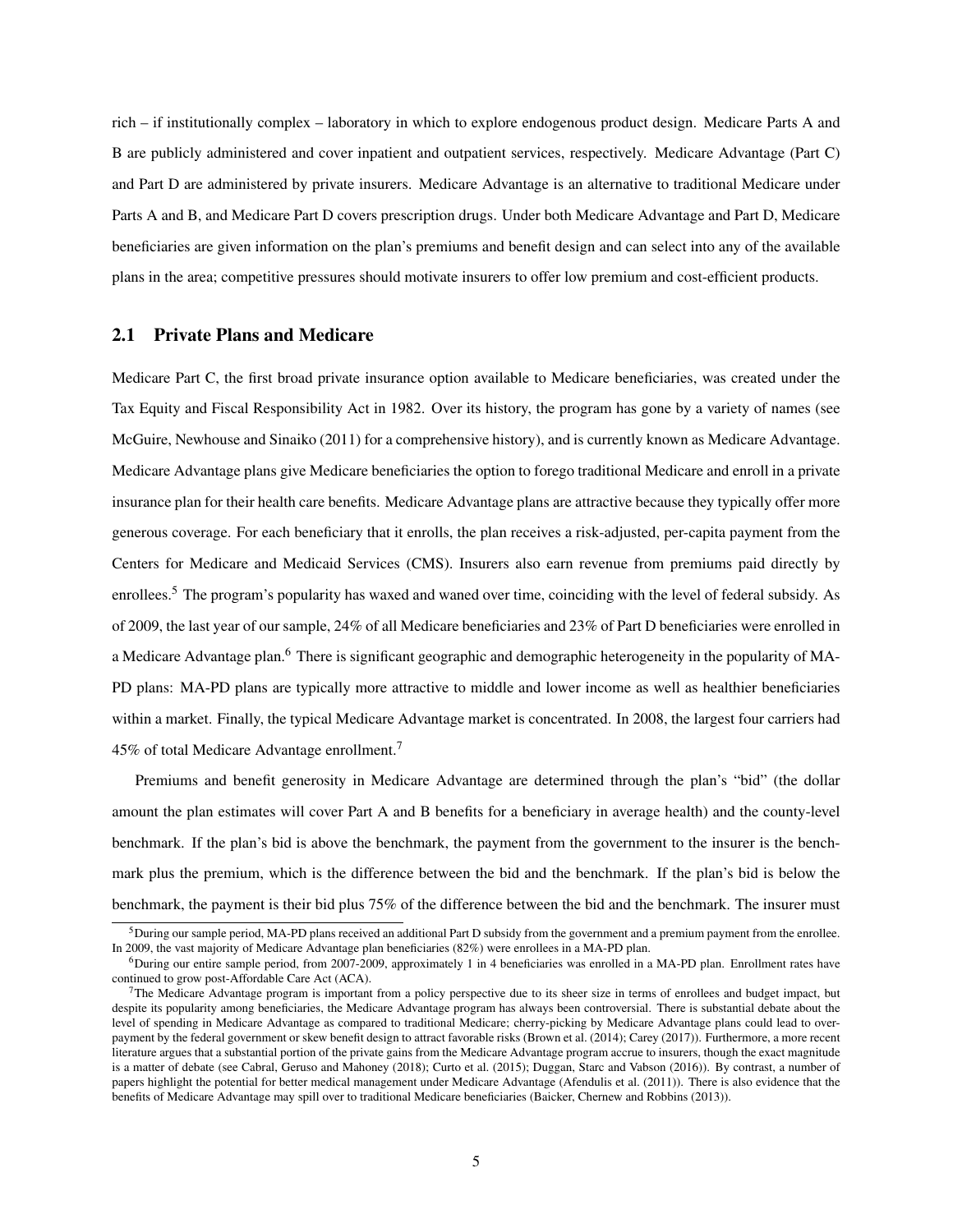use the payment between the bid and the benchmark (the "rebate") to fund benefit enhancement for enrollees. Benefit enhancements include reductions in medical care costs for enrollees, provision of added, non-Medicare benefits such as dental coverage, increased generosity of the drug benefit, and reduction of additional premiums. The payments made to the insurer are ultimately risk-adjusted based on the expected average cost of the plan's enrollment. MA-PD plans also submit a separate bid for the Part D component, and the payments that flow from that bid follow the Part D rules discussed below.

The Medicare Part D program, enacted under the Medicare Modernization Act in 2003, was introduced in 2006. Medicare beneficiaries can enroll in a private insurance plan that provides prescription drug coverage. For most Medicare beneficiaries, there are two ways to obtain drug coverage. They can enroll in a stand-alone PDP that only covers prescription drugs, or they can enroll in a MA-PD plan. Typically, enrollees in PDPs receive their medical coverage from traditional Medicare. Outside of the direct impact on plan enrollment, the PDPs have little incentive to consider the influence of their benefit design decisions on enrollee medical care utilization. Part D is also heavily subsidized; because of this subsidy it is financially beneficial for most Medicare beneficiaries to enroll in some form of drug coverage.

The program requires insurers to provide drug coverage at least as generous as the standard benefit, which has a nonlinear structure in which the beneficiary pays differing out-of-pocket prices depending on the phase of the benefit design. The deductible in 2008 was \$275, followed by 25% cost-sharing in the initial coverage region (ICR) up to \$2510 of expenditure, followed by the infamous donut hole phase where the enrollee incurs the entire cost of drug expenditures and, finally, catastrophic coverage where the enrollee faces a 5% coinsurance rate. Despite the large number of plan offerings typically available, markets are typically concentrated. Over 50% of Part D beneficiaries enroll in plans offered by three carriers.

While the strict regulation of Part D plans creates a minimum standard for plans, PDPs and MA-PD plans can provide more generous drug coverage than the minimum. In fact, the majority of plans in our sample offer coverage more generous than the standard benefit. The majority of these plans eliminate the deductible, and nearly one quarter of MA-PD plans had some form of donut hole coverage in 2006.<sup>8</sup> In addition to providing drug coverage that is at least actuarially equivalent to the standard benefit, plans must cover all or substantially all drugs within six protected drug classes and two or more drugs in another 150 categories. The set of PDPs available depends on which of the 34 regions an enrollee lives in, while the set of MA-PD plans available depends on the county of residence. The main focus of this paper is modeling benefit design. All plans feature some form of cost-sharing – consumer payments required at the time of purchase. Cost-sharing can take the form of coinsurance, in which the consumer pays a fixed percentage of the total cost. Cost-sharing can also take the form of fixed co-pays, in which the consumer pays a set dollar amount.

 $8By$  contrast, only 6% of PDP plans had donut coverage in 2006. The donut hole is being phased out as a part of the ACA. See Hoadley et al. (2014) for additional details.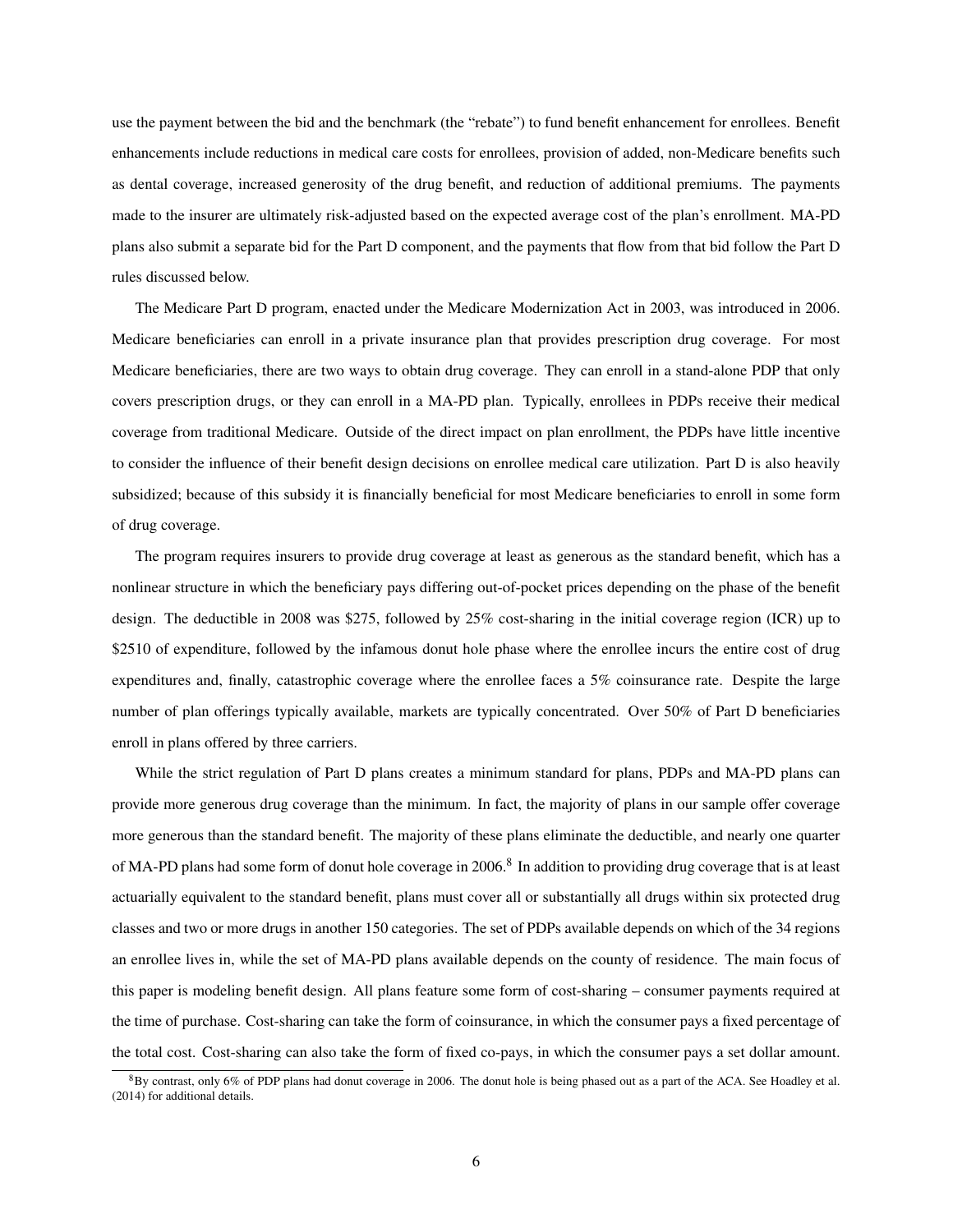To consistently model insurer behavior and its effect on consumers, we describe benefit design in terms of annual, expected consumer out-of-pocket costs (OOPC), which are a function of insurer choices. Increases in cost-sharing decrease plan generosity and increase OOPC.

Like Medicare Advantage plans, Part D plan premiums and government payments are determined through plan bids. The premium subsidy, paid by CMS, is also calculated using a formula that averages over plan bids. Premiums are calculated as the difference between the bid and the subsidy paid by CMS. To mitigate adverse selection, CMS employs a three-pillar risk equalization system within Medicare Part D. First, the government provides individual reinsurance during the catastrophic phase of the standard benefit, covering 80% of drug expenditure after an individual has incurred substantial drug costs. Second, risk adjustment attempts to equalize insurer profitability across beneficiaries by increasing subsidies for sicker enrollees. Despite this, there may still be selection conditional on the risk adjustment (Brown et al. (2014); Carey (2017)). Third, risk corridors provide downside protection against plan-level losses and cap plan-level profit margins. Finally, CMS provides additional subsidies to a subset of beneficiaries through the low-income subsidy (LIS) program.<sup>9</sup>

To summarize, during our sample period, a senior eligible for Medicare had multiple private insurance choices. They could opt out of traditional Medicare and into a Medicare Advantage plan and the private Medicare Advantage insurer would be responsible for all medical spending. The federal government pays the insurer a fixed subsidy payment per month for both the medical and prescription drug portion of the plan benefit; enrollees may be required to pay a premium as well. By contrast, the beneficiary could instead remain in traditional fee-for-service (FFS) Medicare and choose to augment Medicare Parts A and B with a stand-alone PDP. The private PDP insurer would cover drug expenditure, while the Medicare program would cover non-drug medical spending directly, including hospitalizations and physician services. The federal government would pay the PDP insurer a fixed subsidy payment per month for the prescription drug benefit; enrollees are required to pay a premium as well. Private insurers in Medicare Advantage have an incentive to take any offsets into account; in this paper, we focus on the behavior of MA-PD plans relative to stand-alone PDPs. As the discussion highlights, the institutional setting in which plans compete for both Medicare Advantage and Part D are complex. Our empirical analysis, in particular our structural demand and supply framework, accounts for this complexity.

<sup>&</sup>lt;sup>9</sup>LIS eligibles comprise 28% of the total Part D population. They receive a subsidy equivalent to the region specific LIS benchmark and can enroll in any plan. If they enroll in a plan with a premium below the benchmark, they must pay the difference between that benchmark and premium but they still receive the benefit of the subsidized cost-sharing. Importantly, plans that offer premiums below the LIS threshold are eligible for randomized auto-enrollment of LIS beneficiaries. Previous research has highlighted that the presence of the LIS subsidy can distort plan bidding incentives (Decarolis (2015); Decarolis, Polyakova and Ryan (Forthcoming)). Additional information and robustness check are available in Appendix B.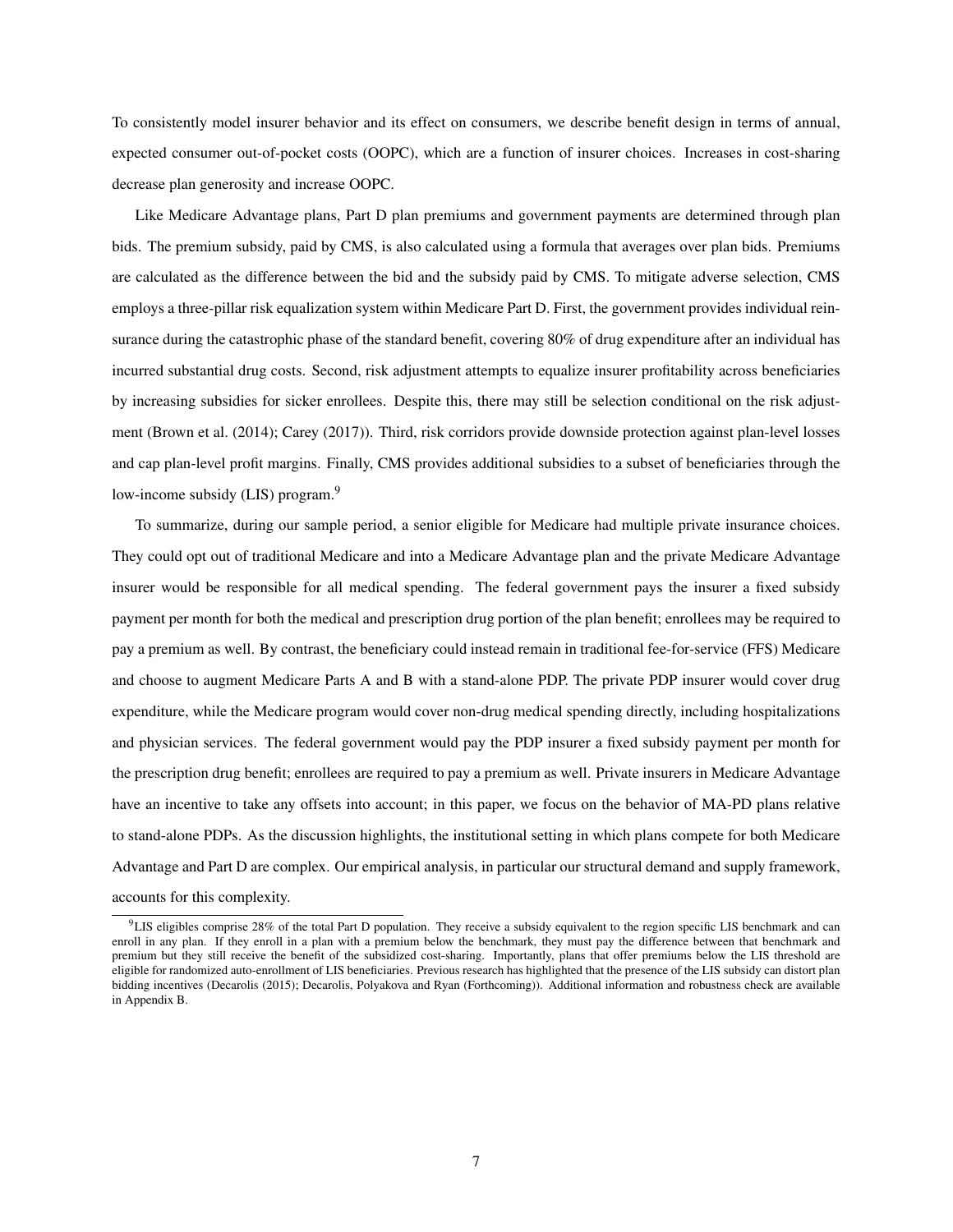### 2.2 Pharmaceutical Plan Characteristics and Medical Care Offsets

An underlying premise of our analysis is that increased pharmaceutical cost-sharing leads to reductions in prescription drug consumption, and that decreases in drug consumption leads to an increase in medical care utilization. In this subsection, we review the existing evidence.<sup>10</sup> Numerous studies have documented the presence of medical care offsets as related to changes in drug benefit design and the importance of considering these offsets in optimal insurance design (Goldman and Philipson (2007); McGuire (2011); Goldman, Joyce and Zheng (2007)). The evidence for meaningful offsets spans a variety of settings including employer-sponsored insurance (Gaynor, Li and Vogt (2007)), the Medicare population (Chandra, Gruber and McKnight (2010) and, specifically in the Medicare Part D program, McWilliams, Zaslavsky and Huskamp (2011)). The Congressional Budget Office, based on a survey of the literature, assumes that a 1% increase in drug consumption reduces non-drug medical consumption by 0.2% (CBO (2012)). Cost-sharing can lead to sub-optimal consumption because of discrepancies between private willingness to pay and social marginal cost, for a variety of reasons. There may be asymmetric information about the value of treatment (Manning et al. (1987)) or misalignment across multiple technologies (Ellis, Jiang and Manning (2015); Goldman and Philipson (2007)) or payers (see Cabral and Mahoney (2019)). Underutilization of drugs may also be "due to mistakes or behavior biases," referred to in the literature as behavioral hazard (Baicker, Mullainathan and Schwartzstein (2015)).<sup>11</sup> In sum, there is a large, robust literature documenting that among health care consumers in general and Medicare enrollees specifically, increased enrollee costs decrease drug adherence. Furthermore, this reduction in adherence leads to an increased likelihood of utilization of non-drug medical care.

While the Part D program is complicated, the intuition underlying the expected impact of pharmaceutical offsets on plan benefit design is relatively straightforward to describe and their empirical implications easy to characterize. Part D insurers' average and marginal costs are a function of endogenous plan characteristics. As enrollee costs decrease, the insurer's cost mechanically increases. In setting its benefit design, the insurer considers the trade-off between increasing generosity and hence costs and the benefit of increased demand. In addition, higher generosity plans may attract sicker consumers (adverse selection) and induce existing enrollees to spend more (moral hazard). MA-PD plans face a different set of incentives in designing benefits than stand-alone PDPs. In addition to the factors just discussed, MA-PD plans consider the spillover impact of drug consumption induced by increasing drug benefit generosity on

 $10$ A long literature, including the RAND health insurance experiment (Manning et al. (1987)), has shown that increased cost-sharing causally leads to a reduction in the consumption of pharmaceuticals. More recent evidence indicates that these reductions in consumption affect both highand low-value services (Brot-Goldberg et al. (2017); Baicker and Goldman (2011); Maciejewski, Farley, Parker and Wansink (2010); Maciejewski, Bryson, Perkins, Blough, Cunningham, Fortney, Krein, Stroupe, Sharp and Liu (2010)). Within the Medicare Part D setting, multiple papers (including this one) have exploited the non-linear benefit structure to measure the behavioral response to cost-sharing (Abaluck, Gruber and Swanson (2018); Einav, Finkelstein and Schrimpf (2015); Einav, Finkelstein and Polyakova (2016); Dalton, Gowrisankaran and Town (2015)). This literature finds that increased cost-sharing reduces drug consumption and that cost-sharing in the donut hole is especially salient to consumers. Dalton, Gowrisankaran and Town (2015) find enrollees reduce the number of prescriptions filled by 21% upon entering the coverage gap. Furthermore, there is evidence that the introduction of the Part D program is associated with reduced hospital admissions in the Medicare population (Afendulis et al. (2011)).

 $11$ Within the context of the Part D program, the behavioral bias most frequently explored is myopia (Abaluck, Gruber and Swanson 2018, Dalton, Gowrisankaran and Town 2015).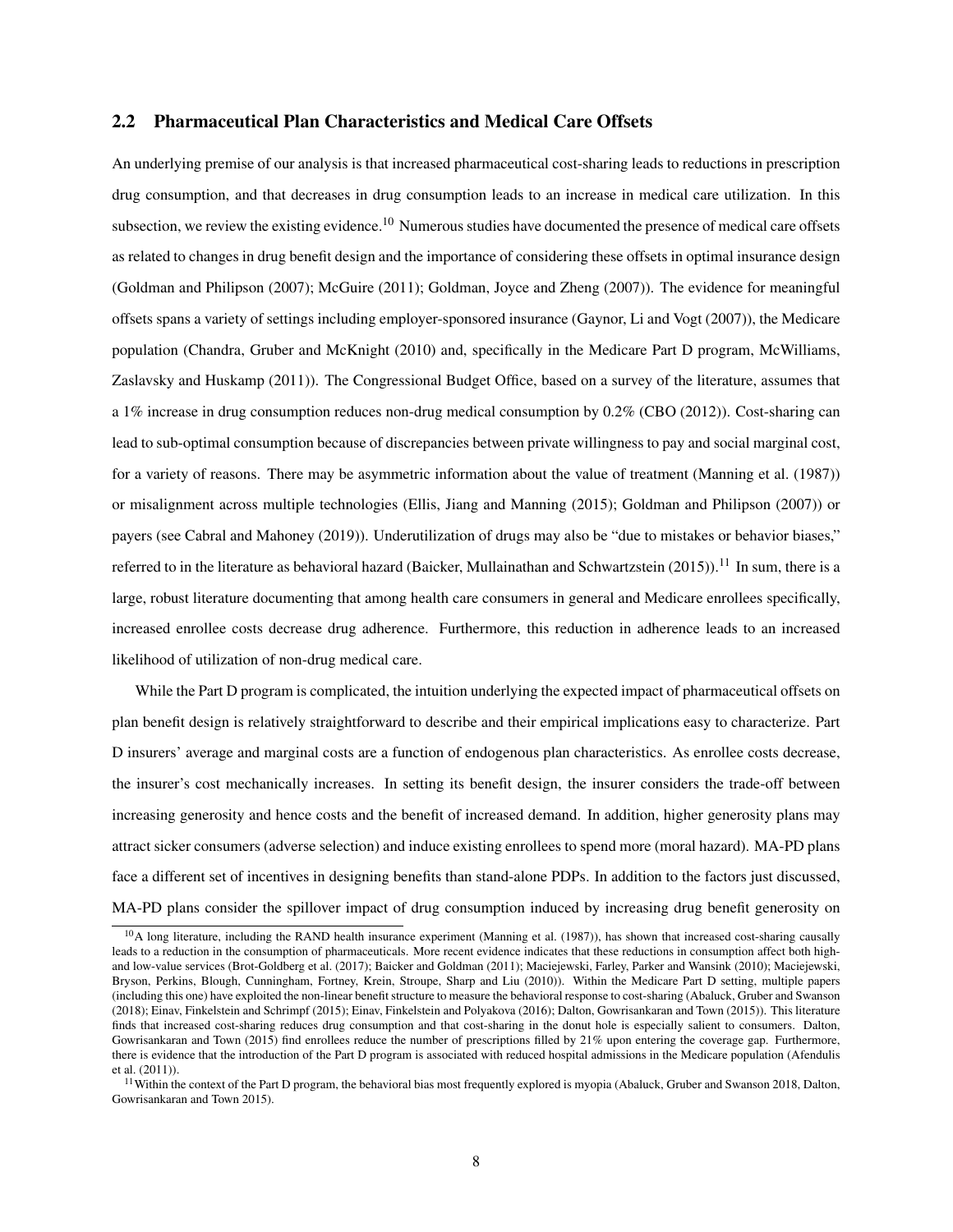overall (non-drug) medical expenditures. In the presence of drug offsets, increased average drug consumption reduces (non-drug) medical expenditures. As a result and unlike stand-alone PDPs, MA-PD plans have an incentive to internalize the impact of changes in drug plan generosity on medical care utilization and, all else equal, offer a more generous benefit design. We take this prediction to the data.

## 2.3 Data

In the Medicare Part D prescription drug claim event data, we observe every prescription fill for the years 2006-2009 for a random 10% sample of all Medicare eligibles. For much of our analysis, we aggregate these data to the enrolleeyear level. We supplement these data with information on beneficiary and plan characteristics and merge in Medicare Advantage subsidy payment levels and county and metropolitan demographic information.

We begin the construction of our analytic sample by capturing all beneficiaries that were enrolled in a PDP or MA-PD plan between 2007 and 2009. This gives us 7,597,476 enrollee/year observations. We exclude any enrollees who receive low-income subsidies that negate the impact of benefit design by insurers.<sup>12</sup> This restriction leaves us with 4,802,000 enrollee-year observations. We then drop any enrollees for whom we do not have claims in 2006 to control for previous consumption, leaving us with 3,534,965 enrollee/year observations in the analytical data set.

Summary statistics are presented in Table 1. In the full sample, the average enrollee is 77 years old, 62% are female and 90% are white. Average total annual expenditure is \$1763. There is substantial heterogeneity in annual expenditure, as highlighted in Figure A.3, which plots a histogram of annual expenditure in both MA-PD and standalone PDPs in 2008. There are a couple of observations to highlight: first, as expected, there is excess mass at the initial coverage limit, as highlighted by Einav, Finkelstein and Schrimpf (2015). Second, enrollees in MA-PD plans spend substantially less on prescription drugs than PDP enrollees.<sup>13</sup> While we observe rich data on drug spending, we do not observe non-drug medical claims for MA-PD enrollees; an important goal of the structural analysis is to compensate for this data limitation by using the model we develop to infer the level of medical expenditures.<sup>14</sup>

# 3 Reduced Form Evidence

We begin the empirical analysis by examining whether the differential benefit design incentives between PDP and MA-PD plans translate into differential enrollee expenditures. The initial analysis is at the claim level and compares enrollee out-of-pocket expenditure per day supply on identical drugs across plan type. While the analysis is primarily

 $12$ While we drop LIS enrollees for our main analysis, we run numerous robustness analyses to test the sensitivity of our findings to supply-side responses to the presence of the LIS population.

<sup>&</sup>lt;sup>13</sup>We will control for this observed heterogeneity by controlling for lagged consumption in both our reduced form results and consumer demand system.

<sup>&</sup>lt;sup>14</sup>Given that CMS encrypts the beneficiary identification variable, linking the CMS pharmacy claims to Medicare Advantage claims is not currently feasible.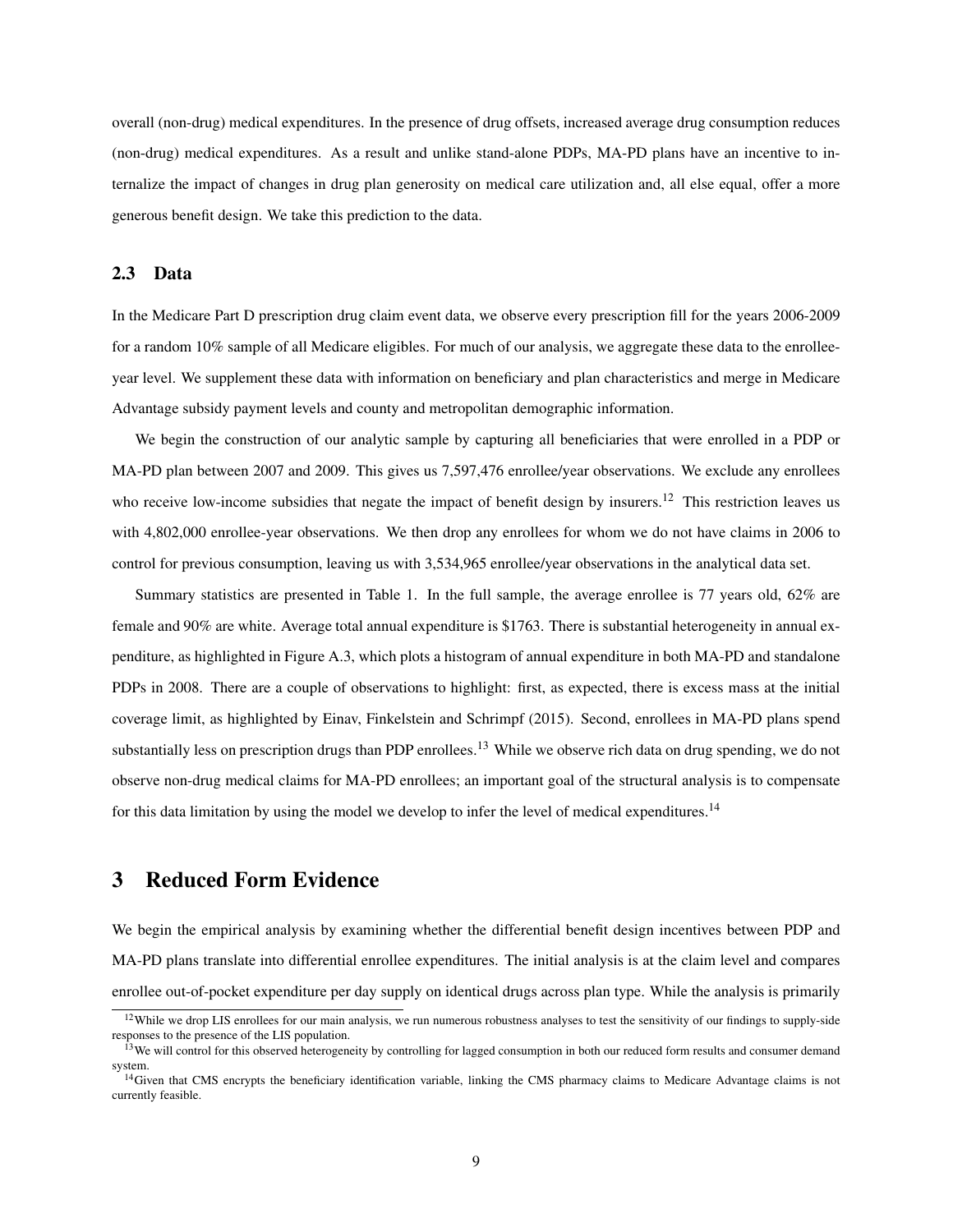| <b>Total Drug Expenditure</b> | 1762.78   |
|-------------------------------|-----------|
|                               | [2620.15] |
| Insurer Drug Expenditure      | 1114.65   |
|                               | [2068.99] |
| Enrollee Expenditure          | 648.13    |
|                               | [879.49]  |
| Total day supply              | 1302.61   |
|                               | [875.93]  |
| $\%$ in MA-PD                 | 0.40      |
|                               | [0.49]    |
| Age                           | 76.87     |
|                               | [7.25]    |
| % Female                      | 0.62      |
|                               | [0.49]    |
| % White                       | 0.90      |
|                               | [0.30]    |
| Observations                  | 3,465,139 |

Table 1: Enrollee Summary Statistics (Means and Standard Deviations)

Notes: Table presents summary statistics describing mean enrollee demographics, coverage, and utilization. The unit of observation is the enrollee-year; therefore, all expenditures are annual averages. Total day supply represents the sum across all drugs, and can therefore total more than 365. Standard deviations are in brackets.

descriptive, estimated differences will be driven by plan benefit design rather than enrollee demographics. Put differently, we are comparing expenditure on 20mg of Lipitor in a MA-PD plan to consumer expenditure on 20mg of Lipitor in a stand-alone PDP. Using claims level data, we estimate the parameters of the following equation using ordinary least squares:

$$
Log(Patient Pay_{cdjt}) = \alpha_d + \tau_t + \beta 1(MA-PD_{jt}) + \varepsilon_{cdjt},
$$
\n(1)

where *PatientPaycd jt* is out-of-pocket expenditure per day supply on prescription claim *c* for drug *d* in plan *j* and year *t*. The parameters  $\alpha_d$  and  $\tau_t$  are drug and year fixed effects. The drug fixed effects are at the National Drug Code (NDC) level, which capture all of the variation related to the detailed product and package (i.e., 20mg of Lipitor). The coefficient  $\beta$  captures the effect of interest.

Table 2 presents the results. Column 1 presents equation (1) exactly, and includes drug and year fixed effects. In column 2, we control for drug, year, and the phase of the prescription drug standard benefit for two reasons. First, insurers can alter enrollee costs given the benefit structure or alter the benefit structure itself. Second, sicker enrollees may consume more drugs in the donut hole; in this case, our results could be affected by the composition of fills. The results show a consistent pattern. Enrollee expenditure per day supply is 4-7% lower in MA-PD plans than stand-alone PDPs, holding the drug (NDC) constant.<sup>15</sup> The effect is robust and driven by benefit design. Table A.12 shows that

<sup>&</sup>lt;sup>15</sup>In Appendix Table A.12, we also show some evidence that enrollees in MA-PD plans are more likely to fill 90-day prescriptions, which likely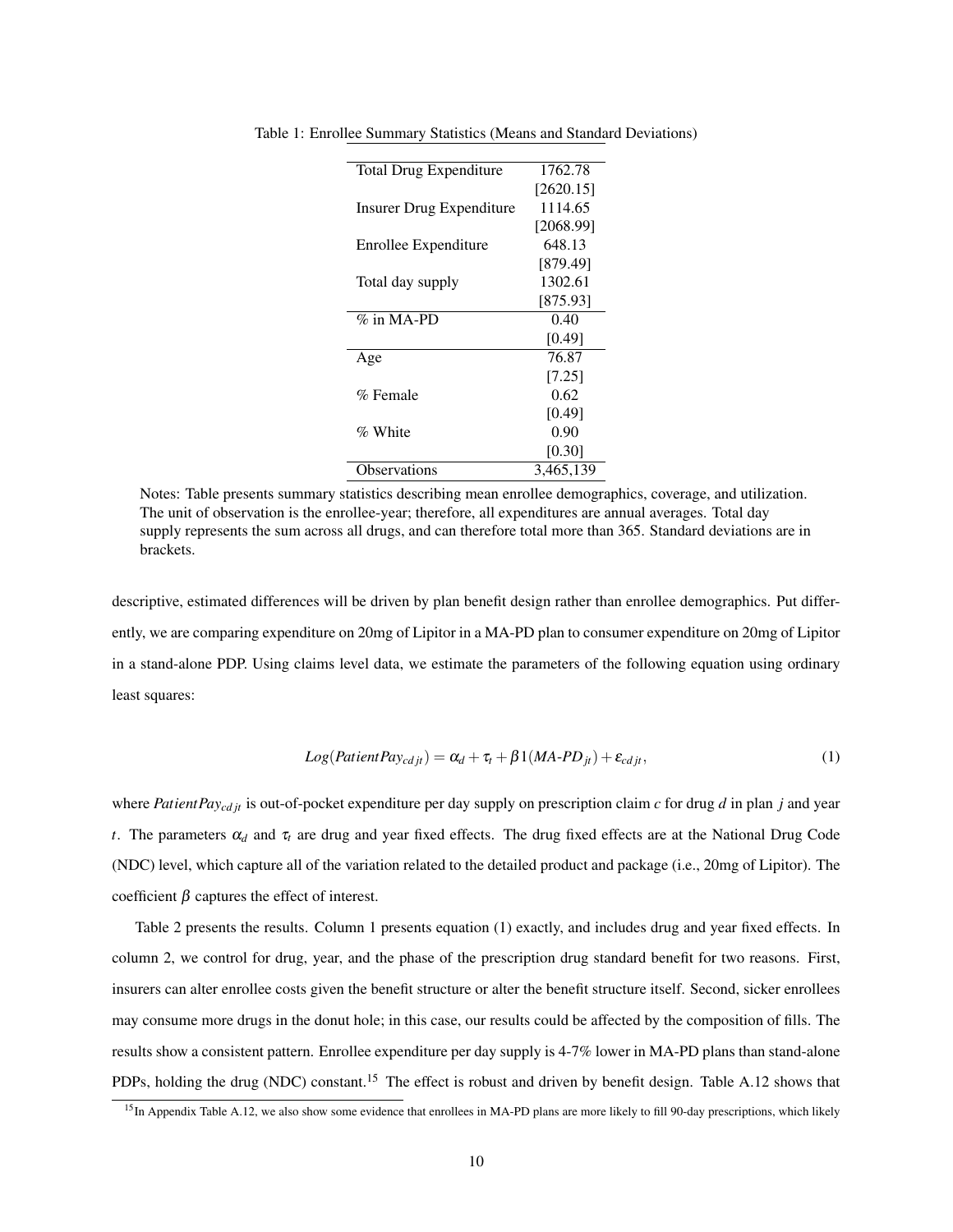the total cost per day supply for a given drug is equal across plan types; negotiated prices are not systematically higher or lower for MA-PD plans and do not explain the empirical results.

We also allow the effect to vary based on the type of drug.<sup>16</sup> In Panel B of Table 2, we present regression results in which we interact plan type with drug class indicators. We find statistically larger effects among drugs used to treat diabetes, asthma, and hyperlipidemia (high cholesterol). Enrollee expenditure per day supply in MA-PD plans is approximately 10% lower than in PDPs. However, anti-hypertensives are slightly more expensive in MA-PD plans. In Figure A.4, we show that this is due to heterogeneity across types of anti-hypertensive drugs. Enrollee expenditure per day supply in MA-PD plans is lower for the most cost-effective, recommended initial therapy (non-beta blockers, NICE (2011)). Finally, to examine how these expenditure differences manifest across the benefit phases, we estimate Equation (1) restricting the sample to deductible and ICR claims and donut hole claims. Consistent with Figure 1, which shows that few stand-alone PDPs offer donut hole coverage, Panel C of Table 2 shows that the expenditure differences are most pronounced in the donut hole. Going forward, we will focus on enrollee costs in the initial coverage range – which composes the bulk of fills and represents the effective marginal price for most enrollees – and in the donut hole – where we observe substantial variation and which is especially salient to enrollees.

The substantial difference in enrollee expenditure per day conflates lower costs for identical drugs and a different mix of drugs among MA-PD and PDP enrollees. The latter is especially likely to be important, as Medicare Advantage enrollees tend to be healthier on average and may take lower cost drugs. Therefore, we characterize plans by a drug premium  $p_{jmt}^D$  and benefit design  $x_{jmt}^D$ . Each element of the vector is defined as a weighted average of enrollee expenditure per day supply using national consumption weights. To create each benefit design variable, we construct an average enrollee cost per day supply for each product *d* in each phase-plan *j* specific combination in year *t*. For the initial coverage range (ICR) of the standard benefit, we denote this variable by  $x_{jmt}^{ICR}$ . For the donut hole, we denote this variable by  $x_{jmt}^{Donut}$ , such that  $x_{jmt}^D = \begin{bmatrix} 1 & 0 \\ 0 & 0 \end{bmatrix}$  $x_{jmt}^{ICR}$ ,  $x_{jmt}^{Donut}$   $\Big]$ . We then construct plan- and phase-specific enrollee cost measures for each drug, given by  $l_{djmt}^{ICR}$  and  $l_{djmt}^{Donut}$ , by averaging observed enrollee expenditure within each drug-planmarket-phase cell. Critically,  $l_{djmt}^{ICR}$  and  $l_{djmt}^{Donut}$  do not depend on the composition of enrollee consumption within that plan. To capture average levels of consumption, we average the day supply by drug-year combination at the national level to create weight *ydt*. The weighting allows us to construct a measure of enrollee cost that does not depend on enrollee behavior, where  $x_{jmt}^{ICR} = \sum_d l_{djmt}^{ICR} y_{dt}$  and  $x_{jmt}^{Donut} = \sum_d l_{djmt}^{Donut} y_{dt}$ . Our measure of plan generosity captures the average enrollee cost for the average Medicare beneficiary. This construction nests formulary inclusion, tiering, coinsurance levels, and any benefit enhancements, but does not allow substitution if, for example, a particular drug

contributes to increased adherence; the estimates imply that 1.4% more prescriptions are 90-day fills under MA-PD plans, making the effect small, but still indicative of differential strategies by plan type. In Appendix Table A.10, we show that the results are not sensitive to the inclusion or exclusion of claims for which we observe third party payments. In Appendix Table A.11, we also show that these results are robust to the inclusion of flexible controls for day supply.

<sup>&</sup>lt;sup>16</sup>Specifically, we examine the effect for drugs targeted by value-based insurance designs in the commercial insurance market (Chernew, Rosen and Fendrick (2007); Gowrisankaran et al. (2013)).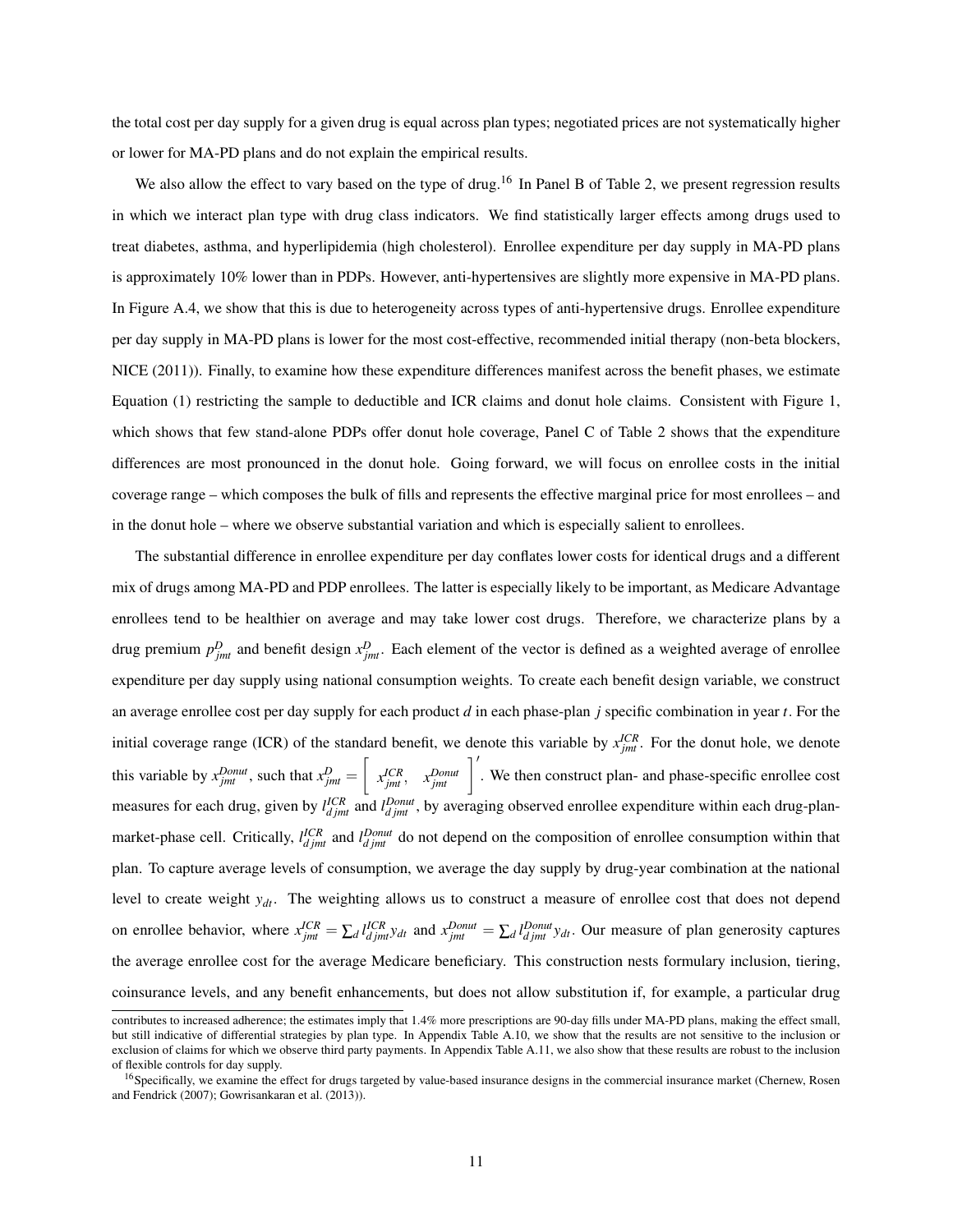|                                    | $D$ CpChucht variable. $Log(1$ artem t a $y_{cd}$ if $T$ |             |  |  |
|------------------------------------|----------------------------------------------------------|-------------|--|--|
| Panel A: Main Results              | (1)                                                      | (2)         |  |  |
| $1(MA-PD)$                         | $-0.069***$                                              | $-0.042***$ |  |  |
|                                    | (0.003)                                                  | (0.003)     |  |  |
| <b>Observations</b>                | 123,035,098                                              | 123,035,098 |  |  |
| <b>Adjusted R-Squared</b>          | 0.610                                                    | 0.678       |  |  |
| Panel B: By High Offset Class      |                                                          |             |  |  |
| $1(MA-PD)$                         | $-0.057***$                                              | $-0.032***$ |  |  |
|                                    | (0.0042)                                                 | (0.004)     |  |  |
| $1(MA-PD)*Asthma$                  | $-0.075***$                                              | $-0.083***$ |  |  |
|                                    | (0.017)                                                  | (0.018)     |  |  |
| 1(MA-PD)*Hypertension              | $0.026**$                                                | $0.035***$  |  |  |
|                                    | (0.0081)                                                 | (0.0086)    |  |  |
| 1(MA-PD)*Diabetes                  | $-0.076***$                                              | $-0.075***$ |  |  |
|                                    | (0.012)                                                  | (0.012)     |  |  |
| 1(MA-PD)*Cholesterol               | $-0.088***$                                              | $-0.085***$ |  |  |
|                                    | (0.012)                                                  | (0.012)     |  |  |
| <b>Observations</b>                | 123,035,098                                              | 123,035,098 |  |  |
| Adjusted R-Squared                 | 0.610                                                    | 0.678       |  |  |
| <b>Product Fixed Effects</b>       | X                                                        | X           |  |  |
| <b>Phase Fixed Effects</b>         |                                                          | X           |  |  |
|                                    | <b>ICR</b> or Deductible                                 |             |  |  |
| Panel C: By Standard Benefit Phase | $(Ded Amt. = 0)$                                         | Donut Hole  |  |  |
| $1(MA-PD)$                         | 0.00944*                                                 | $-0.296***$ |  |  |
|                                    | (0.00367)                                                | (0.00507)   |  |  |
| Observations                       | 96,758,755                                               | 17,210,240  |  |  |
| <b>Adjusted R-Squared</b>          | 0.680                                                    | 0.646       |  |  |

Table 2: Estimates of the Relationship between Plan Enrollment and Enrollee Expenditure Dependent Variable: *Log*(*PatientPaycd jt*)

Notes: Table presents linear regression models with logged enrollee expenditure per day supply as the dependent variable. The unit of observation is at the fill level (weighted by day supply), for the 2007-2009 period. The original data are obtained from a 10% sample of CMS prescription drug event files. We include year-level indicators and product fixed effects in all specifications. In some specifications, we also control the phase of the standard Part D benefit. Standard errors are clustered at the plan-product level. Statistical significance at the 10%, 5%, and 1% levels are denoted by  $*, **$ , and  $***$  respectively.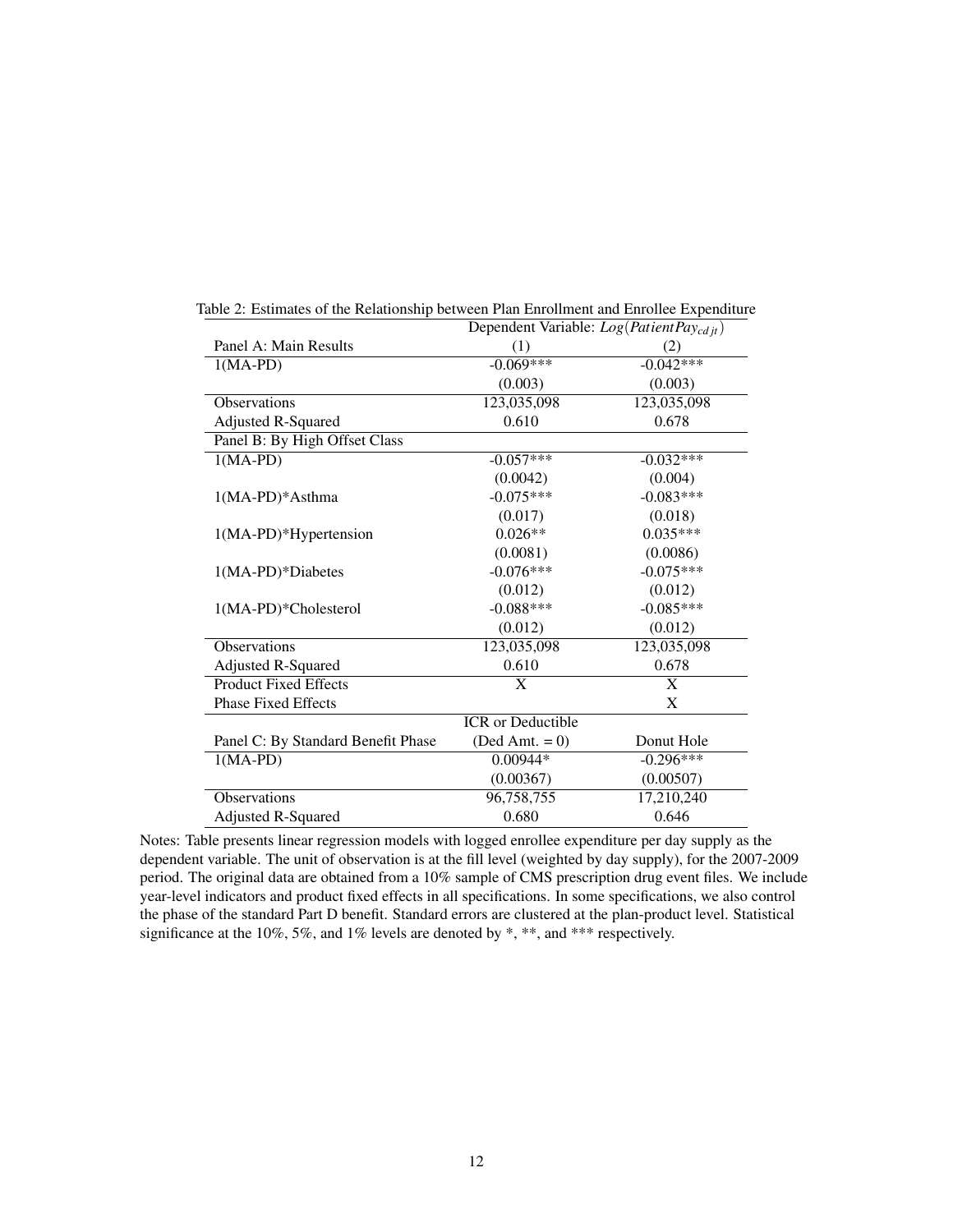| Table 3: Plan Summary Statistics |            |            |  |  |  |  |
|----------------------------------|------------|------------|--|--|--|--|
|                                  | <b>PDP</b> | MA-PD      |  |  |  |  |
|                                  | 0.50       | $0.46***$  |  |  |  |  |
|                                  | [0.01]     | [0.01]     |  |  |  |  |
| $v$ Donut                        | 1.93       | $1.71***$  |  |  |  |  |
|                                  | [0.03]     | [0.02]     |  |  |  |  |
| 1(Deductible)                    | 0.191      | 0.166      |  |  |  |  |
|                                  | [0.020]    | [0.008]    |  |  |  |  |
| Premium                          | 23.16      | $12.77***$ |  |  |  |  |
|                                  | [0.55]     | [0.32]     |  |  |  |  |
| <b>Observations</b>              | 381        | 1926       |  |  |  |  |

Notes: The unit of observation is the year-plan. Mean enrollee cost per prescription and day supply are calculated given observed utilization levels.  $x^{ICR}$  and  $x^{Donut}$  are calculated for a standardized population using claims data and averaged across plans; for stand-alone PDPs, we aggregate across markets to the contract level. Deductible and premium information is taken from the Part D Plan Characteristics file. Standard deviations are in brackets. Statistically different means at the 1% level denoted by \*\*\*.

was excluded from an alternative formulary. While formularies are discrete, we create two continuous choice variables for tractability and explore alternative constructions in robustness checks.

Table 3 aggregates to plan-level characteristics. The first two rows show thatenrollee costs are lower in MA-PD plans. The difference is especially pronounced in the donut hole (denoted by  $x_{jmt}^{Dont}$ ), where the average enrollee cost is 11% lower (\$1.71 versus \$1.93 for PDPs). The pattern is consistent with Figure 1: the vast majority of stand-alone PDP enrollees do not have any gap coverage, while over half of MA-PD enrollees have at least some gap coverage by the end of our sample. Once we account for the average consumption bundle, enrollee costs are also lower in MA-PD plans in the initial coverage phase (denoted by  $x_{jmt}^{ICR}$ ). The average MA-PD enrollee pays 46 cents per day, while the average PDP enrollee pays 50 cents per day. These differences are smaller than those that do not correct for the composition of drugs consumed, but also indicate that MA-PD plans are likely to be more generous than their PDP counterparts. Differences in enrollee cost per day supply in each benefit phase lead to statistically and economically different enrollee cost per prescription (approximately \$20 in stand-alone PDPs and \$16 in MA-PD plans). Figure 2 summarizes the results of benefit design differences between PDP and MA-PD plans. The left panel depicts the standard benefit, and the right panel shows the mean structure by plan type.<sup>17</sup> There are other differences in plan characteristics as well, as highlighted by the third and fourth rows of Table 3; for example, MA-PD plans are slightly less likely to have a deductible, and generous Medicare Advantage subsidies mean that MA-PD plans tend to have significantly lower premiums.

Armed with evidence of meaningful benefit design differentials between PDPs and MA-PD plans, we turn to describing the behavioral response by consumers to these differences. There are several challenges to estimating the demand response, including the potential for enrollee selection and the role of dynamic consumption decisions given

 $17$ Furthermore, we show in Appendix Table A.1 that it is costly for MA-PD firms to increase the generosity of their drug benefit.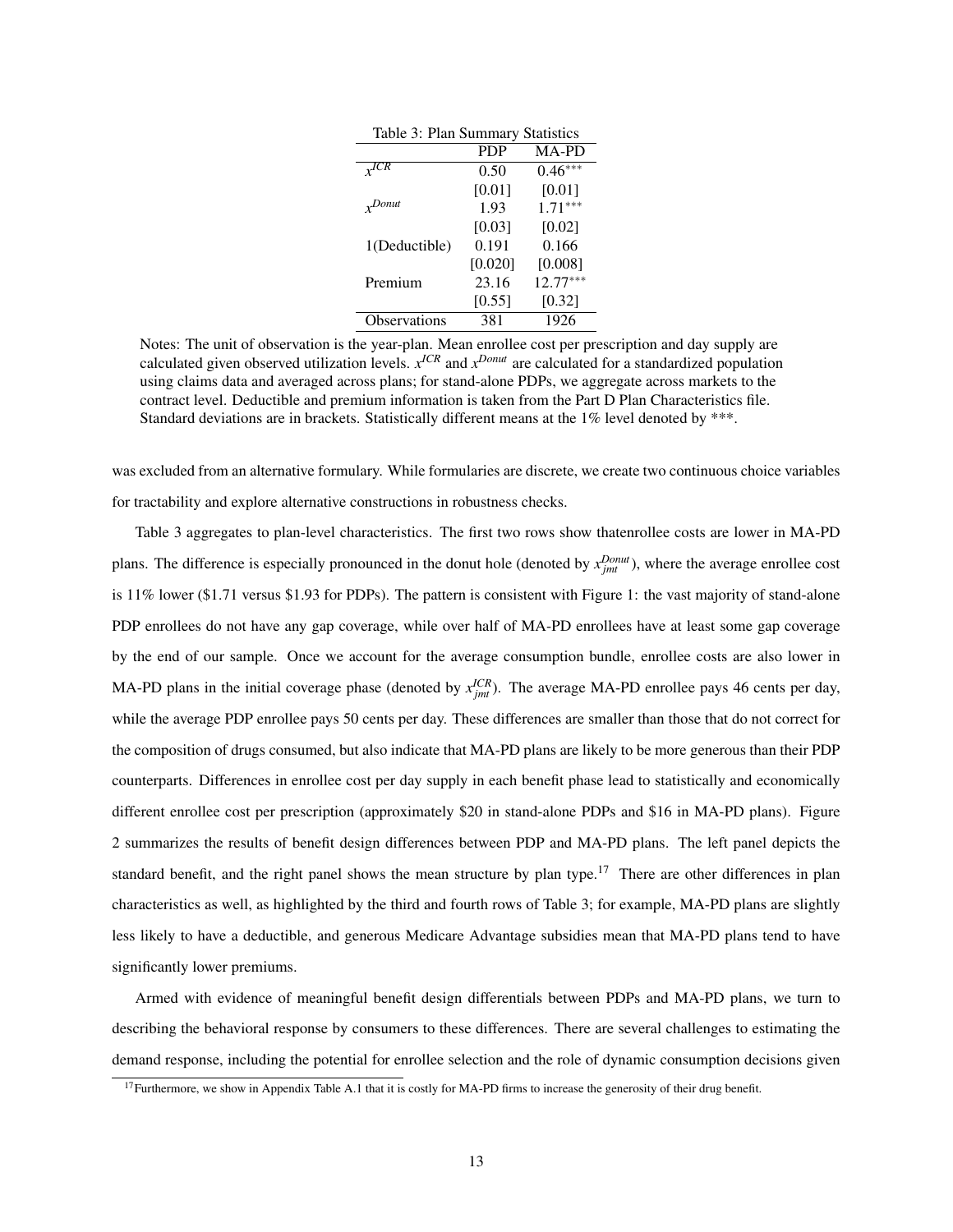

Figure 1: Percentage of Enrollees with Gap Coverage by Plan Type

Notes: Figure constructed from plan characteristics data and author calculations.



Notes: Figure constructed from plan characteristics data and author calculations.  $x_{PDP}^{ICR}$  and  $x_{PDP}^{Dount}$  are averages across stand-alone PDPs (and defined analogously for MA-PD plans).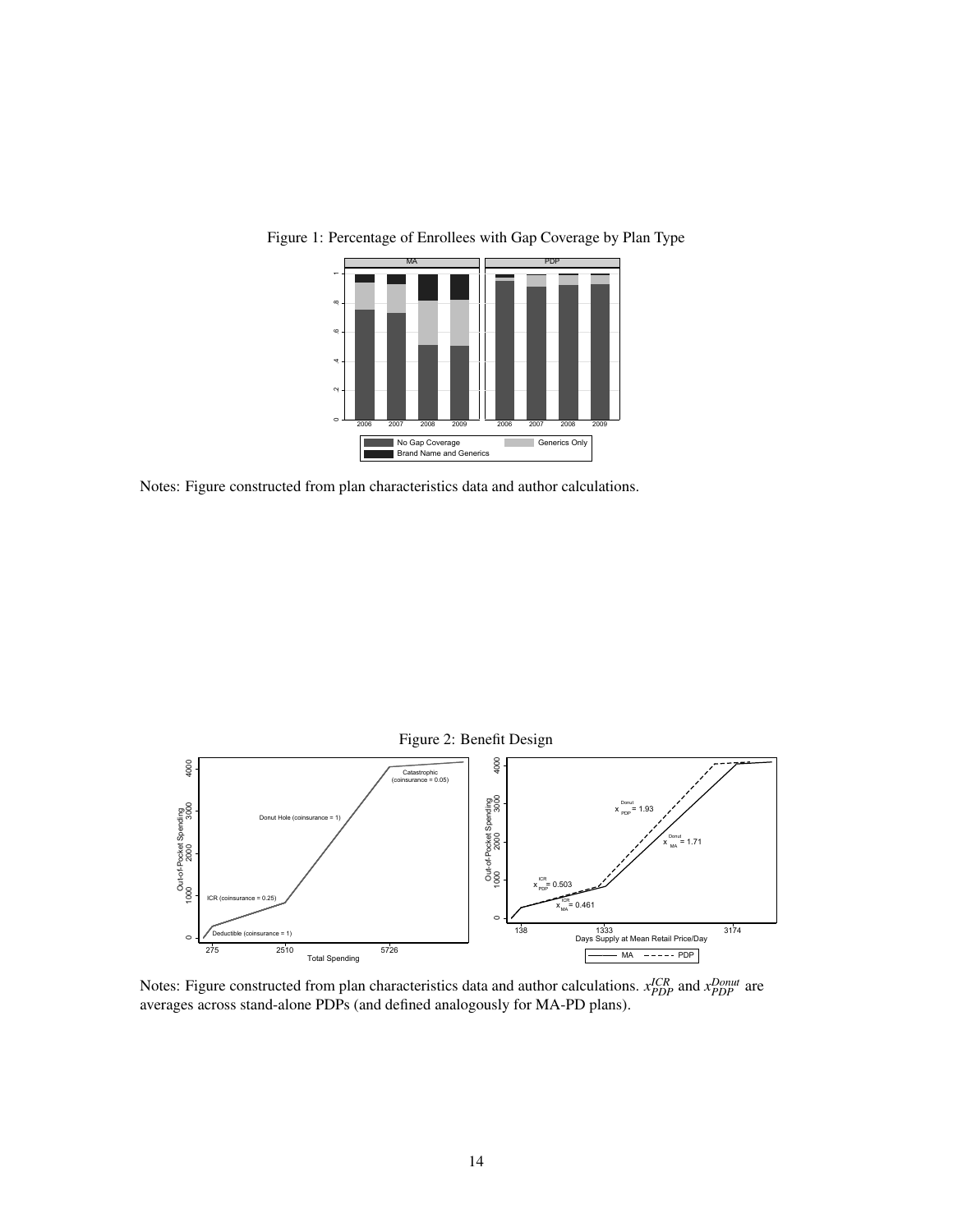the nonlinear structure of the benefit design. We address these challenges using the approaches outlined in Einav, Finkelstein and Schrimpf (2015), and Dalton, Gowrisankaran and Town (2015). Einav, Finkelstein and Schrimpf (2015) use the large discontinuous increase in cost sharing due to the donut hole to measure the behavioral response to cost sharing. Dalton, Gowrisankaran and Town (2015) show that, given the nonlinear benefit structure they face, Part D enrollees' prescription drug filling behavior is not consistent with standard models of dynamic drug consumption; the authors estimate a dynamic model of consumer price salience that explains this behavior. Both approaches show that consumers respond to higher cost sharing by reducing drug consumption. In Appendix A, we calculate elasticities using the methods described in Einav, Finkelstein and Schrimpf (2015) and Dalton, Gowrisankaran and Town (2015) and the variation described above. We estimate elasticities ranging from -0.53 (stand-alone PDPs) to -0.79 (MA-PD plans). Given that consumers respond to out-of-pocket costs, we expect benefit design to affect drug consumption. Given the Congressional Budget Office estimates of offsets (a 1% increase in drug consumption reduces non-drug medical consumption by 0.2%), we expect that increases in drug consumption reduce medical spending.<sup>18</sup>

Taken together, the results in this section show a consistent pattern. MA-PD plans offer more generous drug coverage than stand-alone PDPs. The difference is concentrated in drugs likely to generate large offsets. To isolate the treatment effect of MA-PD enrollment and abstract from selection, Appendix A leverages quasi-experimental variation in the probability of MA-PD enrollment. Table A.3 shows that the causal effect of MA-PD enrollment is to both decrease overall enrollee expenditure and increase total drug expenditure, as well as the fraction of expenditure paid for by insurers.<sup>19</sup>

# 4 An Oligopoly Model of Premiums and Benefit Design

In this section, we describe our empirical model of equilibrium insurer benefit design and outline our estimation strategy. We estimate the structural parameters of the model to (1) decompose demand and cost side rationales for MA-PD plans to offer more generous drug coverage; (2) provide estimates of the implied externality of increased drug coverage and the magnitude of the offset; and (3) perform policy counterfactuals. The model is simple enough to be tractable yet rich enough to capture the complexity of equilibrium insurer behavior when setting premiums and designing benefits. We describe the empirical model, then our demand specification and parameter estimates, and then estimate the key supply-side parameters.

<sup>&</sup>lt;sup>18</sup>There are several caveats to note. First, existing studies ten to use within year variation; random plan reassignment over time may lead to different behavioral results. Second, MA-PD insurers have additional tools to increase consumption; for example, Table A.12 shows suggestive evidence of additional use of 90 day fills in MA-PD plans, which may improve medication adherence.

<sup>&</sup>lt;sup>19</sup>The effect of MA-PD enrollment on overall utilization is larger in magnitude (13%) but not statistically different from the effect that would be predicted by differences in benefit design alone.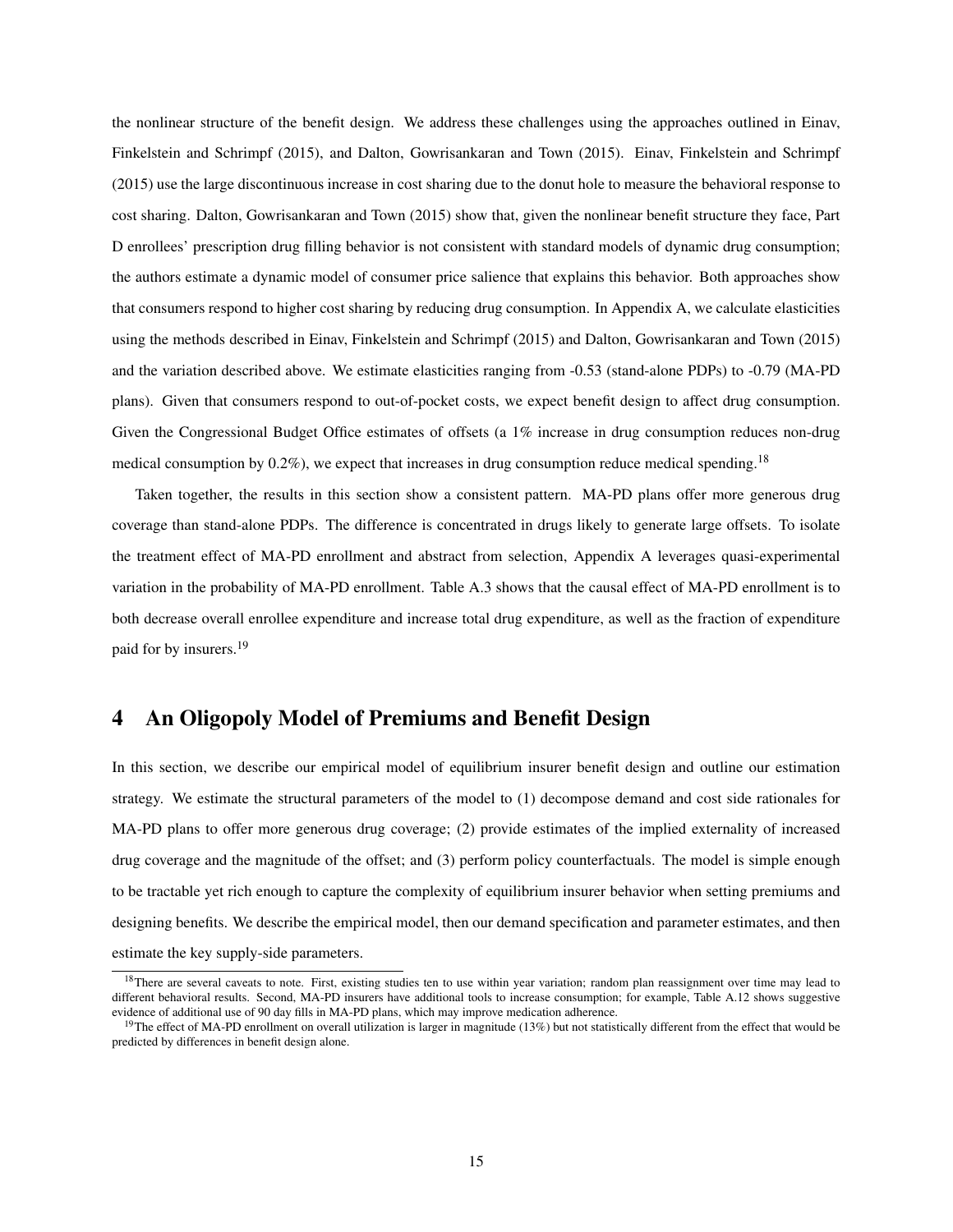#### 4.1 Empirical Model

We model the behavior of risk neutral, profit maximizing insurers selling prescription drug coverage to heterogeneous Medicare beneficiaries. CMS establishes the minimum plan generosity, *x*, plan bidding rules, and risk stabilization programs, which are described in detail in Appendix B. Medicare beneficiaries, indexed by *i*, choose plans from a menu of *J* +1 plans (including an outside option) indexed by *j* in county-level market *m* and year *t* to maximize indirect utility. Each enrollee *i* is assigned risk (severity) quintile, *q*, which is determined by their 2006 drug expenditures. Utility is a function of plan characteristics which include annual drug premiums,  $p_{jmt}^D$ , expected annual out-of-pocket cost, OOPC<sub>ijmt</sub>, which is a function of benefit design, and other features that may not be observable to the econometrician, ξ*jqmt*. <sup>20</sup> As is common in the discrete choice literature, we assume ξ*jmt* is exogenously given. A plan is defined as a county specific insurance contract. CMS rules imply that drug premiums  $p_{jmt}^D$  are a function of the plan's bid,  $b_{jmt}^D$ , such that  $p_{jmt}^D = max \left\{ 0, b_{jmt}^D - \overline{b_t^D} + \chi \overline{b_t^D} \right\}$ , where  $\overline{b_t^D}$  is the enrollment-weighted average bid across all plans and  $\chi$  is the share of the average bid not covered by the baseline subsidy  $z_t^D$  set by CMS.<sup>21</sup> Insurers maximize profits by choosing  $b_{jmt}^D$  and plan benefit design. Benefit design consists of a 2*x*1 vector,  $x_{jmt}^D = \left[$  $\left[ \begin{array}{c} x^{ICR} \\ y^{int} \end{array} \right],$ corresponding to the normalized enrollee out-of-pocket prices per days supplied in the initial coverage region and the donut hole.<sup>22</sup>

Plan profits depend on revenues, enrollee drug costs, and market shares, and are a function of the entire vectors of bids and product characteristics in the market: competitor bids affect the benchmark subsidy, while competitor product characteristics affect consumer plan choice and drug costs. The insurer collects the premium, which does not vary by enrollee. Federal subsidies augment consumer premiums. To mitigate adverse selection, CMS risk adjusts the plan subsidies. Insurers incur drug costs net of risk adjustment  $c_{ijmt}^D(\mathbf{x}_{mt}^D, r_{it}, \eta_{ijmt})$ , where  $\mathbf{x}_{mt}^D$  is the 2*xJ* vector of benefit design characteristics in the market,  $r_{it}$  is the individual's risk score, and  $\eta_{ijmt}$  is an idiosyncratic error term unknown to the insurer at the time of they design plans and set premiums and, hence, does not affect insurer choices. While  $OOPC<sub>ijmt</sub>$  is a function of the focal plan's benefit design, costs and shares are a function of the entire vector of benefit designs across plans within a market *m*. We decompose individual drug costs into two additively separable components such that  $c_{ijmt}^D(\mathbf{x_{mt}^D}, r_{it}, \eta_{ijmt}) = c_{ijmt}^D(\mathbf{x_{mt}^D}, r_{it}) + \eta_{ijmt}$ , where we assume that  $c_{ijmt}^D(\mathbf{x_{mt}^D}, r_{it}, \eta_{ijmt})$  is linear in the risk score. Drug costs vary with benefit design. There is a mechanical relationship between benefit design and plan cost, and benefit design can impact the quantity of drugs consumed (moral hazard) as well as selection conditional on risk-adjustment. The idiosyncratic term,  $\eta_{ijmt}$ , represents uncertainty in drug costs and is realized after all insurer decisions. As we describe in more detail below, we capture selection conditional on risk adjustment mechanism via

<sup>&</sup>lt;sup>20</sup>Throughout, *D* superscripts refer to the drug portion of the plan, while *M* superscripts refer to the medical portion of the plan. Te function mapping benefit design to expected annual out-of-pocket cost is described in equation (6).

<sup>&</sup>lt;sup>21</sup> For example, in 2010,  $\chi = 0.36$ . The baseline subsidy is equal to( $1 - \chi$ ) $\overline{b_p^D}$ . In practice, subsidies are individual specific and depend on enrollee risk; they aim to make enrollees equally profitable, regardless of type. In our model, individual risk is captured in costs. Therefore,  $z_t^D$  is the net of costs risk-adjusted subsidy for plan *j* in year *t*, and is not affected by selection.

<sup>22</sup>Other plan characteristics are held fixed (e.g., marketing).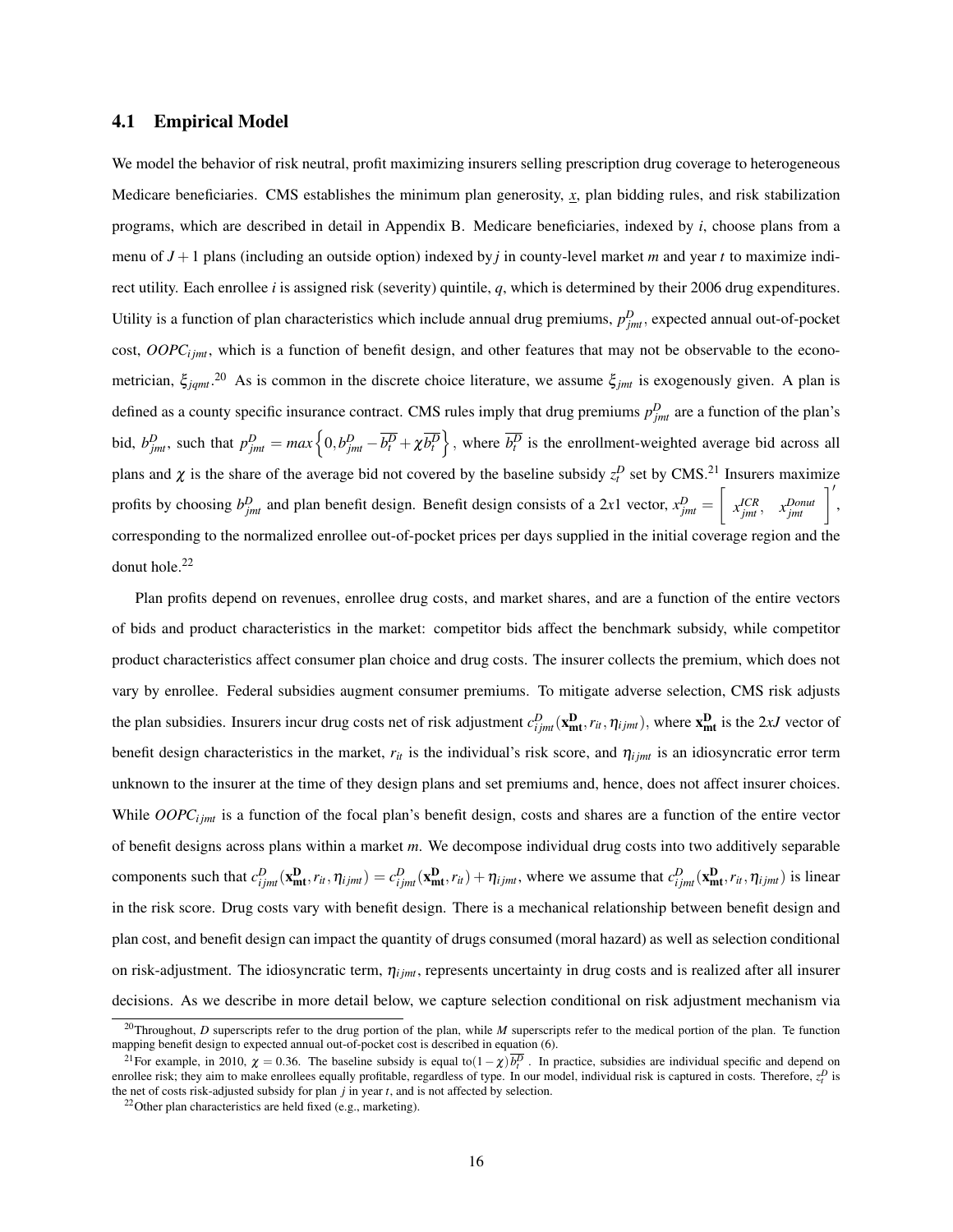the plan's cost structure. $^{23}$ 

To aggregate, let *Bmt* be the number of Medicare beneficiaries eligible to enroll in a PDP or MA-PD plan, and *A*<sub>*jmt*</sub> be the set of consumers who purchase plan *j*, yielding market share  $s(\mathbf{b}_t^D, \mathbf{x}_{mt}^D, \xi_{mt})$ , which we will denote  $s_{jmt}$ . Average plan costs are given as  $\frac{1}{A_{jmt}} \sum_{i \in A_{jmt}} c_{ijmt}^D(\mathbf{x_{mt}^D}, r_{it}, \eta_{ijmt}) = c_{jmt}^D(\mathbf{x_{mt}^D}, \bar{r}_{jmt}),$  where  $\bar{r}_{jmt}$  is the average risk score. The idiosyncratic error term,  $\eta_{ijmt}$ , enters linearly and is unknown to the insurer; therefore we omit it.

Formally, the post-enrollment expected profit function for stand-alone PDPs is:

$$
\Pi_{jmt}^{PDP}(\mathbf{b_t^D}, \mathbf{x_{mt}^D}, \xi_{mt}) = (p_{jmt}^D(\mathbf{b_t^D}) + z_t^D - c_{jmt}^D(\mathbf{x_{mt}^D}, \bar{r}_{jmt})) s_{jmt} B_{mt}.
$$
\n(2)

The profit function for MA-PD plans is analogous, though plans also submit a bid for non-drug medical coverage,  $b_{jmt}^M$ .<sup>24</sup> We write:

$$
\Pi_{jmt}^{MA-PD}(\mathbf{b_t^D}, \mathbf{b_{mt}^M}, \mathbf{x_{mt}^D}, \xi_{mt}) = (p_{jmt}^D(\mathbf{b_t^D}) + z_t^D - c_{jmt}^D(\mathbf{x_{mt}^D}, \bar{r}_{jmt}) + b_{jmt}^M + z_{mt}^M - c_{jmt}^M(\mathbf{x_{mt}^D}, \bar{r}_{jmt})))s_{jmt}B_{mt},
$$
(3)

where the *M* superscripts reflect medical ("Part C") bids and costs, and  $b_{jmt}^M$  is equal to the Part C bid which maps into Part C premiums as described in Appendix B. The subsidy payment for non-drug medical costs,  $z_{mt}^M$ , is paid to MA-PD plans to partially offset the plan's expected net-of-risk adjustment medical cost,  $c_{jmt}^M(\mathbf{x_{mt}}^D, \bar{r}_{jmt})$ , which is a function of prescription drug benefit design and average risk score. Similar to stand-alone PDPs, MA-PD plans must submit bids, incur costs that depend on individual and plan characteristics, and receive risk-adjusted subsidies. Unlike stand-alone PDPs, drug offsets imply that drug benefit design could increase or decrease drug expenditure, which could, in turn, increase or decrease medical expenditure.

To summarize, we describe the timing of the game and optimization for stand-alone PDPs:

1. CMS sets the minimum plan generosity, *x*.

2. Insurers choose benefit design  $x_{jmt}^D = \left[$  $x_{jmt}^{ICR}$ ,  $x_{jmt}^{Donut}$   $\left| \right|^{T}$  and bids  $b_{jmt}^{D}$  to maximize profits.

- 3. The average subsidy  $z_t^D$  is determined based on the entire vector of bids,  $\mathbf{b}_t^D$ . The bid and subsidy determine the premium  $p_{jmt}^D$ .
- 4. Medicare beneficiaries choose plans to maximize utility.
- 5. Enrollees incur claims. The idiosyncratic term,  $\eta_{ijmt}$ , is realized.

<sup>&</sup>lt;sup>23</sup>Risk adjustment affects insurer costs through  $c_{ijmt}^D$ ( $\mathbf{x}_{mt}^D$ , which is a function of the individual's risk score. Appendix B provides additional details on CMS's risk adjustment approach and the robustness of o

 $^{24}$ There are separate subsidies for the non-drug component of MA-PD plans that vary at the market level; we incorporate these explicitly.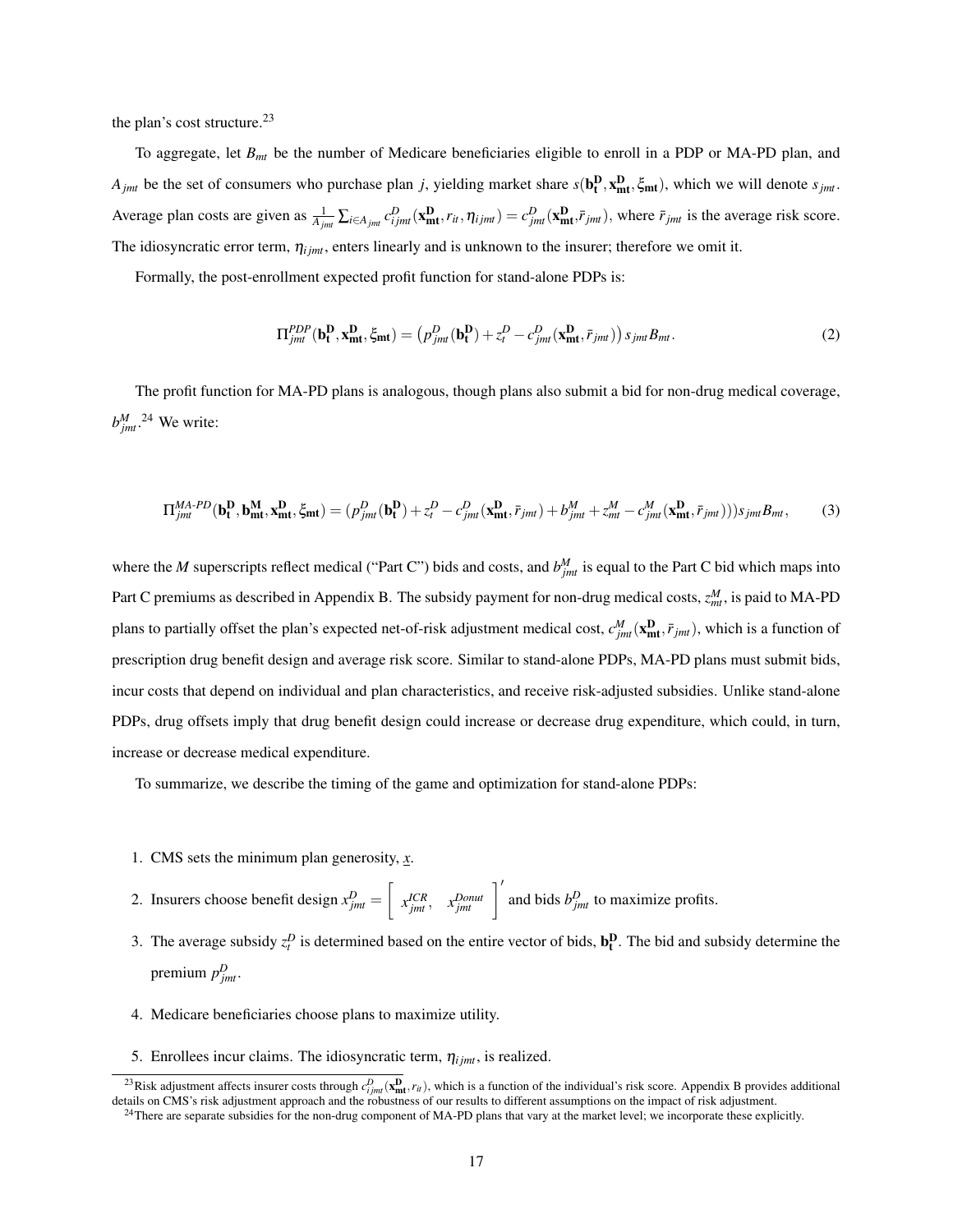6. CMS engages in risk stabilization, as described in the appendix.

Insurers play a Nash-Bertrand game in which beliefs about costs are correct, and both insurer and consumers make decisions to maximize their payoffs (profits or indirect utility) given the strategies of other players. Therefore, stand-alone PDPs choose their bid  $b_{jmt}^D$  and benefit design  $x_{jmt}^D$  to maximize profit subject to the minimum generosity requirement:

$$
\max_{\substack{b_{jmt}^D, x_{jmt}^D}} \Pi_{jmt}^{PDP}(\mathbf{b_t^D}, \mathbf{x_{mt}^D}, \xi_{mt}) \, s.t. \, x_{jmt}^D \geq \underline{x}.\tag{4}
$$

MA-PD plans optimize over medical bids  $b_{jmt}^M$  in addition to drug bids and drug benefit design:

$$
\max_{b_{jmt}^M, b_{jmt}^D, x_{jmt}^D} \Pi_{jmt}^{MA-PD}(\mathbf{b_t^D}, \mathbf{b_{mt}^M}, \mathbf{x_{mt}^D}, \xi_{mt}) s.t. x_{jmt}^D \ge \underline{x}.
$$
 (5)

The design of the medical benefit is taken as given.

### 4.2 Plan Choice

#### 4.2.1 Consumer Behavior

We first flexibly estimate consumer preferences over plans using a nested logit model. We allow preference parameters to vary with severity quintile, *q* which we can measure using the detailed claims data.

Consumers have preferences over the annual premium,  $p_{jmt}^D$ , and annual expected out-of-pocket costs for enrollment in plan *j*, *OOPC*<sub>*ijmt*</sub>. *OOPC*<sub>*ijmt*</sub> is a nonlinear, individual-plan specific function of  $x_{jmt}^D$ . For example, a consumer ending the year in the initial coverage phase has  $OOPC<sub>ijmt</sub>$  equal to the deductible (if any) and the number of day supply in the initial coverage phase multiplied by  $x_{jmt}^{ICR}$ .<sup>25</sup> The relationship between the structure of the Part D benefit, insurer choice variables, and  $OOPC<sub>ijmt</sub>$  is described in Figure 2: the first panel describes the standard benefit, the second panel describes how the insurer choice variables captured by  $x_{jmt}^D$  map into  $OOPC_{ijmt}$  and differences across plan types. Premiums are a function of plan bids, as described above.

We divide the sample into five types of consumers, based on quintiles of 2006 total drug spending. We divide plans

$$
OOPC_{ijmt} = \begin{cases}\nR_{ji}diff R_{ji}d_{il} < DED \\
x_{jmt}^{DCR} \left(d - \frac{ICL}{R}\right) + DEDif R_{ji}d_{il} \ge DED \text{ and } R_{ji}d_{il} < ICL \\
x_{jmt}^{Donut} \left(d - \frac{ICL}{R_{ji}}\right) + DED + \gamma_{CR}(ICL - DED) \text{ if } R_{ji}d_{il} \ge ICL \text{ and } R_{ji}d_{il} < CAT \\
.05R_{ji} \left(d - \frac{CAT}{R_{ji}}\right) + DED + \gamma_{ICR}(ICL - DED) + \gamma_{Donut}(CAT - ICL) \text{ if } R_{ji}d_{il} \ge CAT\n\end{cases} \tag{6}
$$

<sup>&</sup>lt;sup>25</sup>Formally, we construct  $OOPC<sub>ijmt</sub>$  by developing a function that maps total drug spending into  $OOPC<sub>ijmt</sub>$ , taking insurer cost-sharing, consumer consumption, and the structure of the standard benefit as given. For a consumer *i* in market *m* with consumption (day supply)  $d_{it}$ , this can be written as:

where *d* is the day supply, γ represents the average coinsurance in each phase, *Rjt* is the mean retail price for plan *j*, and *DED*, *ICL*, and *CAT* represent the statutory deductible, initial coverage limit, and catastrophic cap, respectively. For any enrollee and level of consumption, there is a mechanical and monotonic relationship between the insurer's choice variables  $x_{jmt}^{ICR}$  and  $x_{jmt}^{Donut}$  and enrollee costs  $OOPC_{ijmt}$ .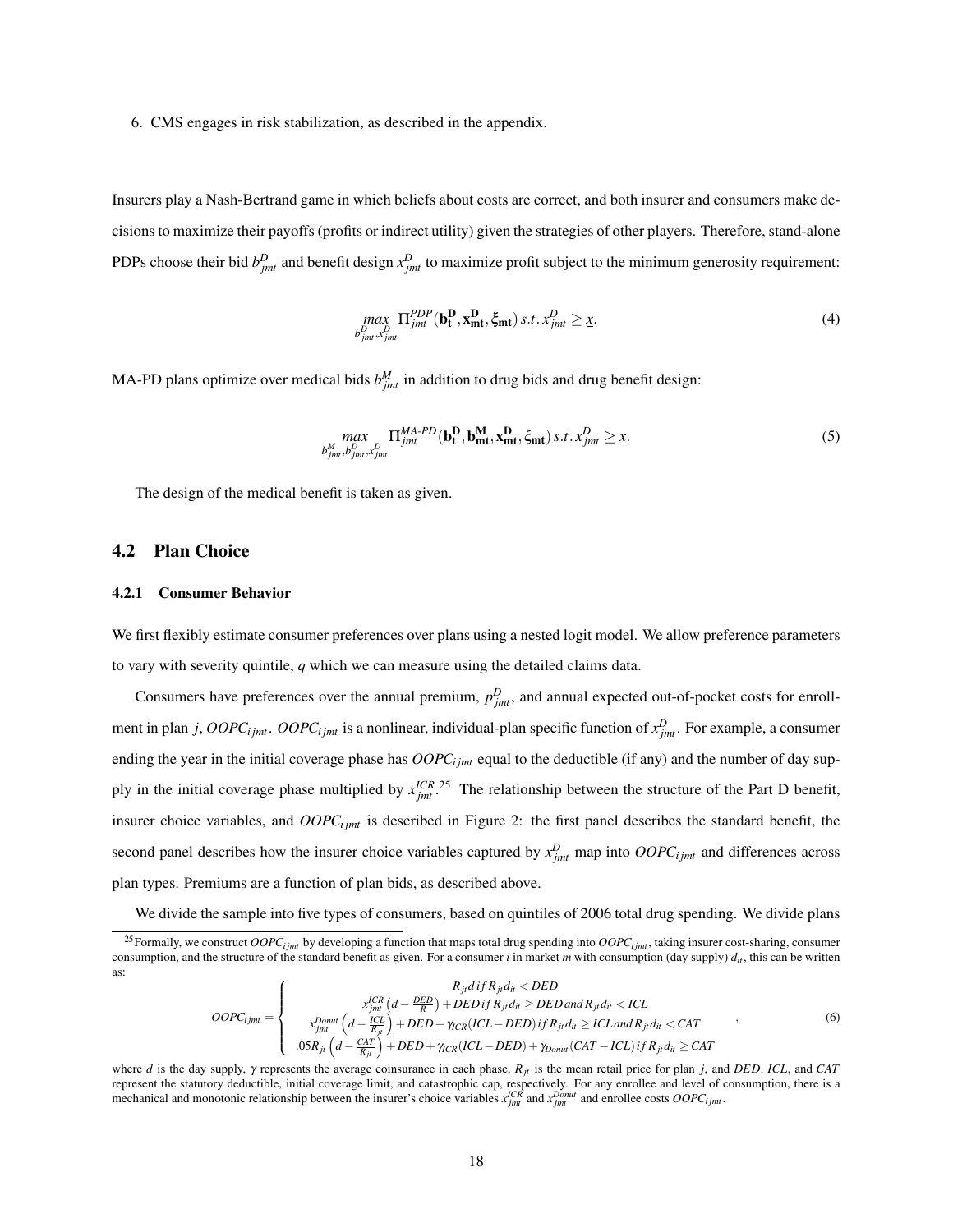into three nests, indexed by *g*: stand-alone PDPs, MA-PD plans and the outside good. The outside good consists of both no drug coverage and any coverage not associated with a PDP or MA-PD plan (such as an employer-sponsored plan). We aggregate *OOPCi jmt* to the risk quintile level and allow consumers in each quintile to have different preferences over the unobserved characteristics which we now index by  $q$ ,  $\xi_{qjmt}$ . In each risk quintile q, consumer utility for plan *j* (which can be either a PDP or a MA-PD plan) in market *m* at time *t* is given by:

$$
u_{iqjmt} = \overline{\xi_{qj}} + \alpha_q^p p_{jmt}^D + \alpha_q^x OOPC_{qjmt} + \tilde{\xi}_{qjmt} + \zeta_{iqg} + (1 - \sigma_q) \varepsilon_{ijmt},\tag{7}
$$

where we decompose  $\xi_{qjmt}$  into a time-invariant plan characteristic (i.e., plan fixed effects),  $\overline{\xi_{qj}}$ , and a mean zero deviation,  $\tilde{\xi}_{qjmt}$ . The drug premium is given by  $p_{jmt}^D$ . Average  $OOPC_{qjmt}$  within a quintile (now indexed by *q*) is a function of benefit design as defined above. Finally, ζ*iqg* is common to all products in nest *g* and has a distribution function that depends on  $\sigma_q$  with  $0 \le \sigma_q < 1$ . We assume that  $\varepsilon_{ijmt}$  has an extreme value distribution, which allows us to calculate within quintile shares  $s_{qjmt}$  using the standard formula (Train (2009)). Preferences over the time-invariant features of plans, premiums, and generosity are all heterogeneous: we allow unobserved plan quality ξ*q jmt*, premium and OOPC coefficients  $\alpha_q^x$  and  $\alpha_q^p$ , and  $(1 - \sigma_q)$  to vary by risk quintile. We do not directly model the impact of MA-PD non-drug premiums on consumer choice in MA-PD plans.<sup>26</sup>

#### 4.2.2 Demand Estimation

The choice set is defined at the county-year level. While PDPs have identical offerings within the 34 large PDP regions, MA-PD plans can choose which counties to enter within a region. Medicare assigns both "contract IDs" and "plan IDs." In MA-PD plans, the contract ID is typically specific to a geographic market; in stand-alone PDPs, the contract ID is typically national and the plan ID within a contract ID specific to the geographic market. As is standard in the literature, a MA-PD product is defined as a unique Medicare contract ID. If there is more than one Medicare Advantage plan offered by an individual insurer within a carrier contract-county pair, we use the premium of the lowest numbered plan among MA-PD plans (Lustig (2010); Nosal (2011)). A PDP plan is defined as a Medicare contract ID-county combination; we average benefit design parameters within a county. Assuming one Medicare plan ID per county within a contract ID, this is equivalent to defining the product at the Medicare contract ID-plan ID combination.<sup>27</sup>

To capture firm incentives, we must identify the causal impact of premiums and OOPC on plan enrollment. Our estimates will be biased if ξ*q jmt* is correlated with bids or benefit design. We address this issue via a two-pronged approach. First, we include product fixed effects,  $\overline{\xi_{qj}}$ , that are allowed to vary with risk quintile: the unobserved

<sup>&</sup>lt;sup>26</sup>The vast majority of plans have zero (non-drug) premiums, and some rebate a portion of the Part B premium, reducing salience to consumers and making measurement difficult. The supply-side inversion will assume – consistent with a neoclassical model – that the elasticity with respect to drug premiums, non-drug premiums, and subsidies is the same.

 $^{27}$ In unreported specifications, we confirm that all of our results are robust to defining PDPs as a contract ID-plan ID combination.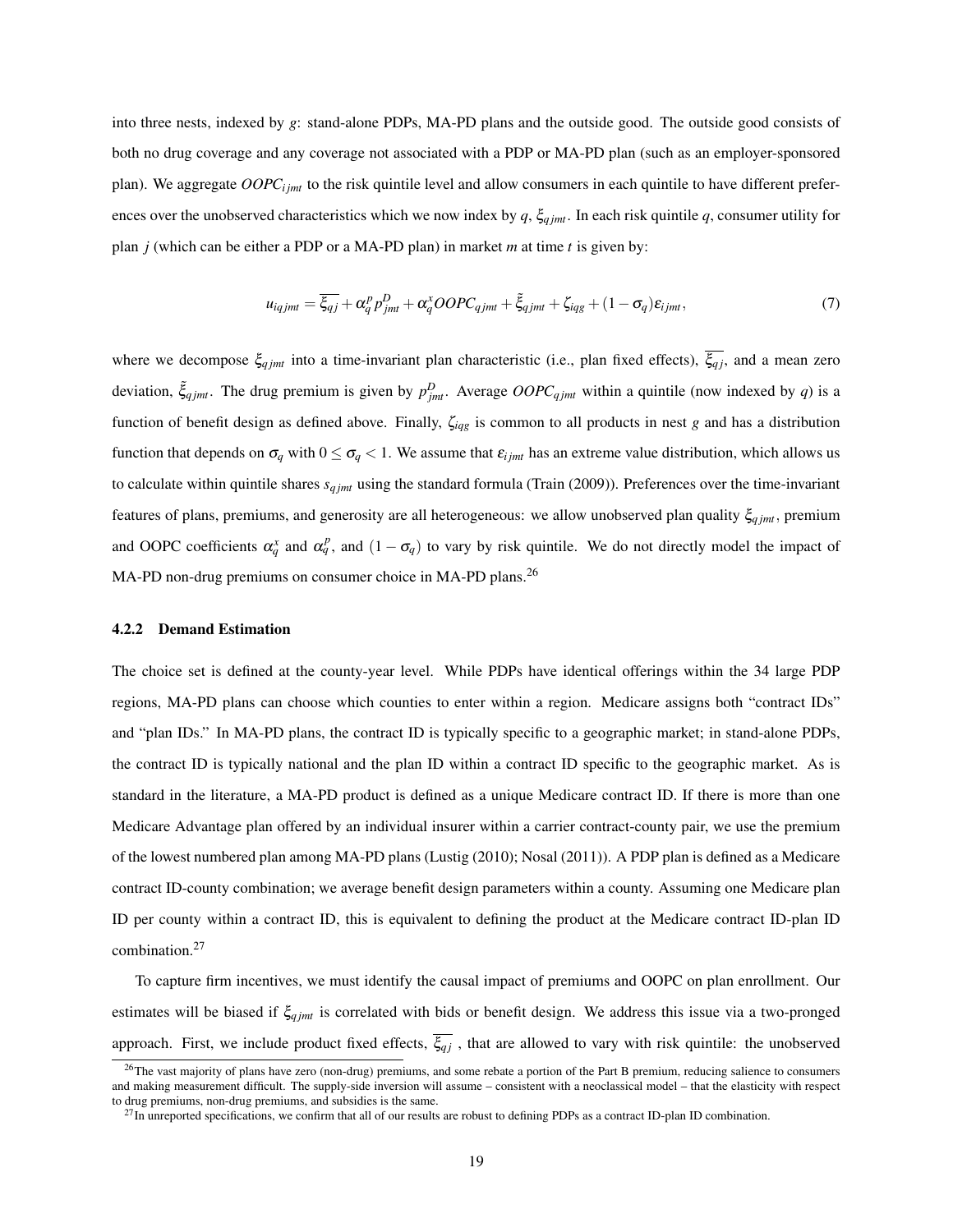product characteristic,  $\tilde{\xi}_{qjmt}$ , is the deviation from the plan mean for the risk quintile in question. Second, we instrument for the premium, OOPC, and the inside share. The instrument for the inside share is the urban dummy interacted with an MA-PD dummy, which captures the fact that MA-PD plans are more popular in urban counties. Following a series of papers (Afendulis, Chernew and Kessler (2017); Cabral, Geruso and Mahoney (2018); Duggan, Starc and Vabson (2016)), we rely on a statutory discontinuity in MA-PD plan reimbursement. For counties with relatively low FFS spending, payment is set equal to a floor. Beginning in 2003, differential floors were applied to urban and rural counties – approximately two-thirds of counties are floor counties. Higher reimbursement in urban counties led to more plan entry and higher Medicare Advantage penetration rates (Duggan, Starc and Vabson (2016)). The empirical evidence in Afendulis, Chernew and Kessler (2017); Cabral, Geruso and Mahoney (2018) and Duggan, Starc and Vabson (2016) strongly indicates that this variation in Medicare Advantage penetration rates is driven by the differential Medicare Advantage subsidies and is not correlated with individual health risk or other demand side factors.<sup>28</sup>

As is common in this setting, we use Hausman-style instruments for premiums and OOPC: the average premiums and OOPC in all other markets. Conditional on plan and consumer quintile specific means, the exclusion restriction requires that market-specific plan valuations are independent. Correlation in OOPC and premiums within a plan across markets is then due to common marginal costs. For example, consider a plan with coinsurance that is offered in two markets. Suppose that a large pharmacy chain also operates in both markets, while independent pharmacies operate separately in each market. The chain pharmacy and plan negotiate retail drug prices for both markets jointly. Because consumers in both markets pay a percentage of jointly negotiated retail prices, OOPC are correlated across markets. Common marginal costs (negotiated retail prices) – rather than demand shocks – drive the correlation. Common negotiated retail prices will also lead to correlation in premiums within a plan across markets. Common (marginal) administrative costs (e.g., claims processing or broker commissions) will also generate useful variation.<sup>29</sup>

A number of recent papers (Ericson (2014); Heiss et al. (2016); Ho, Hogan and Scott Morton (2015); Miller and Yeo (2014); Polyakova (2016); Wu (2016)) document "stickiness" in plan choice over time. Following Decarolis, Polyakova and Ryan (Forthcoming), we allow for this inertia by including plan vintage – defined by the number of years the plan has been available in a market – in the utility function in our preferred specification.<sup>30</sup> While we allow the dissimilarity term, time-invariant plan quality, and premium and OOPC coefficients to vary by risk quintile, the

<sup>&</sup>lt;sup>28</sup>The exclusion restriction requires that shocks to consumer utility for a given plan and area are uncorrelated with the CMS's definition of urban and rural counties.

 $^{29}$ By assumption, premiums in other markets are uncorrelated with the market-specific valuation in the focal market.

<sup>&</sup>lt;sup>30</sup>They show that their approach corresponds to "an explicit structural model of inattention and choice" (Hortascu, Madanizadeh and Puller (2015)). Because we are not explicitly interested in the effect of switching costs on premiums or benefit design, we do not develop a dynamic model of premium setting or benefit design. Additionally, we do not allow for selection on moral hazard. Put differently, the relationship between  $x_{jmt}^{ICR}$ ,  $x_{jmt}^{Donut}$ , and  $OOPC_{qjmt}$  is purely mechanical; therefore, the derivative of shares with respect to  $x_{jmt}^{ICR}$  and  $x_{jmt}^{Donut}$  is given by  $\sum_{q}\frac{\partial s_{qjmt}}{\partial OOPC_{qjmt}}\frac{\partial OOPC_{qjmt}}{\partial x_{imt}^{ICR}}$  $\frac{\partial SPC_{qjmt}}{\partial x_{jmt}^{ICR}}$  and  $\sum_{q} \frac{\partial s_{qjmt}}{\partial OOPC_{qjmt}} \frac{\partial OOPC_{qjmt}}{\partial x_{jmt}^{Dout}}$  $\frac{\partial O}{\partial x_{j m l}}$ , respectively. Differences in drug demand across plan types is consistent with plans attracting  $\frac{\partial P}{\partial x_{j m l}}$ 

different types of consumers on average, but not necessarily selection on moral hazard on the margin. Finally, we do not directly model the impact of the subsidy policy on plan behavior, though we also examine the magnitude of this potential distortion in the robustness checks subsection and find that our conclusions are robust.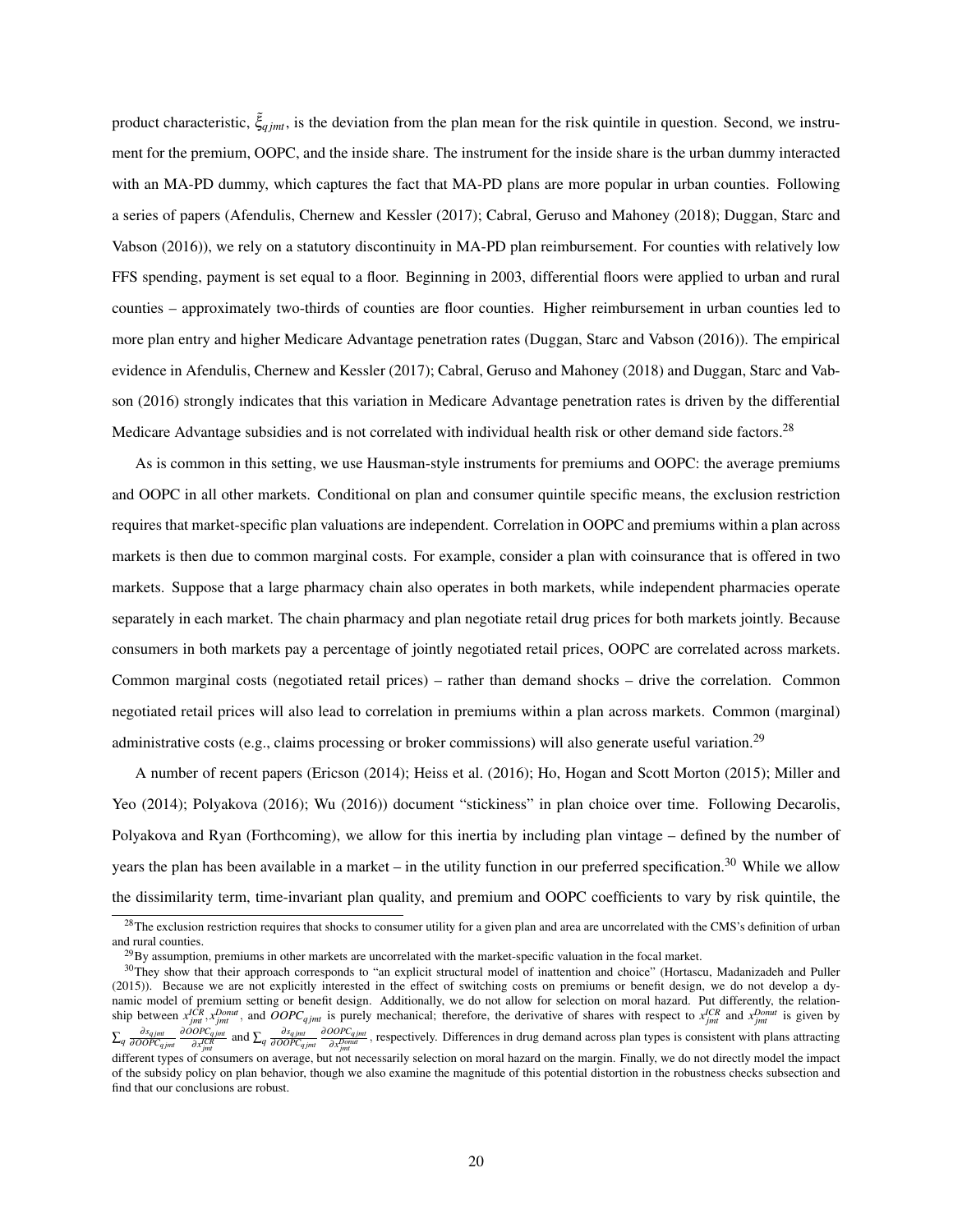nested logit error term,  $\zeta_{iqq} + (1 - \sigma_q)\varepsilon_{ijmt}$ , is the only source of unobserved consumer heterogeneity in the model. In robustness analyses, we allow for additional unobserved consumer heterogeneity with risk quintiles; our main findings are not sensitive to allowing for more flexible patterns of substitution.

#### 4.2.3 Consumer Heterogeneity and Selection

Capturing heterogeneous consumer preferences is a critical component of modeling selection, and the model explicitly accounts for heterogeneity in plan choice. For example, healthier enrollees may prefer MA-PD plans regardless of plan generosity. We account for this possibility through the fixed effects, which can vary by risk quintile. Second and more importantly, a more generous drug plan may attract sicker enrollees. To address potential selection with respect to benefit design, we allow for preferences and drug costs to vary flexibly by risk quintile. As plan characteristics change, plans attract a different mix of enrollees. If benefit design attracts sicker enrollees, we will estimate different behavioral responses  $\frac{\partial s_{qjmt}}{\partial x_{jmt}^D}$  by risk quintile. If preferences are correlated with drug costs, changes in benefit design will then affect costs.<sup>31</sup>

Given the literature and reduced form estimates in Table A.3, which show that a MA-PD and risk quintile dummies account for a substantial amount of variation in insurer expenditure, our approach accounts for nearly all of the heterogeneity in drug costs that could be observed or predicted by the insurer. Einav, Finkelstein and Schrimpf (2015) find a raw monthly correlation of drug consumption of 0.5; Hsu et al. (2009) argue that "approaches that include information on prior-year drug use or costs perform markedly better than the current Medicare risk-adjustment approaches."<sup>32</sup> Flexible demand estimates explicitly allow heterogeneity in preferences to be correlated with heterogeneity in costs, and the results are robust to allowing for more heterogeneity by defining finer consumer types and allowing for unobserved consumer heterogeneity.<sup>33</sup>

#### 4.2.4 Demand Parameter Estimates

Demand parameters for each of the five risk quintiles are in Table 4. Panel A describes baseline results that do not account for inertia. Panel B presents our preferred estimates that use plan vintage to account for inertia. Preferences over premiums and OOPC are similar in magnitude across the specifications, but there are two key differences to highlight. First, the nesting parameter is somewhat smaller in Panel A. Second, and more important, the effect of plan vintage differs with consumer characteristics. Consistent with Ho, Hogan and Scott Morton (2015), we find that

<sup>&</sup>lt;sup>31</sup>We also implicitly allow changes in drug premiums to alter the risk pool the firm attracts because  $\frac{\partial s_{qjmt}}{\partial p_{jmt}^D}$  varies by plan quintile.

 $32$ Furthermore, the degree of selection conditional on risk adjustment in the market is a matter of debate; see Newhouse et al. (2015) and Brown et al. (2014). Our specification allows for consumer heterogeneity in preferences by including flexible plan fixed effects that can vary by risk quintile, which implicitly allows for differential selection into plans based on consumer type.

 $33$ For example, we explore deciles of 2006 total drug spending, conditioning on demographics, or considering only high offset drugs. Our model does not explicitly accommodate selection with respect to formulary design (Carey (2017); Lavetti and Simon (2018)); we discuss modeling formulary design as an extension.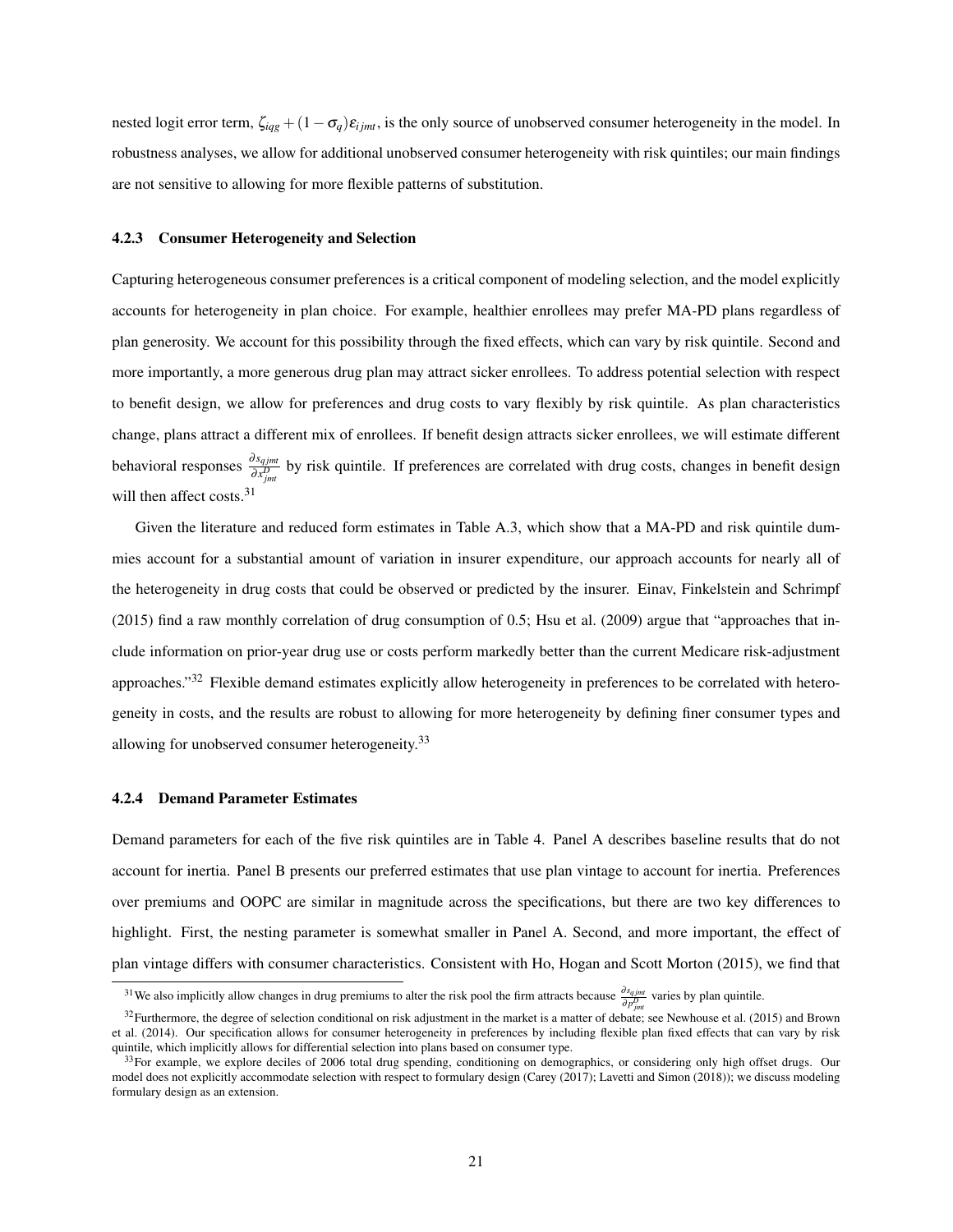healthy consumers are unlikely to switch plans. In addition, we find that the sickest consumers are even less likely to switch.

The parameter estimates are sensible. In both specifications, the premium coefficient is negative and significant in all specifications, and sicker consumers are slightly less price sensitive than healthier consumers. Own-premium elasticities are quite sensible and range from -4.6 to -5.7, depending on risk quintile, consistent with the results in Decarolis, Polyakova and Ryan (Forthcoming). Across all quintiles,  $\alpha_q^x$  is much smaller in magnitude than  $\alpha_q^p$ , consistent with the results in Abaluck and Gruber (2011), and becomes attenuated among sicker consumers. We note that (expected) OOPC is observed with error and its coefficient estimate may be attenuated; while differences across consumer groups may reflect differential preferences, they could also reflect larger measurement error among higher spending enrollees. Finally, across all groups,  $(1 - \sigma_q)$  indicates that MA-PD plans are much closer substitutes for other MA-PD plans than stand-alone PDPs. Stand-alone PDPs are much closer substitutes for other PDPs than MA-PD plans.

To check the robustness of our results, we estimate three alternative parameterizations of the demand system. Alternative specifications in Table A.8 of Appendix C explore implications of the potential over-weighting of premiums in the demand model. Second, we model plan choice as a function of contract characteristics. In Table A.14, we include premiums and dummies for deductible and donut hole coverage as the observable characteristics; the overall pattern is consistent with our main specification. Finally, in Table A.15, we allow for unobserved consumer heterogeneity; the results are not sensitive to allowing for more flexible patterns of substitution.

#### 4.3 Endogenous Benefit Design

We next combine the data, demand estimates, and the model of insurer behavior to estimate cost parameters. Dropping arguments for simplicity, the profit function can be rewritten as the sum of profits over risk quintiles *q*:

$$
\Pi_{jmt} = \sum_{q} \left[ p_{jmt}^D + z_t^D - c_{qjmt}^D + 1(MA \cdot PD_{jmt}) * \left( b_{jmt}^M + z_{mt}^M - c_{jmt}^M \right) \right] s_{jqmt} B_{qmt},\tag{8}
$$

where both drug costs and market shares vary by risk quintile. The insurer's first-order conditions with respect to each element of  $x_{jmt}^D = [x_{jmt}^{ICR}, x_{jmt}^{Donut}]'$  can then be written as:

$$
\sum_{q} \left[ \left( p_{jmt}^D + z_t^D - c_{qjmt}^D + 1(MA \cdot PD_{jmt}) \left( b_{jmt}^M + z_{mt}^M - c_{jmt}^M \right) \right) \frac{\partial s_{qjmt}}{\partial x_{jmt}^D} - \frac{\partial c_{qjmt}}{\partial x_{jmt}^D} s_{qjmt} \right] = 0. \tag{9}
$$

Total costs  $c_{qjmt}$  in MA-PD plans are equal to  $c_{jmt}^M + c_{qjmt}^D$ . This formulation explicitly accounts for selection and risk adjustment. For example, if more generous plans disproportionately attract sicker enrollees,  $\frac{\partial s_{qjmt}}{\partial x_{jmt}^D}$  will be larger for sicker risk quintiles *q*, and the insurer will factor in higher costs as the plan becomes more generous: the relative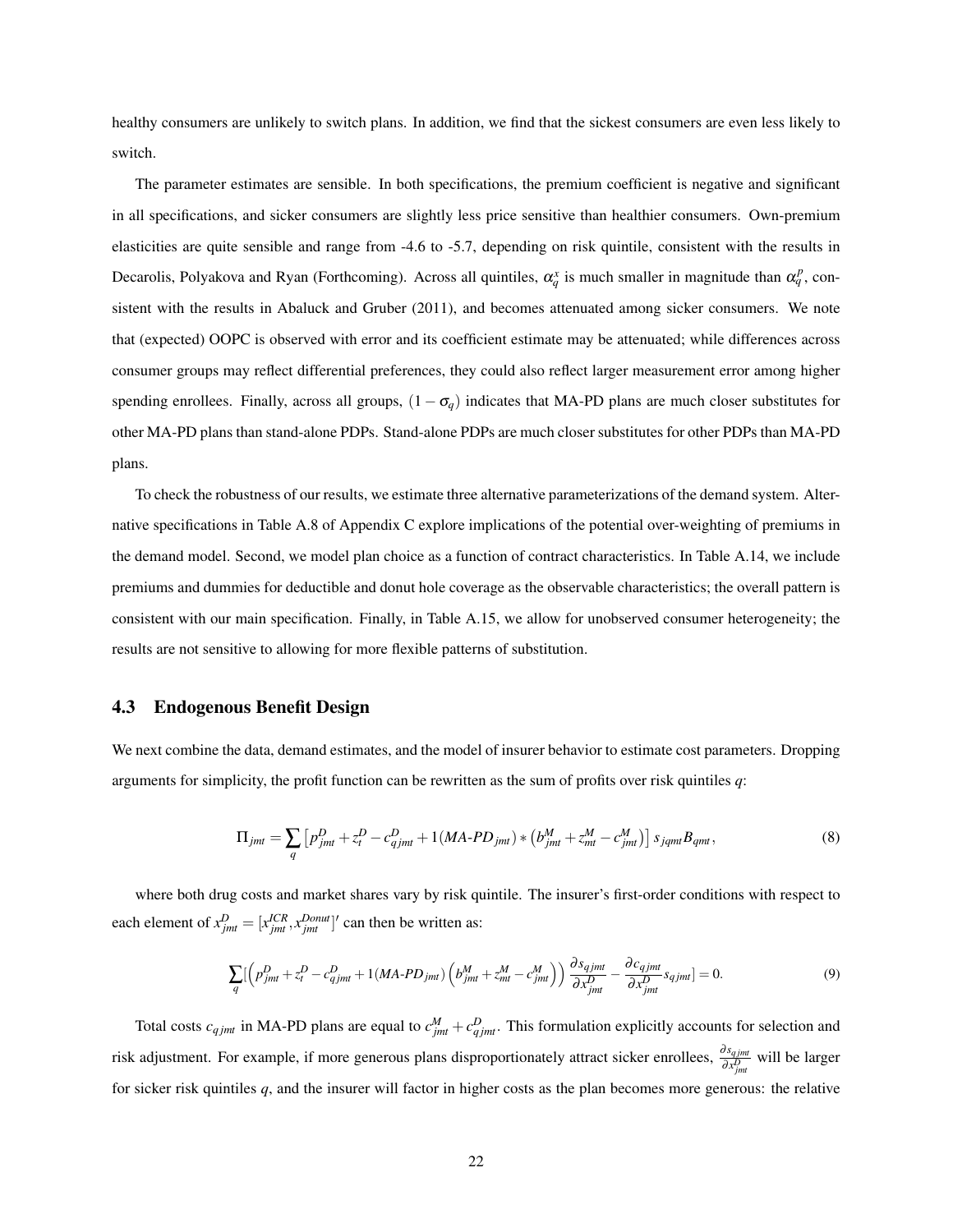| Risk Quintile (Lowest to Highest) | (1)         | (2)          | (3)          | (4)          | (5)          |
|-----------------------------------|-------------|--------------|--------------|--------------|--------------|
| Panel A: Baseline Estimates       |             |              |              |              |              |
| Premium, $\alpha_q^p$             | $-0.191***$ | $-0.187***$  | $-0.246***$  | $-0.230***$  | $-0.208***$  |
|                                   | (0.0227)    | (0.0207)     | (0.0179)     | (0.0161)     | (0.0145)     |
| OOPC, $\alpha_a^x$                | $-0.138***$ | $-0.0974***$ | $-0.0491***$ | $-0.0327***$ | $-0.0157***$ |
|                                   | (0.0132)    | (0.00920)    | (0.00642)    | (0.00437)    | (0.00263)    |
| $(1-\sigma_q)$                    | $0.506***$  | $0.508***$   | $0.508***$   | $0.532***$   | $0.521***$   |
|                                   | (0.0142)    | (0.0144)     | (0.0144)     | (0.0135)     | (0.0127)     |
| Adjusted $\mathbb{R}^2$           | 0.295       | 0.279        | 0.272        | 0.266        | 0.244        |
| Panel B: Accounting for Inertia   |             |              |              |              |              |
| Premium, $\alpha_q^p$             | $-0.198***$ | $-0.189***$  | $-0.237***$  | $-0.224***$  | $-0.198***$  |
|                                   | (0.0211)    | (0.0193)     | (0.0172)     | (0.0154)     | (0.0140)     |
| OOPC, $\alpha_a^x$                | $-0.136***$ | $-0.0939***$ | $-0.0516***$ | $-0.0336***$ | $-0.0151***$ |
|                                   | (0.0120)    | (0.00844)    | (0.00605)    | (0.00419)    | (0.00255)    |
| $(1-\sigma_q)$                    | $0.439***$  | $0.441***$   | $0.474***$   | $0.472***$   | $0.472***$   |
|                                   | (0.0132)    | (0.0134)     | (0.0130)     | (0.0128)     | (0.0120)     |
| Plan Vintage                      | $1.136*$    | $1.653***$   | 1.018        | 1.088*       | 2.412***     |
|                                   | (0.631)     | (0.632)      | (0.728)      | (0.634)      | (0.640)      |
| Adjusted $\mathbb{R}^2$           | 0.307       | 0.294        | 0.288        | 0.281        | 0.262        |
| <b>Observations</b>               | 58,189      | 58,626       | 59,885       | 60,463       | 61,317       |

Table 4: IV Nested Logit Parameter Estimates

Notes: Table presents instrumental variable regression models as described in Berry (1994). The outside share is constructed as all Medicare eligibles not enrolled in a stand-alone PDP plan or MA-PD plan. In all specifications, we include plan fixed effects. Excluded instruments are an urban county dummy, and premiums and out-of-pocket expenditure in other markets, where a market is defined as a county-year combination. Standard errors are presented in parentheses. Statistical significance at the 10%, 5%, and 1% levels are denoted by \*, \*\*, and \*\*\* respectively.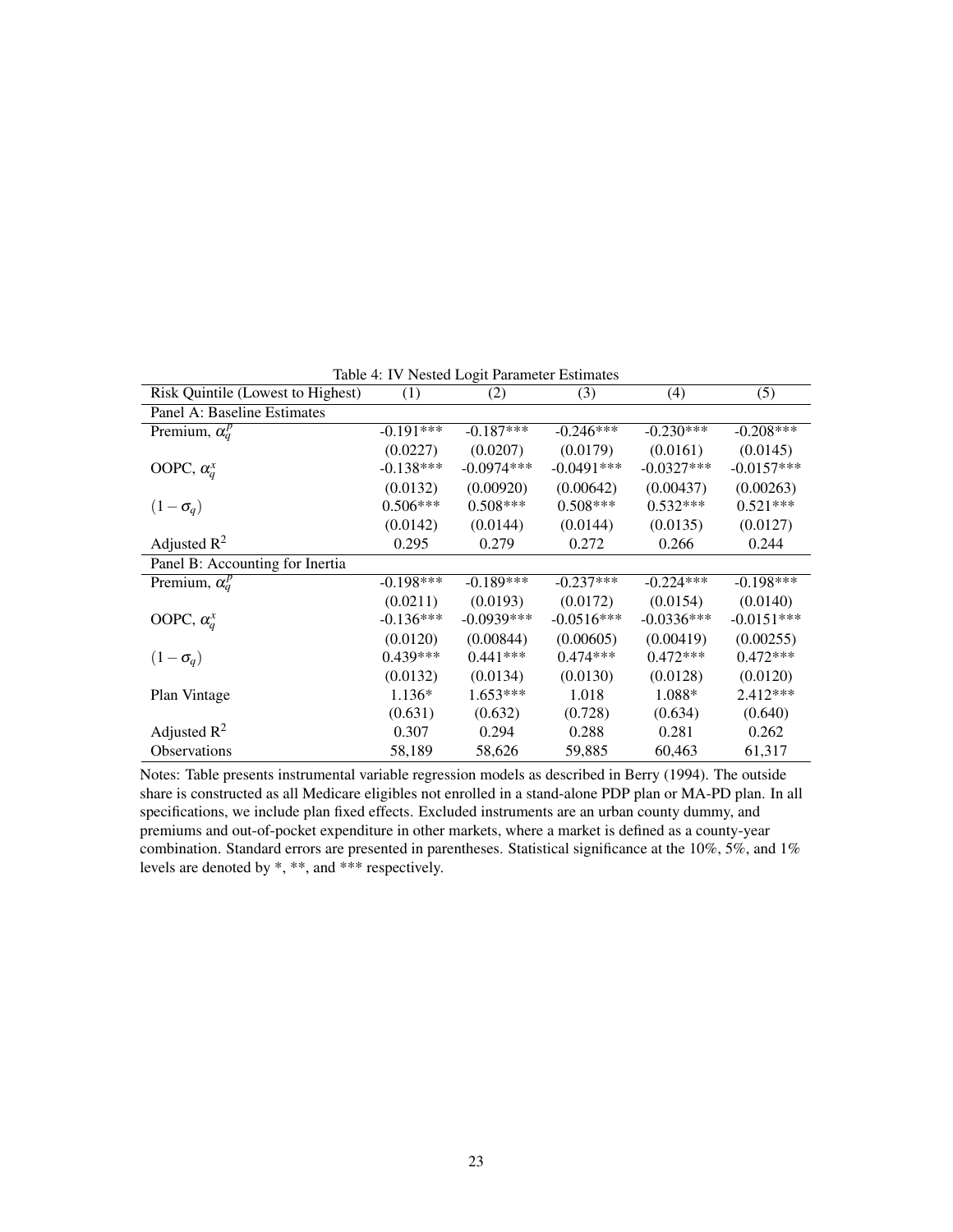weight on drug costs for each risk quintile is proportional to the marginal change in demand.<sup>34</sup>

Table 5 lists the variables used in the estimating equations and categorizes them as either data, implied from the demand estimation, or parameters to be estimated. Bids, subsidies, market shares, and realized drug costs are all observed in the data. To construct expected drug costs, denoted in the model by  $c_{qjmt}^D$ , we estimate the regression described in the sixth and final column of Table A.3 on the entire sample.<sup>35</sup> The derivative of shares with respect to drug premiums,  $\frac{\partial s_{qjmt}}{\partial p^D}$ , is derived from the demand estimates by risk quintile. The derivative of shares with respect to  $\frac{\partial p_{jmi}^D}{\partial s_{jmi}}$ , *is derived from the derivation*<br>benefit design can be written as  $\frac{\partial s_{qjmi}}{\partial x_{jmi}^D} = \frac{\partial s_{qjmi}}{\partial OOPC_q}$ ∂*OOPCq jmt* ∂*OOPCq jmt*  $\frac{\partial V}{\partial x_{jmt}^D}$  and has two components. The derivative of shares with respect to prescription drug OOPC,  $\frac{\partial s_{qjmt}}{\partial OOPC_{qjmt}}$ , is derived from the demand estimates by risk quintile, while the derivative of prescription drug OOPC with respect to benefit design parameters,  $\frac{\partial OOPC_{qjmt}}{\partial x_{jmt}^D}$ , is mechanical.<sup>36</sup> The derivative of average insurer costs with respect to benefit design can similarly be rewritten as  $\frac{\partial c_{jmt}}{\partial x_{jmt}^D} = \frac{\partial c_{jmt}}{\partial OOPC}$ ∂*OOPCjmt* ∂*OOPCjmt*  $\frac{\partial O \cap C_{jmt}}{\partial x_{jmt}^D}$ . The derivative of average insurer costs with respect to prescription drug OOPC,  $\frac{\partial c_{jmt}}{\partial OOPC_{jmt}}$ , is the object of interest.<sup>37</sup>

We need to impute one additional object: expected average (over *q*) medical costs,  $c_{jmt}^M$ . We use the fact that we observe separate bids (and, therefore premiums) and subsidies for the medical and drug spending components of Medicare Advantage plans and calculate medical costs separately for each plan, and assume that they are known to the firm in the remainder of the supply-side estimation. We do this by inverting the insurer's first-order condition with respect to the Medicare Advantage bid and assuming firms bid optimally given premium elasticities, bids, subsidies, and observed market shares, as in Curto et al. (2015). Formally, for MA-PD plans,

$$
c_{jmt}^M = \frac{1}{5} \sum_{q} \left[ \left( p_{jmt}^D + z_t^D - c_{qjmt}^D + b_{jmt}^M + z_{mt}^M \right) + s_{qjmt} \frac{\partial s_{qjmt}}{\partial b_{jmt}^M}^{-1} \right],
$$
(10)

where costs  $c_{qjmt}^D$ , and shares  $s_{jqmt}$  are allowed to vary with risk quintile.<sup>38</sup> For this calculation, we assume that consumers view \$1 in drug premiums as equivalent to \$1 in medical premiums. This assumption is innocuous: premiums are not disaggregated when presented to consumers. We further assume that the expectation of the deviation of medical costs from the average is zero: medical bids do not affect heterogeneous sorting among MA-PD plans, and we do

<sup>&</sup>lt;sup>34</sup>See Ericson and Starc (2015) for a more detailed discussion). Of course, the mechanical effect only fully captures selection if the average costs net of risk adjustment are either constant across risk quintile or captured by the observable types.

<sup>&</sup>lt;sup>35</sup>This allows us to abstract from plan selection and allow for "medical management" on the part of MA-PD plans. While we observe point-of-sale drug costs, we do not observe any rebates negotiated by payers, which are unlikely to affect generosity on the margin. A full model of bargaining between manufacturers and pharmacy benefit managers is outside the scope of this paper.

 $36$ For example, consider a \$1 increase in the ICR cost. For an enrollee with total drug spending below the deductible, the derivative is zero. For an enrollee above the initial coverage limit, the derivative is also zero (though this enrollee will reach the limit earlier in the year). In the ICR, the derivative is equal to the day supply less the day supply required to hit the deductible (the deductible divided by the average retail price). We do not consider cases in which a (small) change in benefit design would push an enrollee into the next phase of the standard benefit, as this effect complicates the analysis substantially and is of second order relevance to the analysis. Furthermore, we do not allow the enrollee to forecast a behavioral response to changes in benefit design.

<sup>&</sup>lt;sup>37</sup>In the empirical implementation, we average  $\frac{\partial OOPC_{qjmt}}{\partial x_{jmt}^D}$  over quintiles to obtain  $\frac{\partial OOPC_{jmt}}{\partial x_{jmt}^D}$ .

 $38$  For the supply model, we assume that firms optimize each plan's characteristics, rather than optimizing over their entire portfolio. To minimize the potential bias, we treat the stand-alone PDP contract IDs as the unit of analysis in the supply-side estimation. Given high correlation within nests in the demand system (e.g., a consumer substituting away from a stand-alone plan is most likely to choose another stand-alone PDP offered by a different firm), we believe it is unlikely that a consumer will substitute between the MA-PD and stand-alone PDPs within a single firm; therefore, this assumption seems fairly reasonable. The above expression assumes that the minimum benefits constraint is not binding.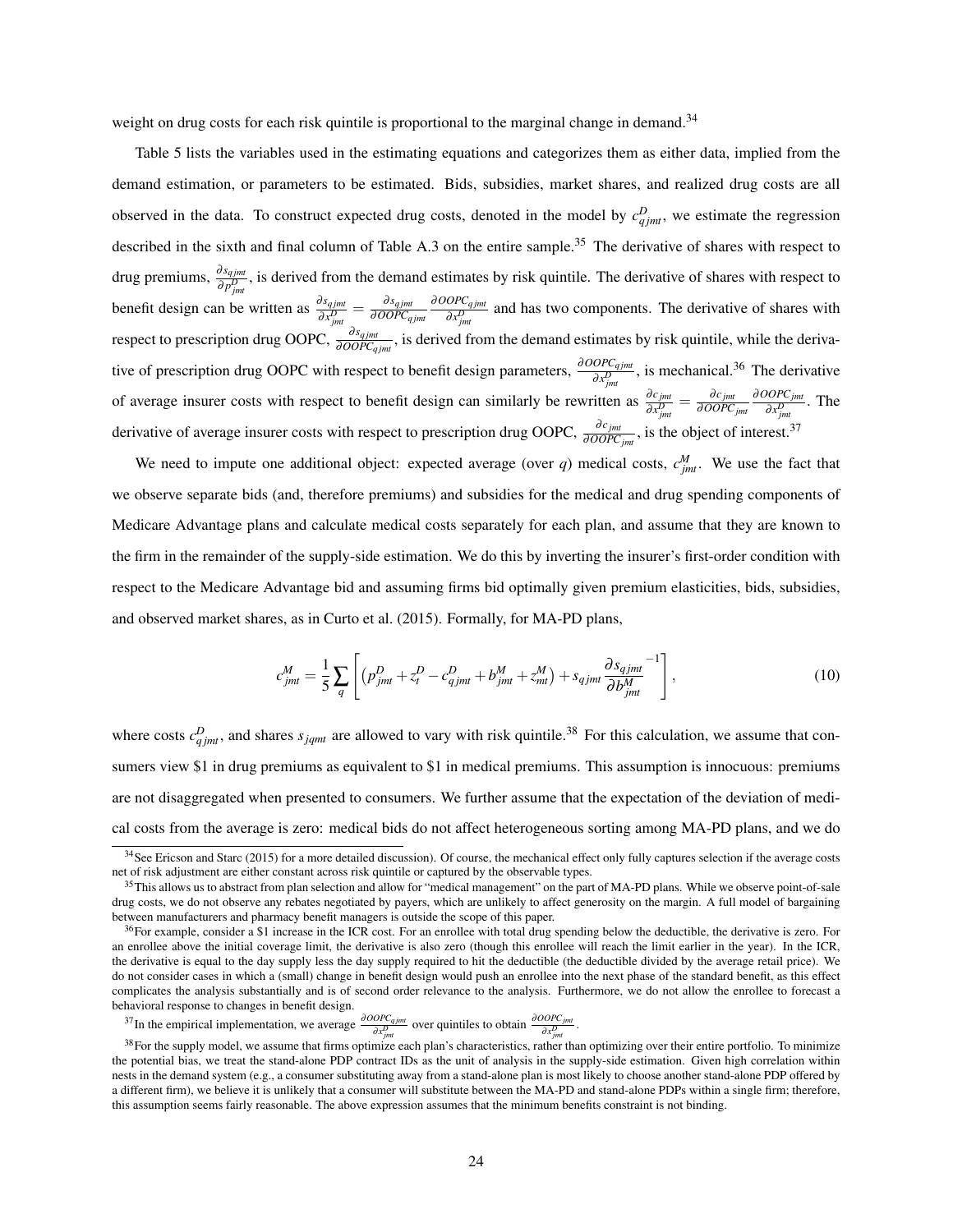|                                                                                                                                                                                 | Table 5: Parameters and Identification   |                                         |  |  |  |  |  |  |
|---------------------------------------------------------------------------------------------------------------------------------------------------------------------------------|------------------------------------------|-----------------------------------------|--|--|--|--|--|--|
| Object                                                                                                                                                                          | Description                              | Inference                               |  |  |  |  |  |  |
| $\overline{p_{jmt}^D}$<br>$b_{jmt}^M$                                                                                                                                           | drug premium                             | data                                    |  |  |  |  |  |  |
|                                                                                                                                                                                 | Part C (medical) bid                     | data                                    |  |  |  |  |  |  |
|                                                                                                                                                                                 | Part C (medical) and D subsidies         | data                                    |  |  |  |  |  |  |
|                                                                                                                                                                                 | market share                             | data                                    |  |  |  |  |  |  |
|                                                                                                                                                                                 | drug costs                               | $data*$                                 |  |  |  |  |  |  |
| $\begin{array}{c} \mathcal{S}q\,jmt\\ \mathcal{C}Q\,jmt\\ \hline \mathcal{S}q\,jmt\\ \hline \mathcal{O}\mathcal{S}q\,jmt\\ \hline \mathcal{O}\mathcal{P}^{D}_{jmt} \end{array}$ | derivative of market share               | calculated from demand estimates,       |  |  |  |  |  |  |
|                                                                                                                                                                                 | w/r/t drug premium                       | by risk quintile to allow for selection |  |  |  |  |  |  |
| $\frac{\partial s_{qjmt}}{\partial OOPC_{qjmt}}$                                                                                                                                | derivative of market share               | calculated from demand estimates,       |  |  |  |  |  |  |
|                                                                                                                                                                                 | w/r/t prescription drugOOPC              | by risk quintile to allow for selection |  |  |  |  |  |  |
| $\partial OOPC_{qjmt}$                                                                                                                                                          | derivative of out-of-pocket costs        | calculated from data                    |  |  |  |  |  |  |
| $\partial O O \acute{P} C_{qjmt}$<br>$\partial x_{jmt}^{Donut}$                                                                                                                 | w/r/t drug benefit design                |                                         |  |  |  |  |  |  |
| $c_{\underline{jmt}}^M$                                                                                                                                                         | medical cost                             | inferred from bidding decision**        |  |  |  |  |  |  |
| $\partial c_{jmt}^D$<br>$\overline{\partial OOPC_{jmt}}$                                                                                                                        | mean derivative of insurer drug costs    | object of interest to estimate          |  |  |  |  |  |  |
|                                                                                                                                                                                 | w/r/t prescription drug OOPC             |                                         |  |  |  |  |  |  |
| $\partial c_{jmt}^M$<br>$\partial OOPC_{int}$                                                                                                                                   | mean derivative of insurer medical costs | object of interest to estimate***       |  |  |  |  |  |  |
|                                                                                                                                                                                 | w/r/t prescription drug OOPC             |                                         |  |  |  |  |  |  |

Notes:

\*We use accounting costs (drug claims), but take the expectation by risk quintile to allow for selection using specification in Table A.3.

\*\*We do not observe medical claims. Therefore, we infer medical costs using Part C bids and subsidies for Medicare Advantage plans only using equation (10).

\*\*\*Medicare Advantage variable costs are given as  $c_{qjmt} = c_{jmt}^D + c_{jmt}^M$ ; the derivative of MA-PD costs with respect to benefit design parameters can be written as  $\frac{\partial c_{qjmt}}{\partial x_{jmt}^D} = \frac{\partial c_{qjmt}^D}{\partial x_{jmt}^D} + \frac{\partial c_{jmt}^M}{\partial x_{jmt}^D}$ 

not explicitly model non-drug benefit design except through the determination of the rebates. Therefore, we can take the weighted average across enrollee types. Subsidies are calculated using the formula provided by CMS, averaging 74.5% of bids. We estimate average margins of 14%, similar in magnitude to those obtained by Curto et al. (2015).

#### 4.3.1 Supply-Side Estimation

To understand the role of strategic incentives in affecting equilibrium behavior, we need to parameterize plan costs as a function of benefit design and offsets. We allow plan drug costs to be a linear function of average (over *q*) *OOPCjmt* scaled by an average effect across plans  $\theta_1$  plus a normally distributed, mean zero plan-specific deviation  $\psi_{jmt}^D$ , and an error term  $\omega_{jmt}^D$  that captures all the exogenous features of the plan that affect its drug costs:

$$
c_{jmt}^D = \left(\theta_1 + \psi_{jmt}^D\right) OOPC_{jmt} + \omega_{jmt}^D. \tag{11}
$$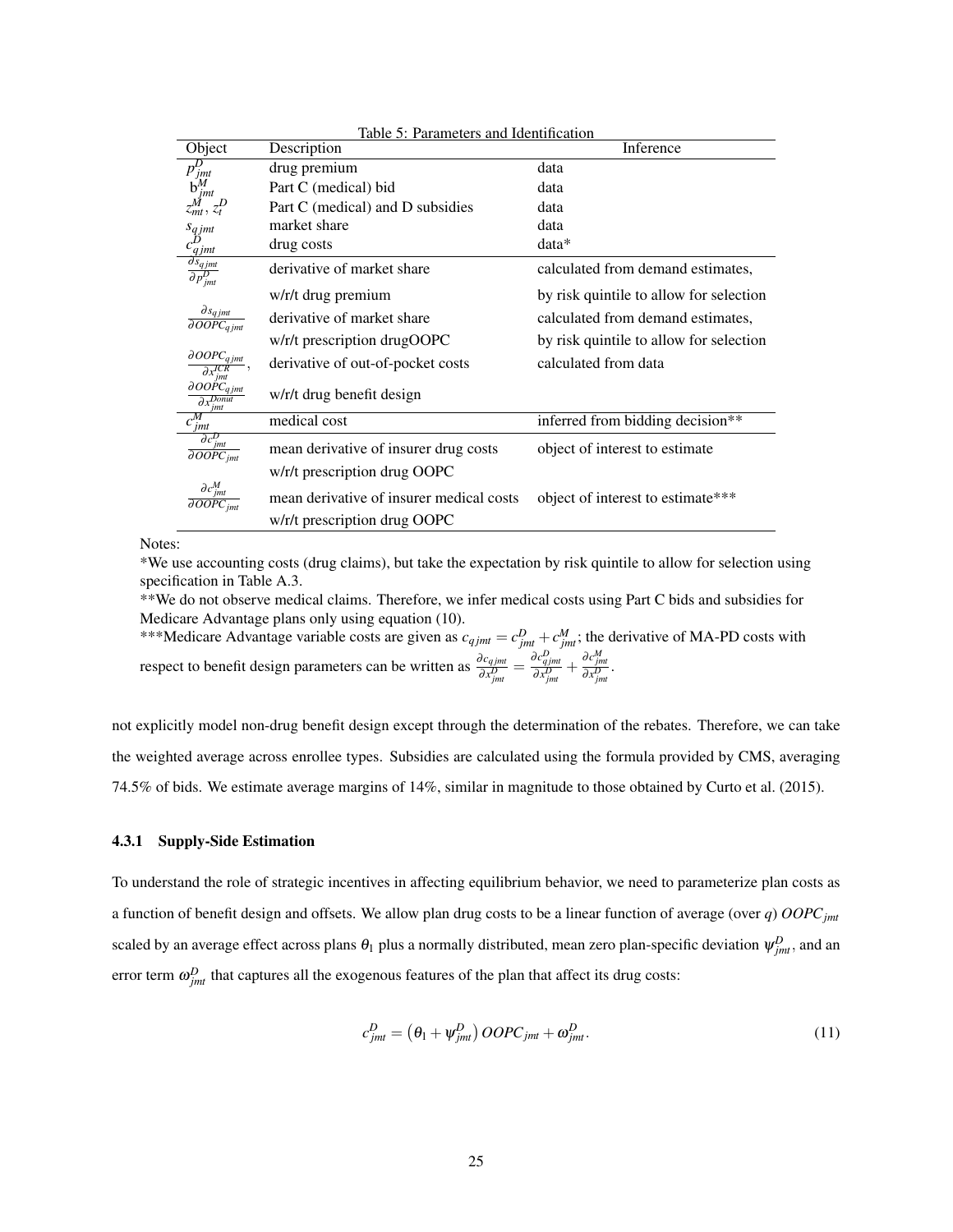Medical costs are parameterized similarly as a linear function of *OOPCjmt* scaled by an average effect across plans  $\theta_2$  plus a normally distributed, mean zero plan-specific deviation  $\psi^M_{jmt}$ , and an error term  $\omega^M_{jmt}$  that captures all the exogenous features of the plan that affect its drug costs:

$$
c_{jmt}^M = \left(\theta_2 + \psi_{jmt}^M\right) OOPC_{jmt} + \omega_{jmt}^M. \tag{12}
$$

This parameterization yields  $\frac{\partial c_{jmt}}{\partial OOPC_{jmt}} = \theta_1 + \theta_2 1 (MA-PD_{jmt}) + \psi_{jmt}^D + \psi_{jmt}^M 1 (MA-PD_{jmt})$ . We infer  $\frac{\partial c_{jmt}}{\partial OOPC_{jmt}}$  by inverting the insurer's first-order condition in equation (9) and then use OLS to estimate the following equation:

$$
\frac{\partial \hat{c}_{jmt}}{\partial OOPC_{jmt}} = \theta_1 + \theta_2 1(MA\text{-}PD_{jmt}) + \psi_{jmt}^D + \psi_{jmt}^M 1(MA\text{-}PD_{jmt}),\tag{13}
$$

where  $\frac{\partial \hat{c}_{jmt}}{\partial OOPC_{jmt}}$  is the inferred value from the inversion.<sup>39</sup> The projection allows us to recover the key parameters of interest in equations 11 and 12:  $\theta_1$  and  $\theta_2$ . In doing so, the model captures heterogeneity in the relationship between benefit design and insurer costs across plan types.

Asymmetric information affects plan costs both directly and indirectly. There is a direct relationship between benefit design and the average risk quintile of consumers within a plan, which is governed by demand heterogeneity. The relative weight on drug costs for each risk quintile in the first-order condition is proportional to the marginal change in demand (see Ericson and Starc (2015) for a more detailed discussion). This direct, mechanical effect only fully captures the impact of selection on insurer incentives if risk adjustment within quintile captures all the heterogeneity known to the insurer. However, the model is flexible enough to allow for selection conditional on risk adjustment indirectly through our estimates of  $\theta_1$ . Therefore, while  $\theta_1$  and  $\theta_2$  are equilibrium objects, they have clear interpretations in specific scenarios. For example,  $\theta_1 = -1$  implies that increases in prescription drug OOPC lead to one-for-one decreases in insurer costs in stand-alone PDPs. This rules out both moral hazard and adverse selection conditional on risk adjustment. For simplicity, we describe this as "no asymmetric information." By contrast, if increasing prescription drug OOPC attracts healthier enrollees (conditional on risk adjustment), then a \$1 increase in OOPC will lower insurer costs more than one-for-one. If increasing prescription drug OOPC decreases drug demand, then a \$1 increase in OOPC will lower also insurer costs more than one-for-one. Absent asymmetric information and drug offsets,  $\theta_1 = -1$  and  $\theta_2 = 0$ . If there are offsets and drug demand slopes down, then higher prescription drug OOPC will increase non-drug medical costs, implying  $\theta_2 > 0$ .

Identification of the key objects of interest –  $\frac{\partial c_{jmt}^D}{\partial OOCPC_{jmt}}$  and  $\frac{\partial c_{jmt}^D}{\partial OOCC_{jmt}}$  – relies on the first-order conditions with respect to benefit design parameters, along with variation across plan types. There is a direct mapping from different values of the key parameters of interest to levels of insurer drug spending. Intuitively, the more "expensive" it is to

<sup>&</sup>lt;sup>39</sup>Profits are additive across risk quintile and we estimate the relationship between prescription drug OOPC and insurer costs on average:  $\frac{\partial c_{jmt}}{\partial OOPC_{jmt}}$ is not allowed to vary by risk quintile.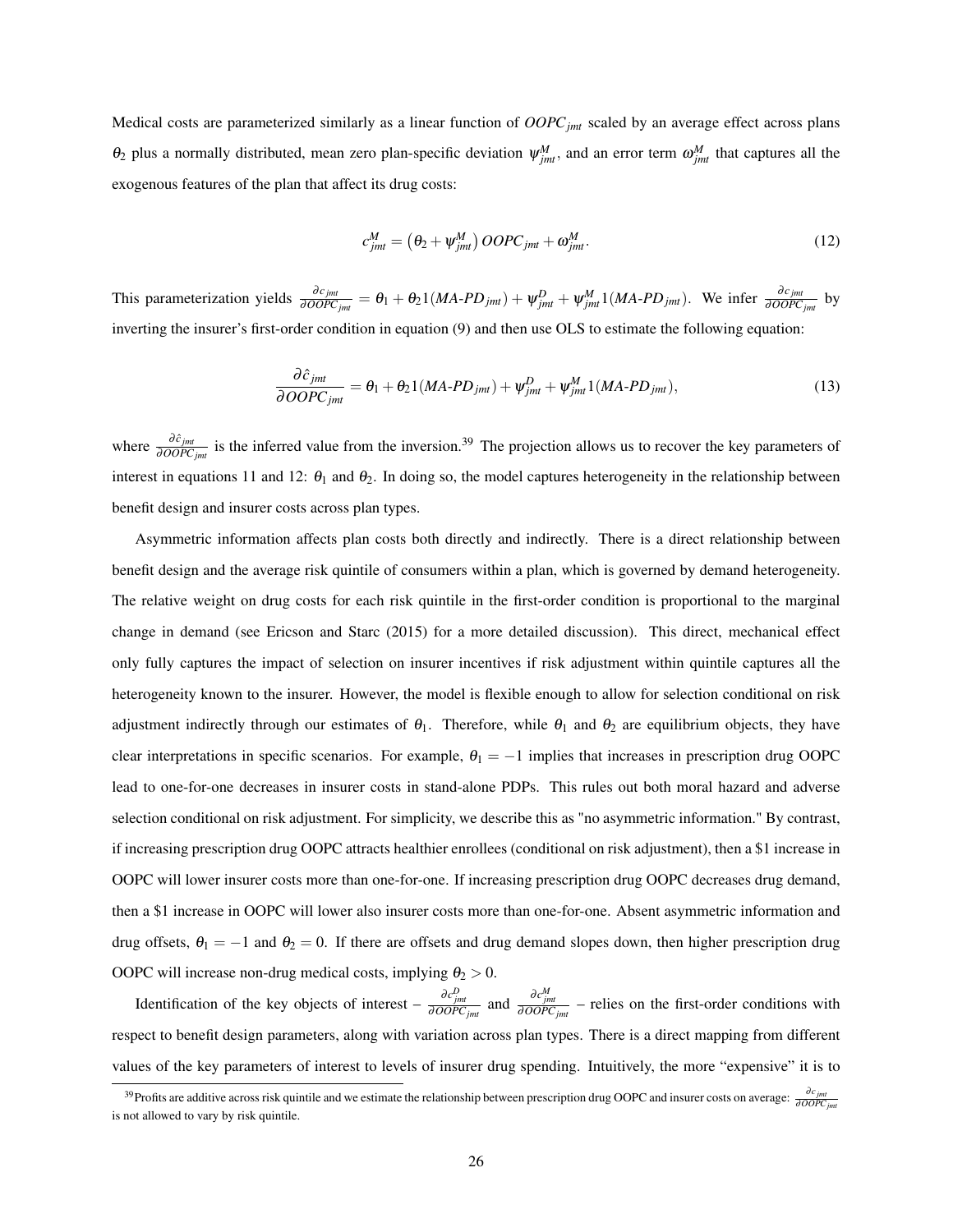make plans more generous, the less willing the firm is to increase generosity. Figure A.5 illustrates the basic logic of the identification argument using average values of the derivatives of shares with respect to premiums and prescription drug OOPC.

#### 4.3.2 Supply-Side Parameters

Estimated cost parameters are presented in Table 6. Panel A presents parameters given the baseline demand estimates, while Panel B relies on the demand estimates that account for plan inertia. We first report estimates of  $\frac{\partial \hat{c}_{jmt}}{\partial OOPC_{jmt}}$ . The estimates in column 1 imply that the average plan would save \$99.73 per member in insurer costs by increasing prescription drug OOPC by \$100 (a 15% increase from the mean prescription drug OOPC). In column 2, we allow the effect to vary between PDPs and MA-PD plans. The impact of changes to prescription drug OOPC in a MA-PD plan is the sum of the two coefficients. The results show that the relationship between benefit design and insurer costs is economically and statistically different across different types of plans. Increasing prescription drug OOPC by \$100 in a MA-PD plan has a smaller impact on the insurer's total cost (by \$35).

The estimates accounting for plan vintage in Panel B imply a larger impact of an increase in prescription drug OOPC on plan costs. This is not surprising as this demand model allows for consumers to have both heterogeneous preferences and different degrees of state dependence. Column 2 implies that a \$100 increase in prescription drug OOPC decreases stand-alone PDP costs by \$134. Heterogeneity in the degree of inertia could also lead to other differences in plan incentives. The offset effect might vary with consumer tenure, as insurers will be more likely to invest in enrollee health (that saves money over time) if enrollees stay in plans for extended periods. To explore the importance of these incentives, we estimate the model allowing  $\theta_2$  to vary by degree of inertia within the plan. The results are in column 3 and show that while  $\theta_2$  is increasing in average plan retention rates, the effect is not statistically significant. In Appendix D, we explore the extent to which dynamic incentives could impact the results along two other dimensions. Inertia could affect the parameter estimates if it leads us to under- or over-estimate MA-PD medical costs. Following Decarolis, Polyakova and Ryan (Forthcoming) and Miller and Yeo (2014), we re-estimate the model assuming marginal costs equal to the federal subsidy plus a fixed markup. The qualitative results are unchanged. To explore the potential for more complex dynamic strategies, Table A.16 replicates the reduced form results in Ho, Hogan and Scott Morton (2015) that suggest an "invest then harvest" strategy of premium setting. However, we also show that plan generosity, measured by insurer drug spending, does not exhibit the same pattern.

The cost parameters are robust to the exact model of firm behavior, the allowing for additional unobserved consumer heterogeneity, and the regulatory features of the environment. Our model treats insurers as single product firms, however the results are robust for accounting for insurers offering multiple products in a market. Table A.17 presents estimates that incorporate multi-product firms; the cost parameters are similar to the preferred estimates. The table also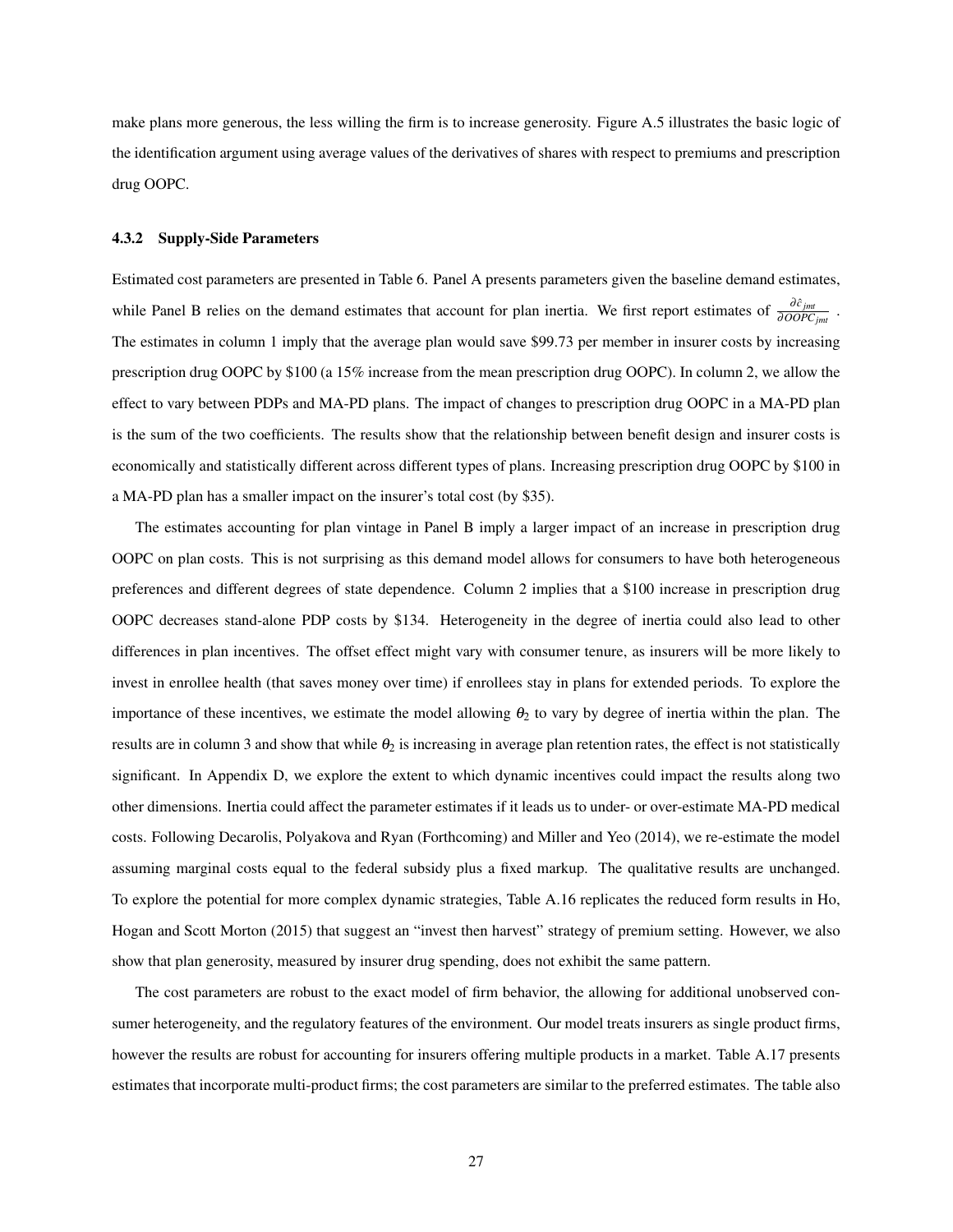| Table 0. Supply Results                                      |          |                 |          |
|--------------------------------------------------------------|----------|-----------------|----------|
|                                                              |          | <b>Baseline</b> |          |
|                                                              | (1)      | (2)             | (3)      |
| Panel A: Baseline                                            |          |                 |          |
| Average $\frac{\partial \hat{c}_{jmt}}{\partial OOPC_{jmt}}$ | $-0.997$ |                 |          |
|                                                              | (0.010)  |                 |          |
| $\theta_1$                                                   |          | $-1.032$        | $-1.032$ |
|                                                              |          | (0.011)         | (0.011)  |
| $\theta_2$                                                   |          | 0.349           | 0.352    |
|                                                              |          | (0.034)         | (0.067)  |
| $\theta_2^*$ Normalized 3-year Retention Rate                |          |                 | 0.031    |
|                                                              |          |                 | (0.093)  |
| Plan-Market-Year Obs.                                        | 34,431   | 34,431          | 34,431   |
| Panel B: Accounting for Inertia                              |          |                 |          |
| Average $\frac{\partial \hat{c}_{jmt}}{\partial OOPC_{jmt}}$ | $-0.970$ |                 |          |
|                                                              | (0.008)  |                 |          |
| $\theta_1$                                                   |          | $-1.343$        | $-1.343$ |
|                                                              |          | (0.008)         | (0.008)  |
| $\theta_2$                                                   |          | 0.423           | 0.372    |
|                                                              |          | (0.032)         | (0.038)  |
| $\theta_2^*$ Normalized 3-year Retention Rate                |          |                 | 0.050    |
|                                                              |          |                 | (0.031)  |
| Plan-Market-Year Obs.                                        | 33,538   | 33,538          | 33,538   |

Table 6: Supply Results

Notes: Parameters are estimated using generalized method of moments as described in Section 4. Standard errors are calculated using a bootstrap that re-samples plans with replacement and presented in parentheses. Panel B also includes enrollees with spending in the catastrophic cap.

shows that the inclusion of unobserved heterogeneity in the demand system does not affect cost parameters. Finally, Section 4.1 highlighted many regulatory features that may affect firm incentives. Table A.17 shows that our results do not depend on the sample of plans or the interpretation of bidding rules.<sup>40</sup>

Under the assumption that asymmetric information is constant across plan types,  $\theta_2$  measures the cost offset effect.<sup>41</sup> Absent cost offsets, the results would imply substantial intensive margin advantageous selection among MA-PD plans (the marginal enrollee is much healthier than the average). We find this interpretation implausible and argue that our results indicate a fraction of the MA-PD insurer's drug cost is offset by reductions in insurer spending in other areas.

#### 4.3.3 Implied Offsets

The estimates quantify how changes in benefit design affect insurer costs. Given estimates of the behavioral response to enrollee costs, we can calculate the implied prescription drug offset – the change in medical costs in response to an

<sup>&</sup>lt;sup>40</sup>We allow the value of the rebate to be reduced by 25% in accordance with CMS bidding rules, which require that the government share in the savings of Medicare Advantage plans that bid below the benchmark.

<sup>&</sup>lt;sup>41</sup> The parameter  $\theta_2$  captures differences across plan types in both  $\frac{\partial c_{jmt}^D}{\partial x_{jmt}^D}$  and  $\frac{\partial c_{jmt}^M}{\partial x_{jmt}^D}$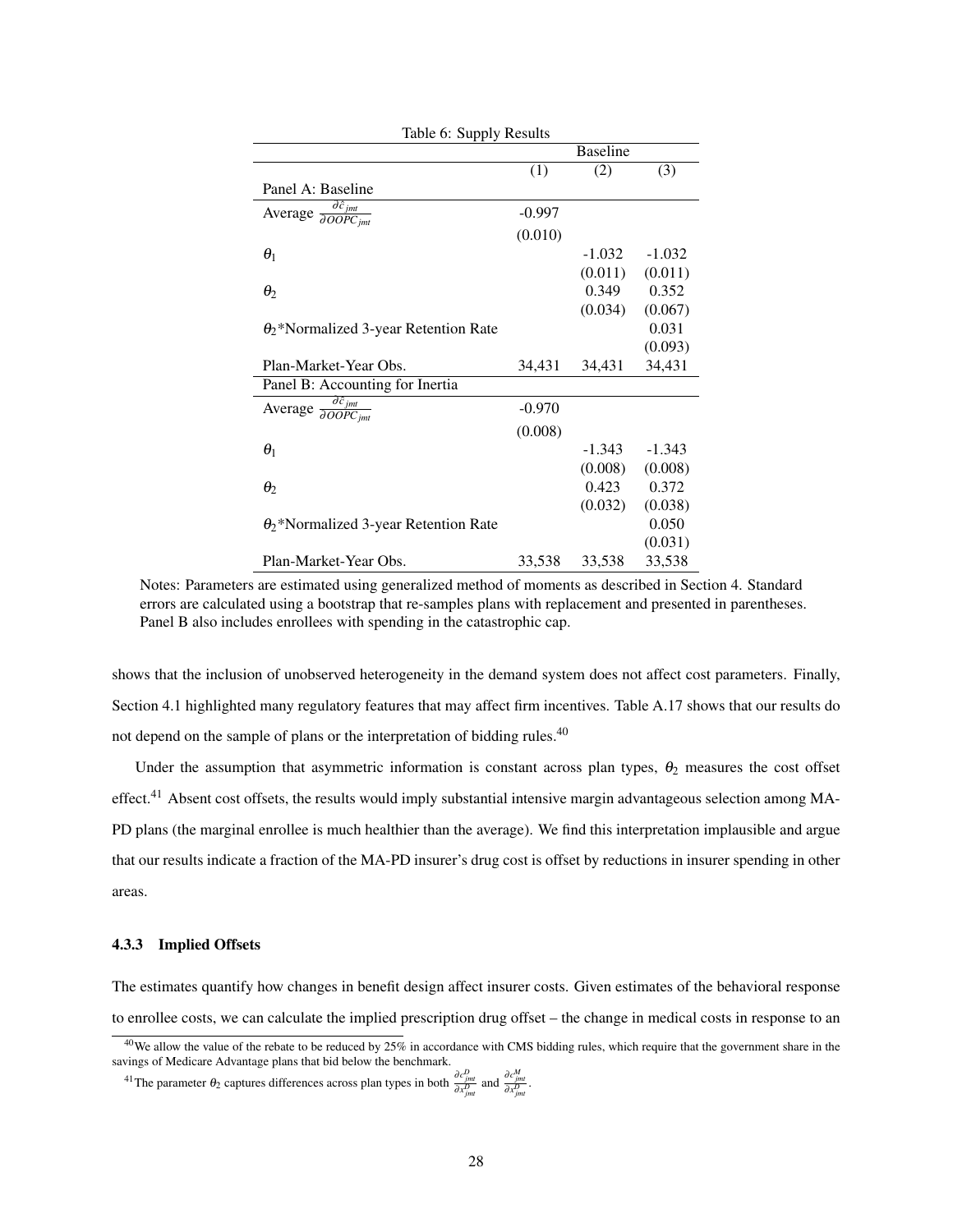additional dollar of drug spending. Given the model estimates, the increase in insurer costs associated with lowering enrollee prescription drug OOPC is smaller for MA-PD plans than stand-alone PDPs; that is,  $\frac{\partial c_{jmt}^M}{\partial x_{jmt}^D} > 0$ . For a 1% uniform decrease in enrollee costs in all benefit phases, we calculate the implied difference in insurer costs for MA-PD plans as  $\theta_2$  multiplied by  $\frac{\partial OOPC_{qjmt}}{\partial x_{jmt}^D}$ . We use the value of  $\theta_2 = 0.42$  as estimated in Table 6 and the mechanical value of  $\frac{\partial OOPC_{qjmt}}{\partial x_{jmt}^D}$  associated with a 1% decrease in  $x_{jmt}^D$ , \$10.15.

Holding the medical benefit structure fixed, average total costs for a MA-PD plan are the sum of drug and (nondrug) medical costs. The change in insurer medical expenditure can be written as the offset (how a dollar of drug expenditure reduces medical expenditure) multiplied by the demand response (how increased plan generosity changes drug expenditure). We infer the increase in quantity from the behavioral elasticity using estimates from Einav, Finkelstein and Schrimpf (2015), who estimate a dynamic model of drug consumption.<sup>42</sup> Given an elasticity of  $-0.54$  and an average of 1302.61 day supply per consumer, we calculate a net "discount" implied by offsets of 59 cents per day supply.<sup>43</sup> The total cost of the average prescription is \$2.20 per day; therefore, the implied offset is 27%. The estimate is very close to previous estimates (see CBO (2012) for a synthesis of the literature using demand side variation) and obtained using supply-side variation.

#### 4.3.4 Extensions

In this section, we show how our framework can be extended to incorporate additional contractual richness to explore robustness and answer other key questions of economic and policy importance. In the main empirical exercise, we model insurer choice of composite measures of plan generosity. We further show that the estimates of consumer preferences are not sensitive to the exact definition of product characteristics and are in line with previous estimates. Other product characteristics may be important to both consumers and policymakers, and the framework is sufficiently flexible to model additional plan features.

For example, we are interested in directly modeling different generosity among high offset drugs. We proceed in three steps. First, we define  $x_{jmtd}^D$ , the vector of plan generosity specific to a given drug class *d*. Second, we assume that consumption of the drug of interest is evenly timed throughout the year in proportion to overall spending, which implies that  $\frac{\partial OOPC_q_{jmt}}{\partial x_{jmd}^D}$  will be proportional to  $\frac{\partial OOPC_q_{jmt}}{\partial x_{jmt}^D}$ , scaled by the difference in phase-specific out-of-pocket prices for the focal drug and all drugs. Finally, we assume that consumer preferences over generosity are not drug class specific, though this assumption could be relaxed by separately estimating demand taking the new product characteristic into account.

Table 7 displays the estimates by drug class. Across drug classes with large predicted offsets, we estimate higher values of  $\theta_2$ , ranging from 0.36 for hypertension to 0.58 for cholesterol and diabetes drugs. While the estimates are

 $42$ The elasticity is identified by exploiting the donut hole kink in enrollee budget sets; we reproduce their analysis in Table A.7 and use the elasticity for a 1% uniform OOPC reduction of -0.54 in our calculation.

 $43$ This can be calculated as  $((.42*10.15)/(1302*-0054)).$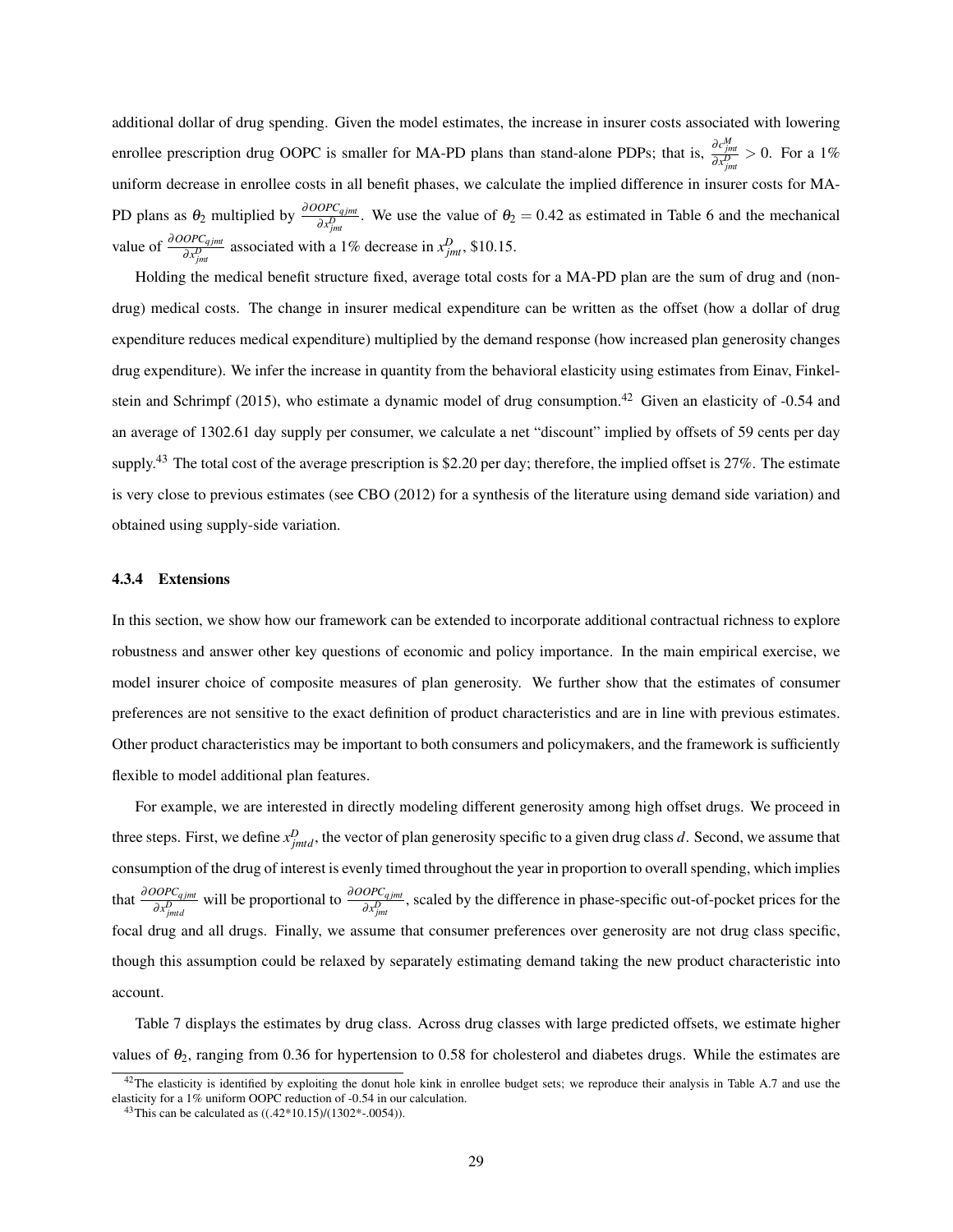| Table 7: Supply Results, by Class |          |              |          |             |  |  |
|-----------------------------------|----------|--------------|----------|-------------|--|--|
|                                   | Asthma   | Hypertension | Diabetes | Cholesterol |  |  |
| $\theta_1$                        | $-1.170$ | $-1.310$     | $-1.337$ | $-1.343$    |  |  |
|                                   | (0.013)  | (0.014)      | (0.013)  | (0.013)     |  |  |
| $\theta_2$                        | 0.444    | 0.361        | 0.576    | 0.576       |  |  |
|                                   | (0.078)  | (0.055)      | (0.059)  | (0.051)     |  |  |
| Plan-Market-Year Obs.             | 33,538   | 33,538       | 33,538   | 33,538      |  |  |

 $T<sub>1</sub>$   $1<sub>2</sub>$ ,  $7<sub>3</sub>$ ,  $8<sub>1</sub>$  and  $1<sub>2</sub>$ ,  $1<sub>3</sub>$ ,  $C<sub>1</sub>$ 

Notes: Parameters are estimated using generalized method of moments as described in Section 4. Standard errors are calculated using a bootstrap that re-samples plans with replacement and presented in parentheses.

somewhat noisy, the estimates for asthma, cholesterol, and diabetes are all larger in magnitude than the main estimate of 0.39, indicating that heterogeneity across drug classes is important in our setting. The estimates are also closely linked to the reduced form estimates in Figure 2, highlighting the variation in the data that allows us to estimate the key parameters of interest.

Using our model, we also explore how asymmetric information affects the interpretation of cost side parameters. First, consistent with the literature, we find evidence of selection with respect to donut hole coverage in Table A.14. This type of selection may drive our cost parameter estimates. To explore the magnitude of this effect, we estimate the cost parameters without using variation from the donut hole (i.e.,  $x_{jmt}^D = x_{jmt}^{ICR}$ ), which eliminates selection with respect to donut hole coverage. Table A.17 presents these cost parameter estimates. Not surprisingly, the parameter estimates imply less asymmetric information.<sup>44</sup> Second, screening incentives could vary by plan type. Lavetti and Simon (2018) and Lavetti and Han (2017) note that enrollees taking certain drugs are more profitable in MA-PD plans than PDPs. In contrast to the drug classes in Table 7, the drugs identified in these studies are typically low-volume (e.g., fentanyl). Table A.17 shows that the results are robust to the exclusion of these drugs:  $\theta_2$  is not statistically different from our preferred estimates.

# 5 Counterfactuals

In this section, we answer two questions with our model and parameter estimates. First, how would stand-alone PDPs design drug plans if they took externalities into account? Second, how large is the effect relative to distortions due to asymmetric information? In the counterfactuals, we perturb the key supply-side parameters –  $\theta_1$  and  $\theta_2$  – but leave all other parameters and features of the model fixed. While  $\theta_1$  and  $\theta_2$  are equilibrium objects, they have natural interpretations in specific scenarios. In the absence of offsets and asymmetric information,  $\theta_1 = -1$  and  $\theta_2 = 0.45$ 

<sup>&</sup>lt;sup>44</sup>The estimate of  $\theta_2$  is also slightly attenuated, consistent with smaller differences in cost sharing across plan type in the ICR.

 $45$ For tractability and clarity, we follow existing studies, including Einav et al. (2013), and do not explicitly model the underlying primitives that give rise to moral hazard. (They state on page 186, "Our model is designed for conceptual clarity and analytical tractability, both of which come at the cost of not explicitly modeling the underlying primitives that give rise to  $\omega$ ," where  $\omega$  is the parameter that governs moral hazard.) To interpret the counterfactuals and for the counterfactual equilibria we calculate to be consistent with the specified game, we need to assume that changes to  $\theta_1$  and  $\theta_2$  do not affect plan choice conditional on observables. This assumption encompasses three behavioral restrictions. First, risk adjustment algorithms do not directly affect consumer choice. Second, there cannot be selection on moral hazard. Finally (and relatedly), consumers cannot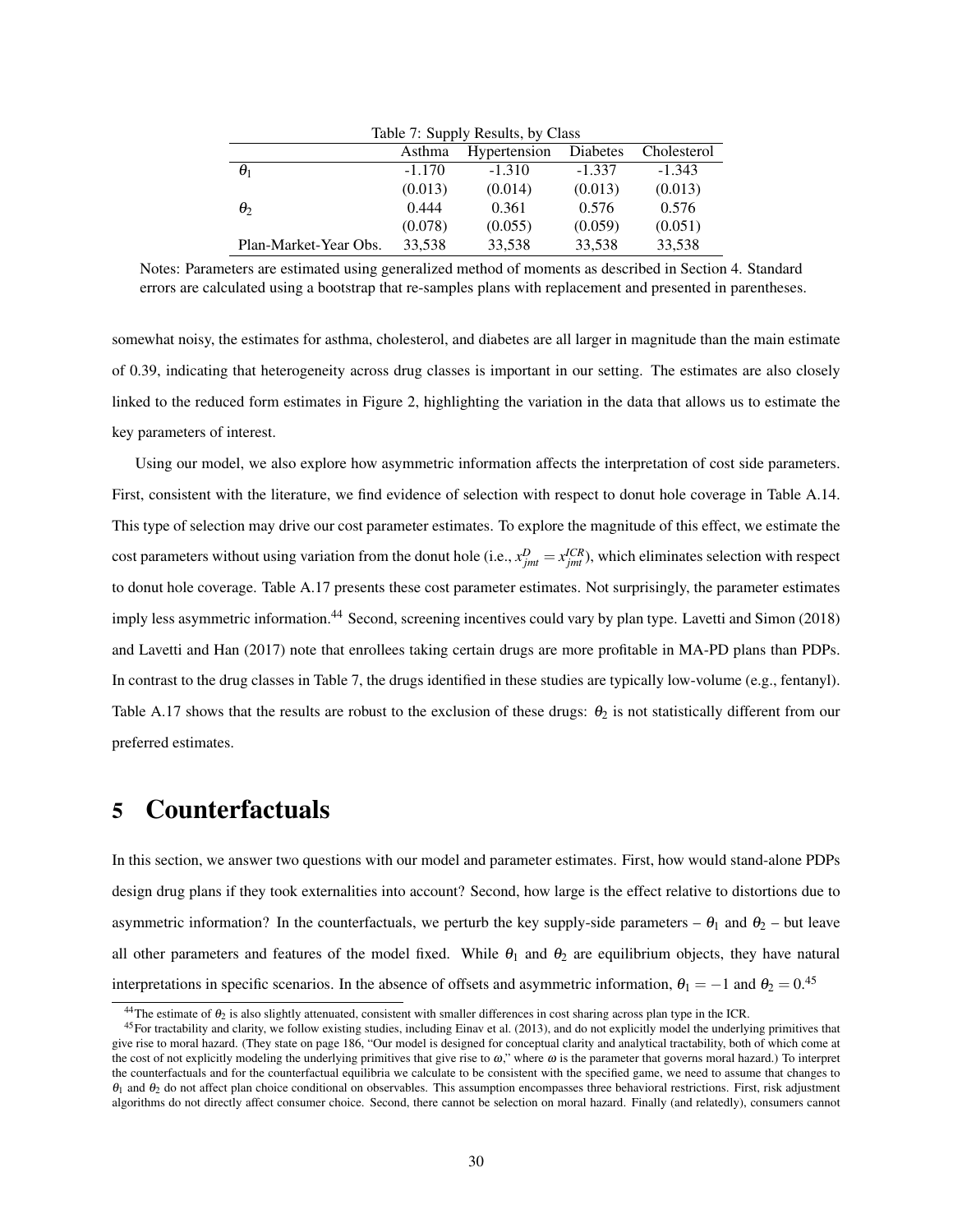### 5.1 The Effect of Internalizing Externalities

To quantify the importance of prescription drug offsets, we first consider how stand-alone PDPs would adjust plan benefit design if they were forced to account for non-drug medical costs in the same way as their counterparts in the Medicare Advantage program. Given the specification of the supply-side parameters, we can write  $\hat{\theta}_{PDP} = \theta_1$  and  $\hat{\theta}_{MA} = \theta_1 + \theta_2$ . Mechanically, we set  $\theta_{PDP} = \hat{\theta}_{MA}$  and then resolve for a new Nash equilibrium by resolving the system of first-order conditions described in equation (9). In the counterfactual equilibrium, we allow drug costs to the insurer,  $c_{jmt}^D$ , and premiums to adjust to account for the new incentives.<sup>46</sup> In the baseline scenario, the average MA-PD plan has lower premiums (because of generous subsidies) than the average stand-alone PDP, which has an average premium of \$407 per year. By contrast, the average MA-PD plan spends almost \$75 dollars more per year on drugs (\$1285 versus \$1211).

Table 8 first reports the results of a simulation in which premiums are not allowed to adjust, but stand-alone PDPs internalize the offset. In the counterfactual, we see that the average stand-alone PDP would spend 7% more on prescription drugs if they took the entire medical offset into account. In addition, we note that MA-PD plans increase drug spending: plan generosity is a strategic complement, and there is no implicit trade-off between higher generosity and higher premiums.

Next we report the results of a counterfactual exercise in which insurers are allowed to adjust both drug spending and premiums. In contrast to estimation of the empirical model, we now impose optimal bidding. Specifically, in addition to the previous counterfactual, we require that the first-order conditions with respect to plan bids be satisfied:

$$
p_{jmt}^D = \frac{1}{5} \sum_q (c_{qjmt}^D + z_t^D - s_{qjmt} \frac{\partial s_{qjmt}}{\partial b_{jmt}^D})
$$
 (14)

In this simulation, stand-alone PDPs increase drug spending by roughly the same amount, but also increase their premiums by 10% given the additional drug costs.

The counterfactual benefit design choices have important implications for both enrollees and government budgets. Critically, the increase in spending on prescription drugs leads to a fiscal savings for the Medicare program through lower medical expenditures. Our counterfactuals show that stand-alone PDPs would spend \$80 more per year if they took medical expenditure into account, implying an offset of \$21.60 per enrollee per year (\$22.88 in the counterfactual that allows for premium adjustment). Multiplying \$21.60 by 17.5 million, the number of stand-alone PDP enrollees in 2008, we find that stand-alone PDPs impose an externality of \$378 million per year; based on our bootstrapped

differentially demand insurance contracts that internalize offsets.

<sup>&</sup>lt;sup>46</sup>We solve for drug costs, rather than benefit design, for three reasons. First, drug costs enter into the insurer's first-order condition directly. Second, from a policy perspective, we are primarily interested in impact of different incentives on drug spending. Mechanically, costs change to fit the model in which the elasticity is taken as given and consumption increases as the cost-sharing schedule changes. Finally, given the monotonic relationship between the insurer's choice variables and both OOPC and drug spending, it suffices to solve for the equilibrium outcome. The first panel of Table 8 presents the baseline results.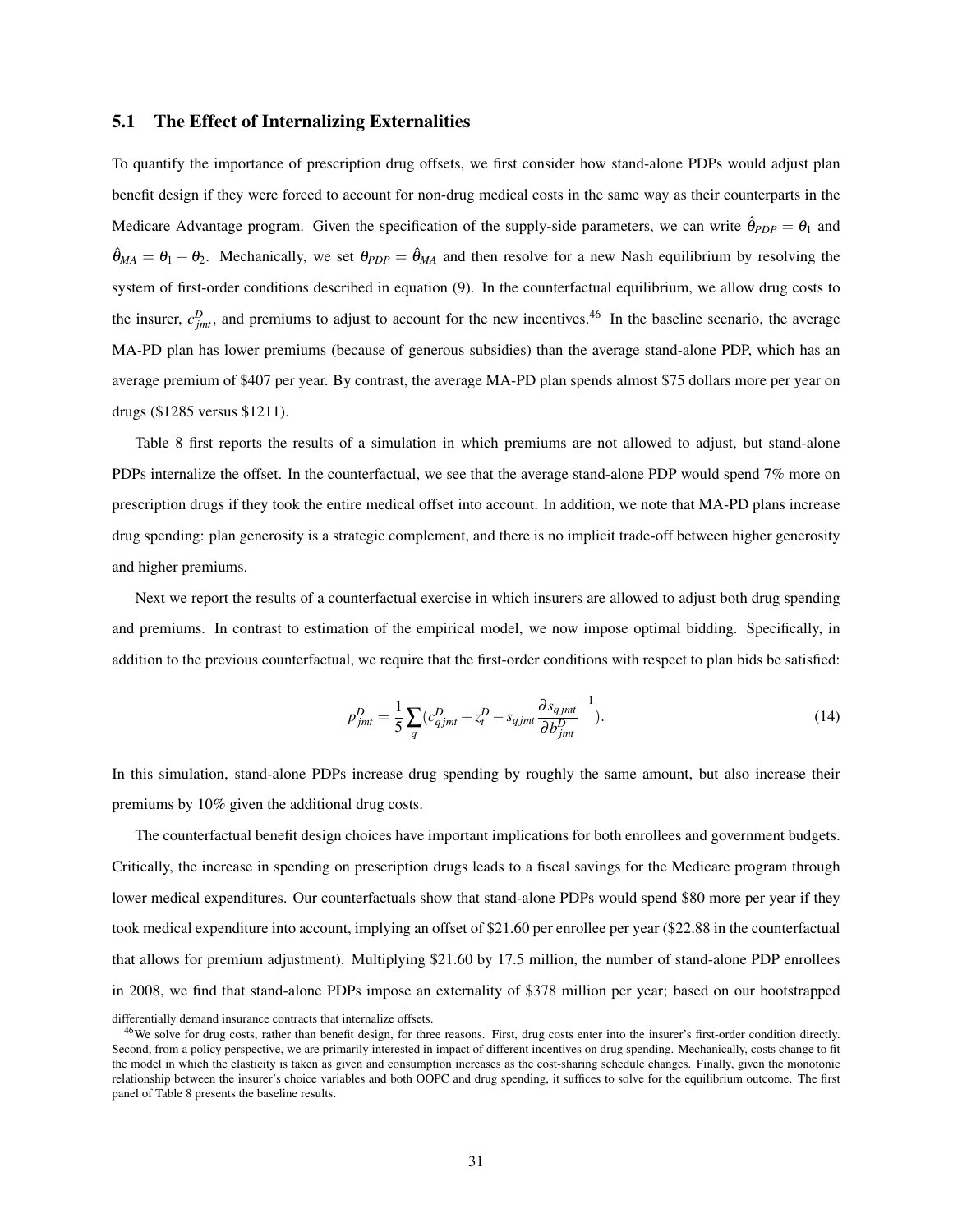estimates, the confidence interval for our estimate ranges from \$325 million per year to \$431 million per year. By contrast, McWilliams et al. (2016) find that the much-discussed Medicare Shared Savings Program led to an aggregate \$238 million spending reduction in the early years; our larger results indicate the potential power of incentive alignment in equilibrium. To give additional context, the changes in Medicare Advantage over-payments due to risk adjustment policies measured in Brown et al. (2014) are approximately \$317, or about twice as large as the increase in drug spending.<sup>47</sup>

We also calculate a measure of consumer spending that includes OOPC and premiums. In the counterfactual in which insurers cannot adjust their premiums, consumers benefit from lower OOPC; the effect is slightly larger than the fiscal savings to the Medicare program. When plans are allowed to adjust their premiums, the effect is partially offset.<sup>48</sup> In both simulations, both consumers and the federal government benefit when PDPs take externalities into account; in part, this is a transfer from insurers.

## 5.2 The Relative Importance of Strategic Incentives and Asymmetric Information

We find that strategic incentives created by offsets drive benefit design in the prescription drug insurance market. Yet a long literature, dating back to the theoretical contributions of Rothschild and Stiglitz (1976), argues that adverse selection should have a significant impact on benefit design. To better understand the magnitude of strategic incentives and asymmetric information, we estimate a counterfactual in which we set  $\theta_1 = -1$  in addition to internalizing the externality as in the previous counterfactual. Absent asymmetric information or offsets, we expect a one-for-one relationship between insurer expenditure and enrollee costs. In the counterfactual, all plans face incentives to internalize offsets, but we have simultaneously eliminated asymmetric information.

Both types of plans become more generous in this counterfactual. In particular, MA-PD plans would become more generous absent asymmetric information. The magnitude of the effect is the same order of magnitude as the effect of strategic incentives in the previous counterfactual, though the effects are smaller if premiums are allowed to adjust.

<sup>&</sup>lt;sup>47</sup>We would obtain a similar estimate if we used the implied additional spending by stand-alone PDPs in Table 8. By contrast, MedPAC (Medpac (2015)) estimates that spending on an equivalent enrollee in a MA-PD plan is approximately 2% higher than traditional Medicare. The average total Medicare spending was approximately \$10,000 per enrollee in 2008 (\$200 of additional spending in MA); the externality due to offsets does not, on its own, imply greater efficiency in MA-PD plans. However, the externality provides evidence of a potential channel through which MA-PD plans can obtain efficiency gains.

Furthermore, Table A.7 shows that it would be costly for the government to achieve the increased drug consumption generated by MA-PD plans using a flat cost-sharing subsidy alone; this calculation highlights the advantage of nimbler private insurers. However, there is no reason that the profit maximization incentives of MA-PD plans necessarily align with any social welfare criterion. Therefore, another natural policy intervention would be to better align consumer plan choices with value (from a societal perspective, including any externalities on the traditional Medicare program). Mechanically, we implement this by setting the coefficient on OOPC in the demand system equal to the coefficient on premiums, such that consumers treat a \$1 increase in premiums equal to a \$1 increase in OOPC. The results are in the final two columns of the top panel of Table A.9. If consumers were more "sophisticated" about the potential for underutilization, plans would increase their generosity. MA-PD plans would spend 5.6% more on prescription drugs, while stand-alone PDPs would spend 10.4% more. This increased spending by stand-alone PDPs is less than the amount that fully internalizes the fiscal externality, yet shows that public policies that align consumer demand or the structure of subsidies with providing value will lead insurers to offer contracts that reduce costs or increase health.

<sup>&</sup>lt;sup>48</sup>We can also calculate a measure that allows consumption to adjust or, alternatively, a measure of consumer surplus (CS) that assumes the parameters of the plan utility function we estimate represent primitive preferences. Given that consumers dislike premium increases more than they like more generous plans, enrollees are made slightly worse off when premiums are allowed to adjust in the first counterfactual.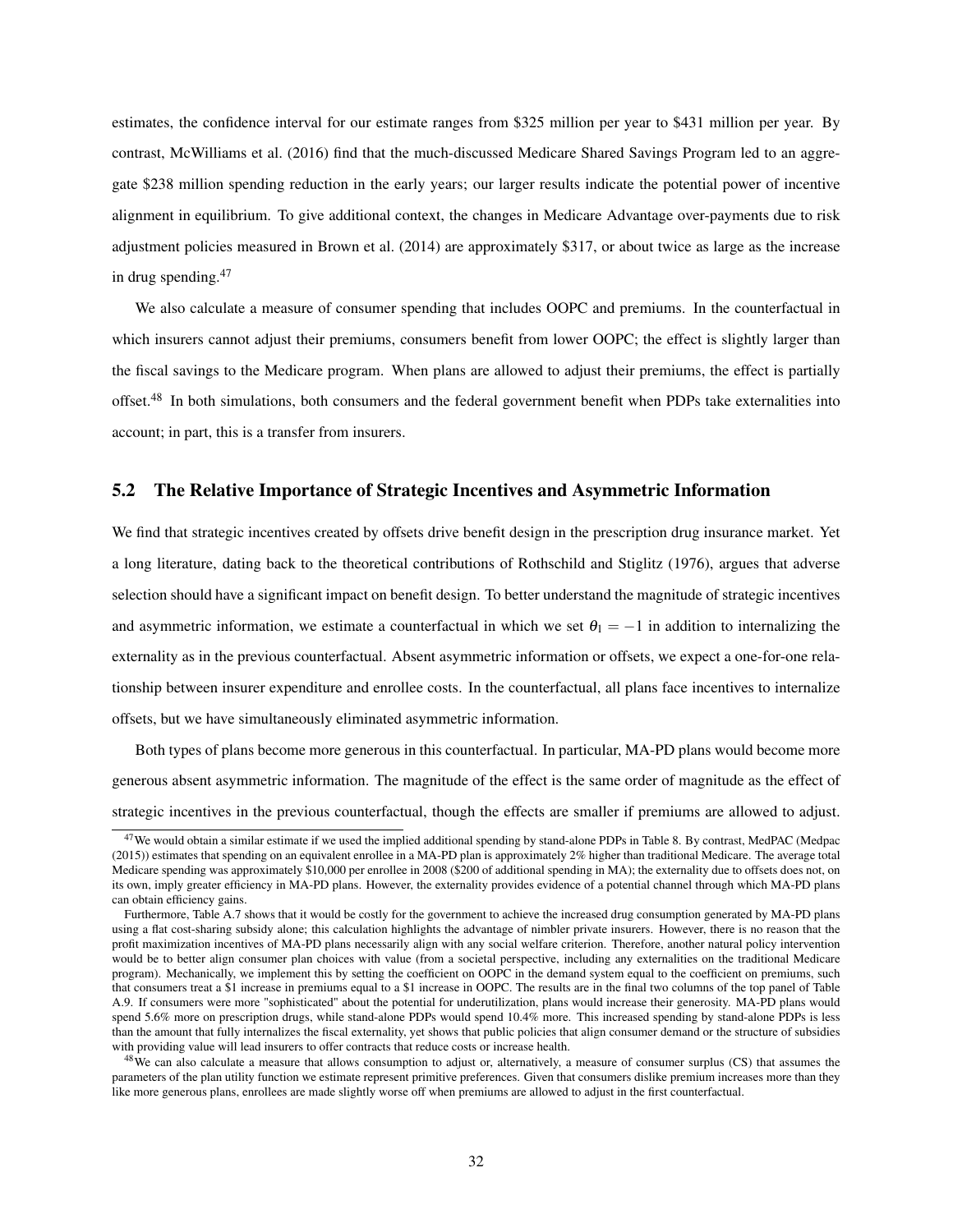| Table 8: Counterfactuals                                                                         |                 |                     |           |                     |  |  |
|--------------------------------------------------------------------------------------------------|-----------------|---------------------|-----------|---------------------|--|--|
|                                                                                                  | <b>Baseline</b> |                     |           |                     |  |  |
|                                                                                                  |                 | MA                  |           | <b>PDP</b>          |  |  |
| Premium                                                                                          |                 | 206.00              |           | 407.93              |  |  |
| <b>Insurer Rx Spend</b>                                                                          |                 | 1285.25             |           | 1211.62             |  |  |
|                                                                                                  |                 | Counterfactual Plan |           | Counterfactual Plan |  |  |
|                                                                                                  |                 | Characteristics     |           | Characteristics     |  |  |
| MA<br><b>PDP</b><br>MA                                                                           |                 |                     |           |                     |  |  |
| Internalize Externality: $\theta_{PDP} = \hat{\theta}_{MA} = \theta_1 + \theta_2$                |                 |                     |           |                     |  |  |
| Premium                                                                                          | 206.21          | 406.58              | 214.02    | 439.41              |  |  |
| % Change                                                                                         |                 |                     | $2\%$     | $10\%$              |  |  |
| <b>Insurer Drug Spend</b>                                                                        | 1332.91         | 1298.72             | 1253.89   | 1295.56             |  |  |
| % Change                                                                                         | $4\%$           | 7%                  | $-2\%$    | 7%                  |  |  |
| Change in Consumer Cost (\$/Enrollee)                                                            | $-49.43$        | $-187.04$           | $-41.24$  | $-154.22$           |  |  |
| Fiscal Savings (\$/Enrollee)                                                                     |                 | 21.60               |           | 22.88               |  |  |
| Premium Adjustment                                                                               |                 | no                  |           | yes                 |  |  |
| No Asymmetric Information, Internalize Externality: $\theta_{PDP} = \theta_{MA} = -1 + \theta_2$ |                 |                     |           |                     |  |  |
| Premium                                                                                          | 206.21          | 406.58              | 159.48    | 392.43              |  |  |
| % Change                                                                                         |                 |                     | 14%       | 8%                  |  |  |
| <b>Insurer Drug Spend</b>                                                                        | 1373.46         | 1369.69             | 1299.33   | 1390.95             |  |  |
| % Change                                                                                         | $7\%$           | 13%                 | $1\%$     | 15%                 |  |  |
| Change in Consumer Costs (\$/Enrollee)                                                           | $-81.79$        | $-158.01$           | $-136.31$ | $-125.19$           |  |  |
| Fiscal Savings (\$/Enrollee)                                                                     |                 | 37.62               |           | 44.32               |  |  |
| Premium Adjustment                                                                               |                 | no                  |           | yes                 |  |  |

Notes: Results are calculated as described in Section 5. Means across markets are reported, as well as the % change from baseline.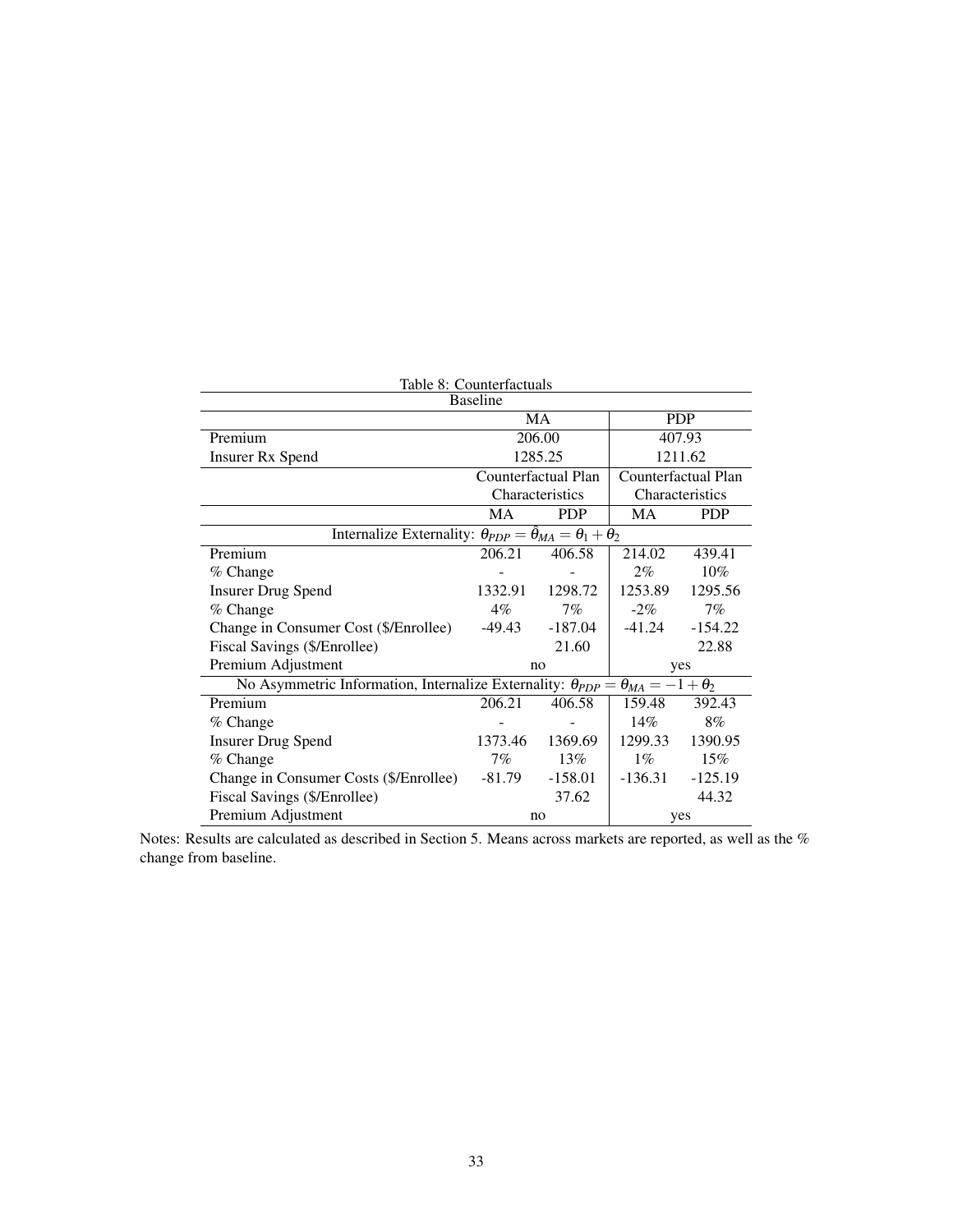Stand-alone PDPs also become more generous: stand-alone PDPs would be 7% more generous if they faced the same strategic incentives as MA-PD plans; they would be 13% more generous if they faced the same strategic incentives as MA-PD plans and no asymmetric information. The magnitudes are similar if premiums are allowed to adjust. Given the counterfactual estimates, we conclude that strategic incentives due to benefit integration are as important as asymmetric information in driving market outcomes.<sup>49</sup>

In Appendix C, we perform two sets of additional counterfactuals. First, we explore the impact of policy changes on equilibrium outcomes. Second, we explore the extent to which other features of the economic context – including behavioral biases and imperfect competition – drive benefit design.

# 6 Conclusion

This paper examines how health insurers set premiums and design benefits in equilibrium. We build on empirical literatures that estimate structural models of insurer decisions and model endogenous product characteristics to show how cost-side incentives affect insurance benefit design. We examine these issues in the Medicare Advantage and Part D markets and show that differences in incentives across plan types drive the generosity of the plan.

MA-PD plans offer more generous prescription drug plans than their stand-alone counterparts; this increased generosity is concentrated in those drug categories with large offsets. Our model of firm behavior highlights the mechanisms that drive this differential: MA-PD plans have an incentive to internalize the effect of medical care offsets. By measuring firm incentives, we are able to calculate the size of the implied offset. Our estimate of an approximately 27% offset is similar in magnitude to demand-side estimates in the literature (Chandra, Gruber and McKnight (2010); Gaynor, Li and Vogt (2007)). The counterfactuals show how policy changes can increase plan incentives to help enrollees internalize offsets and explore the impact of alternative subsidies.

Government policy plays an important and understudied role in determining how market forces will affect health care utilization and consumer welfare in the Medicare program. Our framework can be used to further explore endogenous product design in selection markets and can help researchers model firm behavior and measure welfare in an "endogenous contracts framework" (Geruso and Layton (2018)). Thus, we build on an existing literature that considers premium setting conditional on fixed plan characteristics (Handel (2013); Lustig (2010); Starc (2015); Town and Liu (2003); Tebaldi (2017); Ericson and Starc (2015)). Future work should explore the impact of supply-side regulation, including premium and contract regulation, within the context of a rich model that does not require fixed insurance contracts.

 $^{49}$ This finding is consistent with Starc (2015), which finds that strategic firm incentives, rather than adverse selection, drive firm behavior (in that instance, premiums) and margins in a similar setting.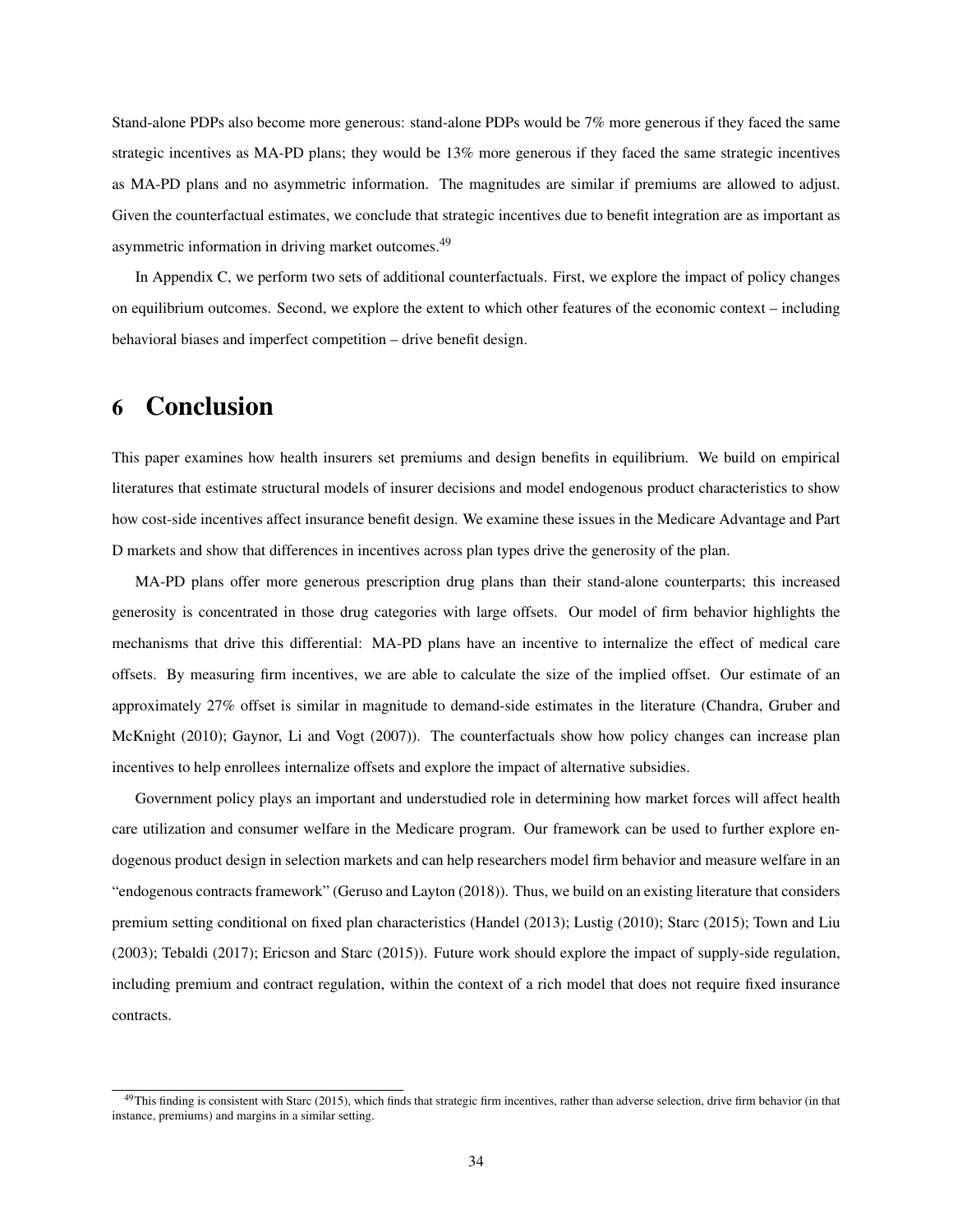# References

- Abaluck, Jason and Jonathan Gruber. 2011. "Choice Inconsistencies among the Elderly: Evidence from Plan Choice in the Medicare Part D Program." *American Economic Review* 101(4):1180–1210.
- Abaluck, Jason and Jonathan Gruber. 2016. "Evolving Choice Inconsistencies in Choice of Prescription Drug Insurance." *American Economic Review* 106(8):2145–84.
- Abaluck, Jason, Jonathan Gruber and Ashley Swanson. 2018. "Prescription Drug Use under Medicare Part D: A Linear Model of Nonlinear Budget Sets." *Journal of Public Economics* 164:106–138.
- Afendulis, Christopher C, Michael E Chernew and Daniel P Kessler. 2017. "The Effect of Medicare Advantage on Hospital Admissions and Mortality." *American Journal of Health Economics* 3(2):254–279.
- Afendulis, Christopher C., Yulei He, Alan M. Zaslavsky and Michael E. Chernew. 2011. "The Impact of Medicare Part D on Hospitalization Rates." *Health Services Research* 46(4):1022–1038.
- Baicker, Katherine and Dana Goldman. 2011. "Patient Cost-sharing and Healthcare Spending Growth." *Journal of Economic Perspectives* 25(2):47–68.
- Baicker, Katherine, Michael E. Chernew and Jacob Robbins. 2013. "The Spillover Effect of Medicare Managed Care: Medicare Advantage and Hospital Utilization." *Journal of Health Economics* 32:1289–1300.
- Baicker, Katherine, Sendhil Mullainathan and Joshua Schwartzstein. 2015. "Behavioral Hazard in Health Insurance." *Quarterly Journal of Economics* 130(4):1623–1667.
- Berry, Steven. 1994. "Estimating Discrete Choice Models of Product Differentiation." *RAND Journal of Economics* 25:242–262.
- Berry, Steven and Panle Jia. 2010. "Tracing the Woes, an Empirical Analysis of the Airline Industry." *American Economic Journal: Microeconomics* 2(3):1–43.
- Brot-Goldberg, Zarek C, Amitabh Chandra, Benjamin R Handel and Jonathan T Kolstad. 2017. "Consumer Heterogeneity and Medical Care Price Responsiveness: Evidence and Implications for Optimal Insurance Design." *Quarterly Journal of Economics* 132(3):1261–1318.
- Brown, J., M. Duggan, I. Kuziemko and W. Woolston. 2014. "How Does Risk-Selection Respond to Risk-Adjustment: Evidence from the Medicare Advantage Program." *American Economic Review* 104(10):3335–64.
- Cabral, Marika, Michael Geruso and Neale Mahoney. 2018. "Do Larger Health Insurance Subsidies Benefit Patients or Producers? Evidence from Medicare Advantage." *American Economic Review* 108(8):2048–2087.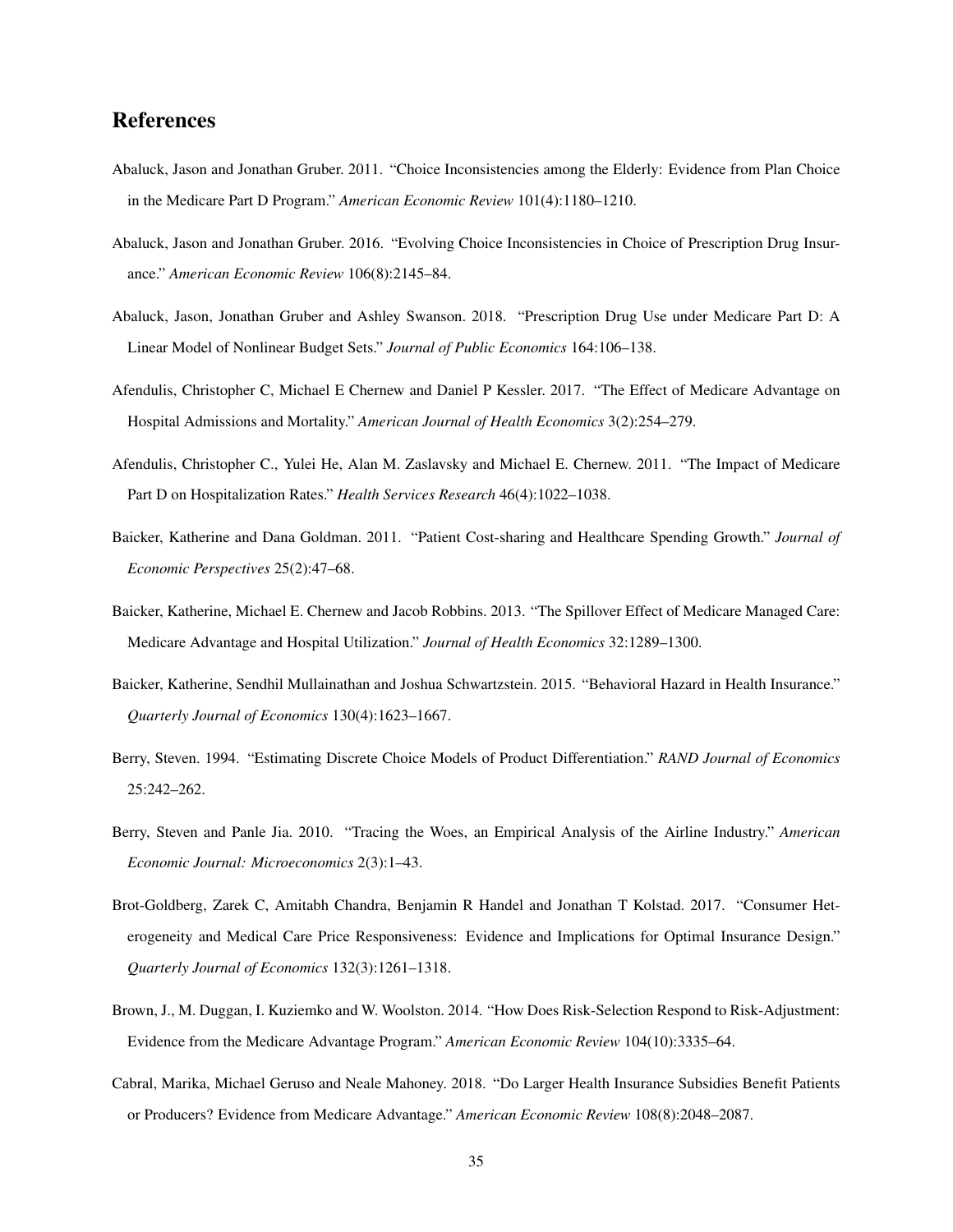- Cabral, Marika and Neale Mahoney. 2019. "Externalities and Taxation of Supplemental Insurance: A Study of Medicare and Medigap." *American Economic Journal: Applied Economics* 11(2):37–73.
- Carey, C.M. 2017. "Technological Change and Risk Adjustment: Benefit Design Incentives in Medicare Part D." *American Economic Journal: Economic Policy* 9(1):38–73. Cornell University.
- CBO. 2012. Offsetting Effects of Prescription Drug Use on Medicares Spending for Other Health Care Services. Technical report Congressional Budget Office.
- Chandra, Amitabh, Jonathan Gruber and Robin McKnight. 2010. "Patient cost-sharing and hospitalization offsets in the elderly." *American Economic Review* 100(1).
- Chernew, Michael E, Allison B Rosen and A Mark Fendrick. 2007. "Value-based insurance design." *Health Affairs* 26(2):w195–w203.
- Crawford, G. 2012. "Accommodating Endogenous Product Choices: A Progress Report." *International Journal of Industrial Organization* 30:315–320.
- Curto, Vilsa, Liran Einav, Jonathan Levin and Jay Bhattacharya. 2015. "Can Health Insurance Competition Work? Evidence from Medicare Advantage." NBER Working Paper No. 20818.
- Dalton, Christina M., Gautam Gowrisankaran and Robert Town. 2015. "Myopia and Complex Dynamic Incentives: Evidence from Medicare Part D." NBER Working Paper No. 21104.
- Decarolis, F. 2015. "Medicare Part D: Are Insurers Gaming the Low Income Subsidy Design?" *American Economic Review* 105(4):1547–80.
- Decarolis, Francesco, Maria Polyakova and Steven P. Ryan. Forthcoming. "Subsidy Design in Privately-Provided Social Insurance: Lessons from Medicare Part D." *Journal of Political Economy* .
- Draganska, M., M. Mazzeo and K. Seim. 2009. "Beyond Plain Vanilla: Modeling Joint Product Assortment and Pricing Decisions." *Quantative Marketing and Economics* 7(2).
- Duggan, Mark, Amanda Starc and Boris Vabson. 2016. "Who Benefits when Government Pays more? Pass-through in the Medicare Advantage Program." *Journal of Public Economics* 141:50–67.
- Einav, L., A. Finkelstein, S. Ryan, P. Schrimpf and M. Cullen. 2013. "Selection on Moral Hazard in Health Insurance." *American Economic Review* 103(1):178–219.
- Einav, Liran, Amy Finkelstein and Maria Polyakova. 2016. "Private Provision of Social Insurance: Drug-specific Price Elasticities and Cost Sharing in Medicare Part D." *American Economic Journal: Economic Policy* 10(3):122–153.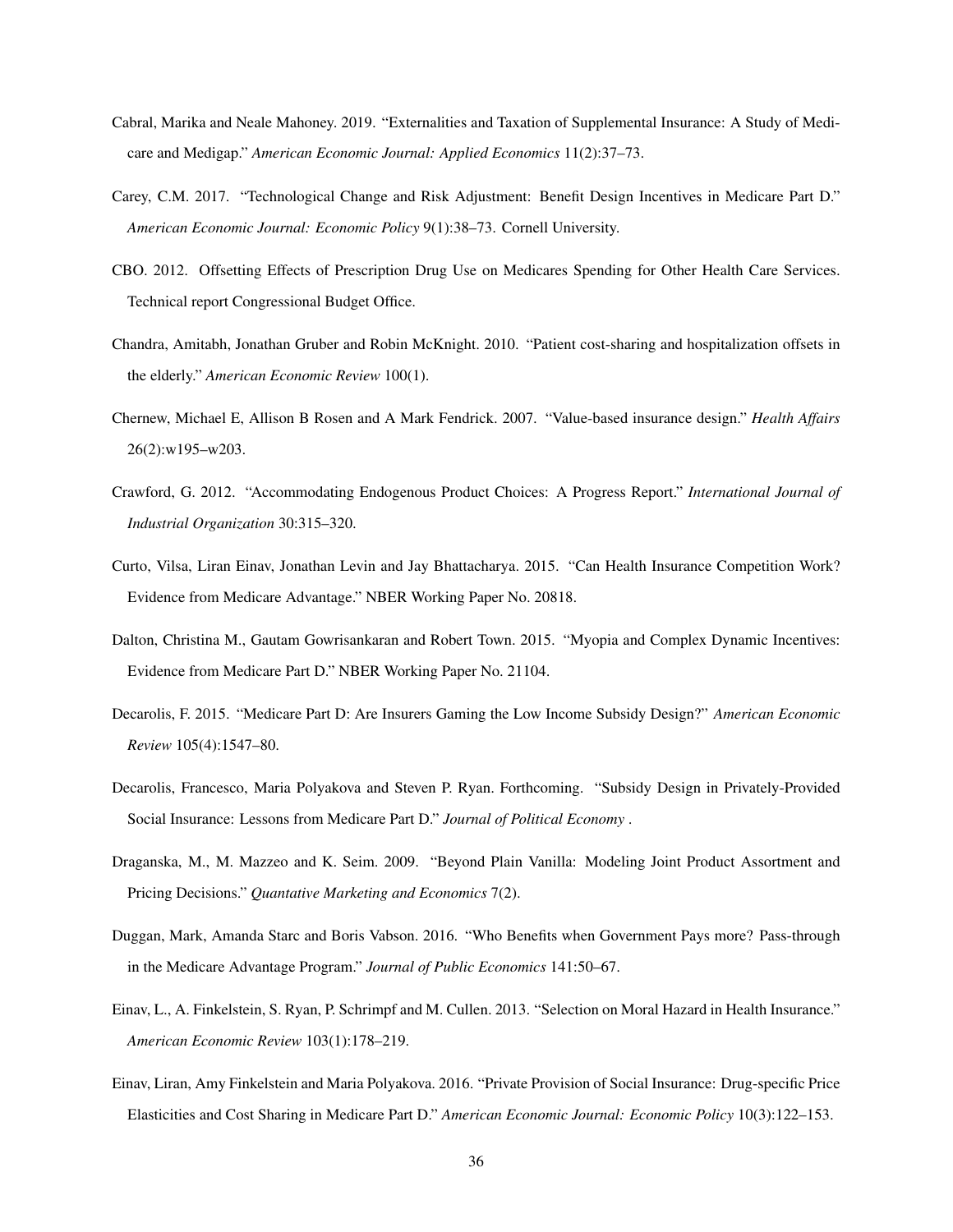- Einav, Liran, Amy Finkelstein and Paul Schrimpf. 2015. "The Response of Drug Expenditures to Non-linear Contract Design: Evidence from Medicare Part D." *Quarterly Journal of Economics* 130(2):841–899.
- Eizenberg, A. 2014. "Upstream Innovation and Product Variety in the U.S. Home PC Market." *Review of Economic Studies* 81:1003–1045.
- Ellis, Randall P., Shenyi Jiang and W. Manning. 2015. "Optimal Health Insurance for Multiple Goods and Time Periods." *Journal of Health Economics* 41:89–106.
- Ericson, K. 2014. "Consumer Inertia and Firm Pricing in the Medicare Part D Prescription Drug Insurance Exchange." *American Economic Journal: Economic Policy* 6(1):38–64.
- Ericson, Keith and Amanda Starc. 2015. "Pricing Regulation and Imperfect Competition on the Massachusetts Health Insurance Exchange ,." *Review of Economics and Statistics* 97(3):667–682.
- Ericson, Keith and Amanda Starc. 2016. "How Product Standardization Affects Choice: Evidence from the Massachusetts Health Insurance Exchange." *Journal of Health Economics* 50:71–85.
- Fan, Y. 2013. "Ownership Consolidation and Product Characteristics: A Study of the US Daily Newspaper Market." *American Economic Review* 103(5):1598–1628.
- Finkelstein, Amy, Matthew Gentzkow and Heidi Williams. 2016. "Sources of Geographic Variation in Health Care: Evidence from Patient Migration." *Quarterly Journal of Economics* 131(4):1681–1726.
- Gaynor, M., J. Li and W. Vogt. 2007. "Substitution, Spending Offsets, and Prescription Drug Benefit Design." *Forum for Health Economics and Policy* 10(2):1–31.
- Geruso, M. and T. J. Layton. 2018. "Selection in Health Insurance Markets and Its Policy Remedies." *Journal of Economic Perspectives* 31(4):23–50.
- Geruso, Michael, Timothy J. Layton and Daniel Prinz. Forthcoming. "Screening in Contract Design: Evidence from the ACA Health Insurance Exchanges." *American Economic Journal: Economic Policy* 11(2):64–107.
- Glazer, J. and T. McGuire. 2013. "A Welfare Measure of Offset Effects in Health Insurance." *Journal of Public Economics* 96(5-6):520–523.
- Goldman, D. and Tomas J. Philipson. 2007. "Integrated Insurance Design in the Presence of Multiple Medical Technologies." *American Economic Review* 97(2):427–432.
- Goldman, Dana P, Geoffrey F Joyce and Yuhui Zheng. 2007. "Prescription Drug Cost Sharing: Associations with Medication and Medical Utilization and Spending and Health." *Journal of the American Medical Association* 298(1):61– 69.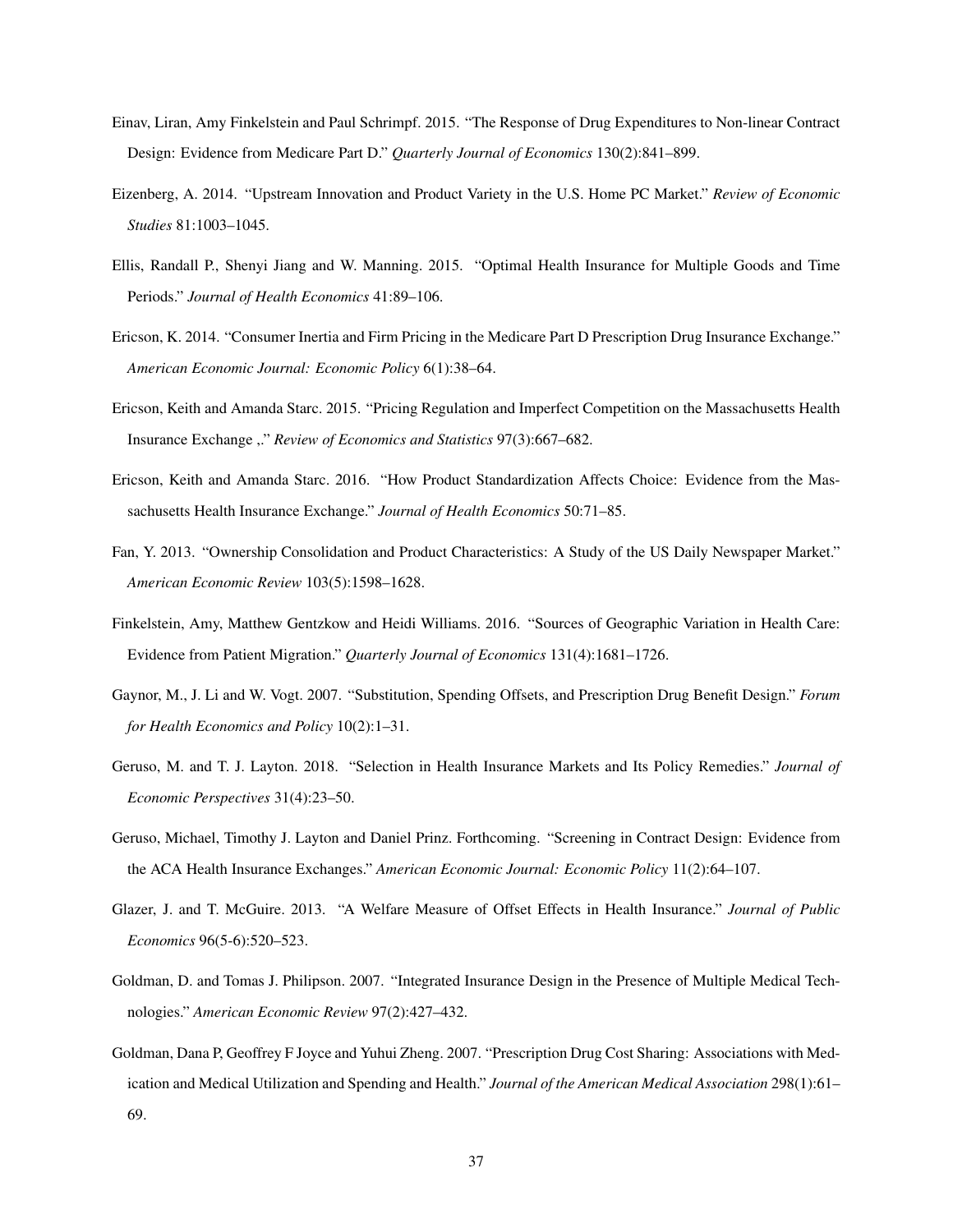- Gowrisankaran, G., K. Norberg, S. Kymes, M. E. Chernew, D. Stwalley, L. Kemper and W. Peck. 2013. "A Hospital System's Wellness Program Linked To Health Plan Enrollment Cut Hospitalizations But Not Overall Costs." *Health Affairs* 32(3):477–485.
- Handel, B. R. and J. T. Kolstad. 2015. "Getting the Most From Marketplaces: Smart Policies on Health Insurance Choice." Brookings Hamilton Project Discussion Paper 2015-08.
- Handel, Benjamin. 2013. "Adverse Selection and Inertia in Health Insurance Markets: When Nudging Hurts." *American Economic Review* (103):2643–2682.
- Heiss, F., D. McFadden, J. Winter, A. Wupperman and B. Zhou. 2016. "Inattention and Switching Costs as Sources of Inertia in Medicare Part D." NBER Working Paper No. 22765.
- Ho, K., J. Hogan and F. Scott Morton. 2015. "The Impact of Consumer Inattention on Insurer Pricing in the Medicare Part D Program." NBER Working Paper No. 21028.
- Hoadley, J., L. Summer, E. Hargrave, J. Cubanski and T. Neuman. 2014. "Medicare Part D in Its Ninth Year: The 2014 Marketplace and Key Trends, 2006-2014.".
- Hortascu, A., S.A. Madanizadeh and S. Puller. 2015. "Power to Choose? An Analysis of Consumer Inertia in the Residential Electricity Market." NBER Working Paper No. 20988.
- Hsu, J., J. Huang, V. Fung, M. Price, R. Brand, R. Hui, B. Fireman, W. Dow, J. Bertko and J. Newhouse. 2009. "Distributing 800 Billion: An Early Assessment Of Medicare Part D Risk Adjustment." *Health Affairs* 28(1):215– 225.
- Ketcham, J., C. Lucarelli, E. Miravete and M. Roebuck. 2012. "Sinking, Swimming, or Learning to Swim in Medicare Part D." *American Economic Review* 102(6):2639–2673.
- Lavetti, K. and T. Han. 2017. "Does Part D Abet Advantageous Selection in Medicare Advantage?" *Journal of Health Economics* 56:368–382.
- Lavetti, Kurt and Kosali Simon. 2018. "Strategic Formulary Design in Stand-Alone and Integrated Medicare Advantage Prescription Drug Plans." *American Economic Journal: Economic Policy* 10(3):154–192.
- Lustig, J. 2010. "Measuring welfare losses from adverse selection and imperfect competition in privatized medicare." Boston University Department of Economics.
- Maciejewski, Matthew L, Chris L Bryson, Mark Perkins, David K Blough, Francesca E Cunningham, John C Fortney, Sarah L Krein, Kevin T Stroupe, Nancy D Sharp and Chuan Fen Liu. 2010. "Increasing Copayments and Adherence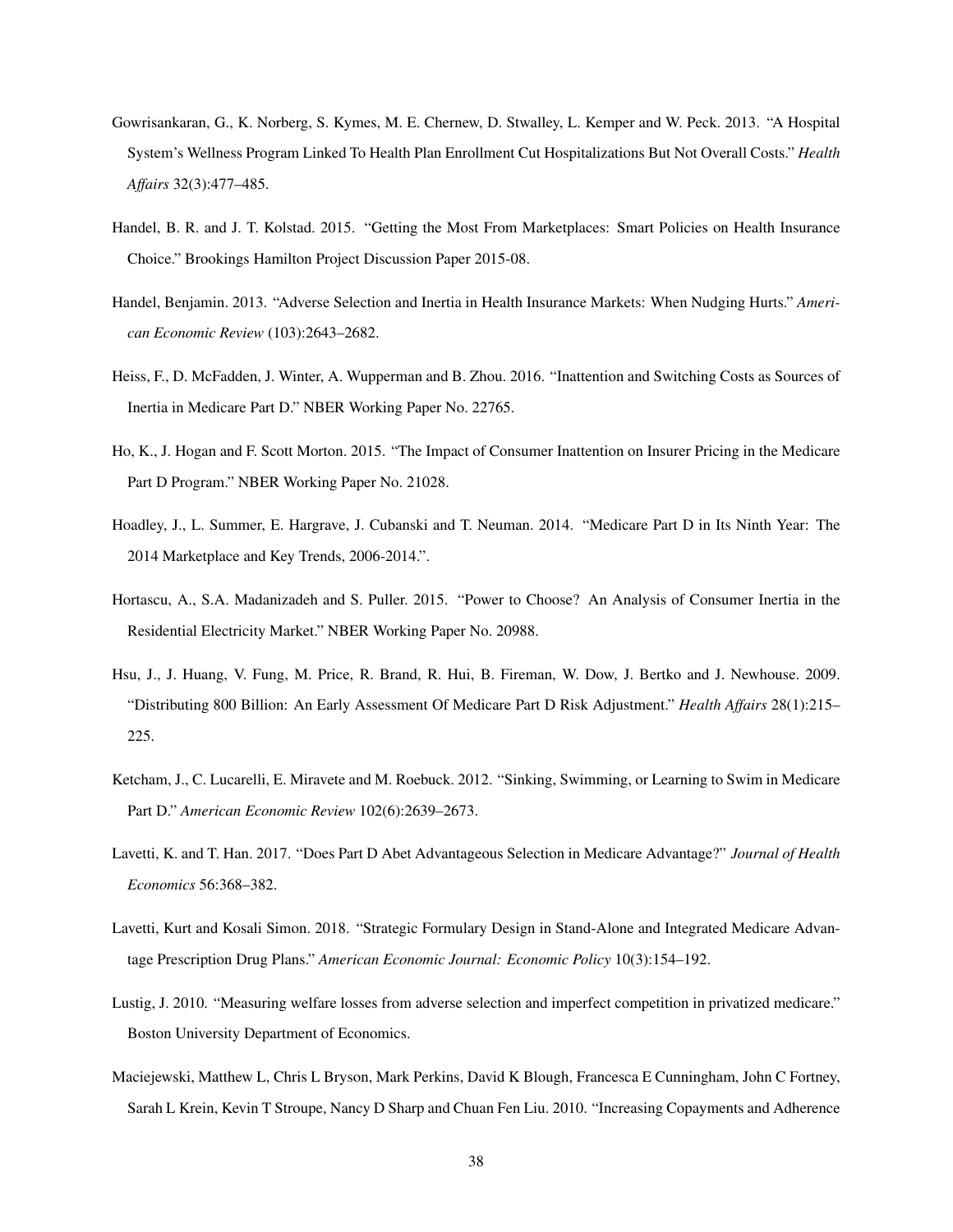to Diabetes, Hypertension, and Hyperlipidemic Medications." *The American Journal of Managed Care* 16(1):e20– 34.

- Maciejewski, Matthew L, Joel F Farley, John Parker and Daryl Wansink. 2010. "Copayment reductions generate greater medication adherence in targeted patients." *Health affairs* 29(11):2002–2008.
- Manning, W., J. Newhouse, N. Duan, E. Keeler, B. Benjamin, A. Leibowitz and M. Marquis. 1987. "Health Insurance and the Demand for Medical Care: Evidence from a Randomized Experiment." *American Economic Review* 77(3):251–277.
- McGuire, T., J. Newhouse and A. Sinaiko. 2011. "An Economic History of Medicare Part C." *Milbank Quarterly* 89(2):289–332.
- McGuire, Thomas G. 2011. Demand for health insurance. In *Handbook of health economics*. Vol. 2 Elsevier pp. 317– 396.
- McWilliams, J. Michael, Alan M. Zaslavsky and Haiden A. Huskamp. 2011. "Implementation of Medicare Part D and Nondrug Medical Spending for Elderly Adults With Limited Prior Drug Coverage." *The Journal of the American Medical Association* 306(4):402–409.
- McWilliams, J.M., L. Hatfield, M.E. Chernew, B. Landon and A. Schwartz. 2016. "Early Performance of Accountable Care Organizations in Medicare." *New England Journal of Medicine* 374:2357–2366.
- Medpac. 2015. "The Medicare Advantage program: Status report.".
- Medpac. 2016. Report to the Congress: Medicare and the Health Care Delivery System. Technical report Medpac.
- Miller, D. and J. Yeo. 2014. "A Dynamic Discrete Choice Model of Switching Costs in Medicare Part D." Clemson University and Singapore Management University Unpublished Mimeo.
- Newhouse, J., M. Price, J. McWilliams, J. Hsu and T. McGuire. 2015. "How Much Favorable Selection is Left in Medicare Advantage?" *American Journal of Health Economics* 1(1):1–26.
- NICE. 2011. Hypertension in adults: diagnosis and management. Technical report National Institute for Health and Care Excellence.
- Nosal, K. 2011. "Estimating Switching Costs for Medicare Advantage Plans." Mannheim.
- Polyakova, M. 2016. "Regulation of Insurance with Adverse Selection and Switching Costs: Evidence from Medicare Part D." *American Economic Journal: Applied Economics* 8(3):165–195.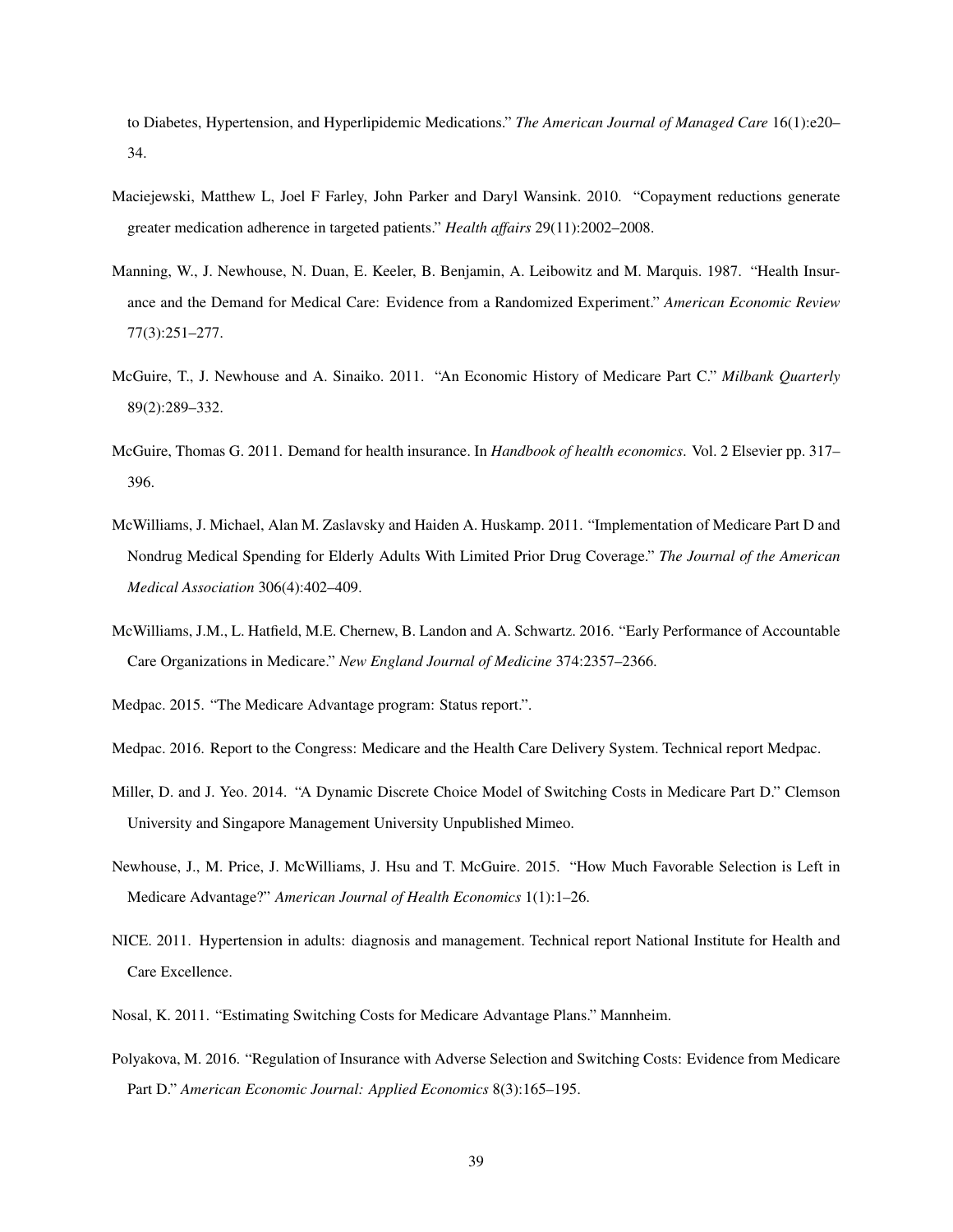- Rothschild, Michael and Joseph Stiglitz. 1976. "Equilibrium in Competitive Insurance Markets: An Essay on the Economics of Imperfect Information." *Quarterly Journal of Economics* pp. 629–649.
- Starc, A. 2015. "Insurer Pricing and Consumer Welfare: Evidence From Medigap." *RAND Journal of Economics* 45(1):198–220.
- Sweeting, A. 2010. "The Effects of Mergers on Product Positioning: Evidence from the Music Radio Industry." *RAND Journal of Economics* 41(2):372–97.
- Tebaldi, P. 2017. "Estimating Equilibrium in Health Insurance Exchanges: Price Competition and Subsidy Design under the ACA." 2017.
- Town, R. and S. Liu. 2003. "The Welfare Impact of Medicare HMOs." *RAND Journal of Economics* 32(4):719–736.

Train, K. 2009. *Discrete Choice Methods with Simulation*. Cambridge University Press.

Wollman, T. 2018. "Trucks without bailouts: Equilibrium product characteristics for commercial vehicles." *American Economic Review* 108(6):1364–1406.

Wu, Y. 2016. "Supply Response to Consumer Inertia: Strategic Pricing in Medicare Part D." MIT Unpublished Memo.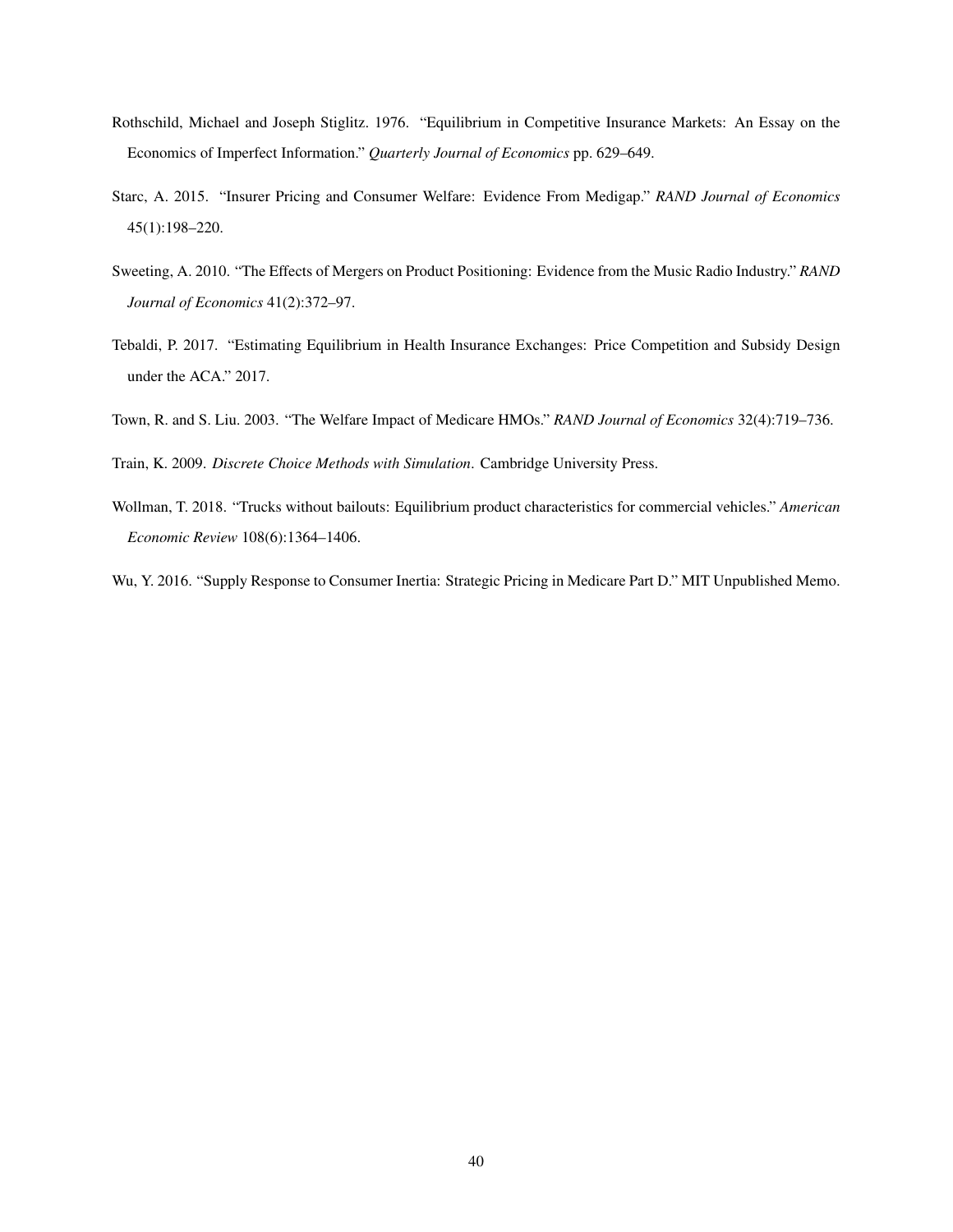# Appendices

# A Utilization and Insurer Spending

## A.1 Reduced Form Relationship Between Benefit Design and Insurer Costs

We regress insurer costs on our key product characteristics:  $x_{jmt} = \left\lceil \right\rceil$  $x_{jmt}^{ICR}$ ,  $x_{jmt}^{Donut}$   $\Big|$ . The results are in Table A.1. In all specifications, we control for contract fixed effects, and risk quintile to capture underlying contract characteristics and consumer risk.<sup>50</sup> In our second and third specifications, we also control for demographic characteristics (age, race, and gender), which capture part of the observable risk. In our final, most conservative specifications, we also control for historical county-level FFS spending, which proxies for county level variation in medical services, including drugs, that might be driven by differences in patient preferences, medical care infrastructure, and the physician culture (see Finkelstein, Gentzkow and Williams (2016)).

|                                   | Table <i>TV</i> .1. Denem Design and mouter Costs |             |             |             |             |             |  |
|-----------------------------------|---------------------------------------------------|-------------|-------------|-------------|-------------|-------------|--|
| Dependent Variable: Insurer Costs |                                                   |             |             |             |             |             |  |
|                                   | (1)                                               | (2)         | (3)         | (4)         | (5)         | (6)         |  |
| $x_{jmt}^{ICR}$                   | $-672.9***$                                       | $-673.4***$ | $-672.4***$ | $-674.2***$ | $-673.6***$ | $-675.6***$ |  |
|                                   | (95.23)                                           | (139.9)     | (94.65)     | (140.9)     | (94.93)     | (140.4)     |  |
| $x_{jmt}^{Donut}$                 | $-25.39$                                          | $-66.38**$  | $-25.60$    | $-65.09**$  | $-25.09$    | $-65.62**$  |  |
|                                   | (18.02)                                           | (30.78)     | (18.02)     | (30.55)     | (17.94)     | (30.47)     |  |
| $1(MA) * x^{ICR}_{jmt}$           |                                                   | $-1.014$    |             | $-0.279$    |             | 1.241       |  |
|                                   |                                                   | (158.0)     |             | (158.6)     |             | (158.2)     |  |
| $1(MA) * x_{jmt}^{Donut}$         |                                                   | 54.86*      |             | 53.40       |             | 54.48*      |  |
|                                   |                                                   | (32.68)     |             | (32.49)     |             | (32.47)     |  |
| <b>FFS Costs</b>                  |                                                   |             |             |             | $0.388***$  | $0.388***$  |  |
|                                   |                                                   |             |             |             | (0.0375)    | (0.0374)    |  |
| R-Squared                         | 0.243                                             | 0.245       | 0.245       | 0.243       | 0.246       | 0.246       |  |
| <b>Observations</b>               | 569,078                                           | 569,078     | 569,078     | 569,078     | 569,078     | 569,078     |  |
| Year FE                           | X                                                 | X           | X           | X           | X           | X           |  |
| Risk Quintile FE                  | X                                                 | X           | X           | X           | X           | X           |  |
| Demo. Controls                    |                                                   |             | X           | X           | X           | X           |  |
| Plan FE                           | X                                                 | X           | X           | X           | X           | X           |  |

Table A.1: Benefit Design and Insurer Costs

Notes: Table presents OLS regression models, where outcome variable is insurer costs. The unit of observation is an enrollee-year for the 2007-2009 period. The original data are obtained from a 10% sample of CMS prescription drug event files, aggregated to the enrollee-year level. We include year-level indicators and indicators for the quintile of 2006 spending (consumer types) in all specifications. In some specifications, we also control for 5-yr average per capita Medicare FFS spending and demographic controls for age categories, race, and gender. Standard errors are clustered at the contract level and are presented in parentheses. Statistical significance at the 10%, 5%, and 1% levels are denoted by \*, \*\*, and \*\*\* respectively.

The results show that higher costs for enrollees are associated with lower insurer drug costs: a \$1 increase in enrollee cost per day supply in the ICR is associated with \$675 less in insurer drug spending. The effect for the donut

<sup>&</sup>lt;sup>50</sup>Therefore, we are leveraging within contract variation across geographic space and over time.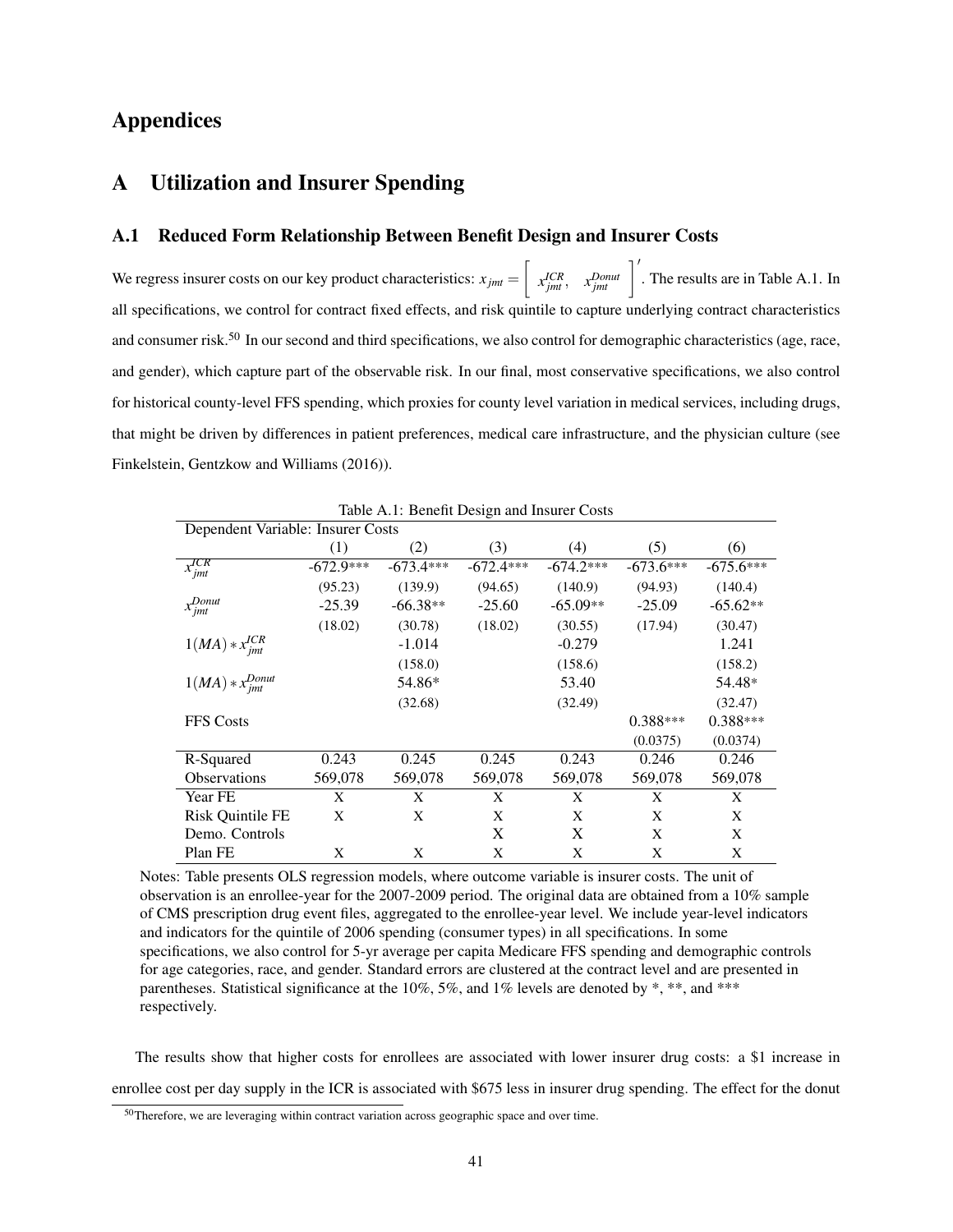



hole is predictably smaller, as only a small fraction of enrollees enter the donut hole. Critically, we see in columns 2, 4, and 6 that the effect does not vary by plan type: MA-PD and stand-alone PDPs find it equally costly – in terms of prescription drug costs only – to increase plan generosity.<sup>51</sup> That is, on average, MA-PD plans do not have a cost advantage in the provision of their drug benefits and differential costs are not a likely source of the benefit design differential.

### A.2 Behavioral Response and Elasticity Estimates

Two plots summarize the behavioral response of consumers. The first describes bunching at the donut hole kink, similar to Einav, Finkelstein and Schrimpf (2015), which focuses on the extensive margin (any fill in the last month of the year). The left panel of Figure A.1 shows a consistent pattern across plans, with a similar quantity response in stand-alone and MA-PD plans; the empirical pattern implies a larger elasticity among MA-PD consumers, who face a smaller increase in OOPC. To examine the differential response to hitting the donut hole, we focus on a sub-sample of enrollees who start a week with total drug spending between \$2000 and \$2510 following Dalton, Gowrisankaran and Town  $(2015)$ .<sup>52</sup> We plot weekly spending, which captures both intensive and extensive margin substitution, as a function of total spending relative to the location of the donut hole. The right panel of Figure A.1 shows that consumers reduce overall consumption as they approach the donut hole; furthermore, there is a discontinuous drop in consumption upon entering the donut hole.

To estimate elasticities using the approach described in Dalton, Gowrisankaran and Town (2015), we estimate parameters from the following regression i:

$$
Y_{it} = FE_i + \lambda_1 1\{2400 < Spend_{it} \leq Donut_t\} + \lambda_s 1\{Spend_{it} > Donut\} + \nu_{it},\tag{15}
$$

<sup>51</sup>Table A.13 shows that these differences translate into lower OOPC for consumers.

<sup>&</sup>lt;sup>52</sup>We focus on the period starting on the last Sunday of March and ending on the second to last Sunday of July. The logic behind this sample selection criterion is that the shock that results in the enrollee entering the donut hole should not change the enrollee's expectation about the likelihood of entering into the donut hole during the year. That likelihood is very close to one.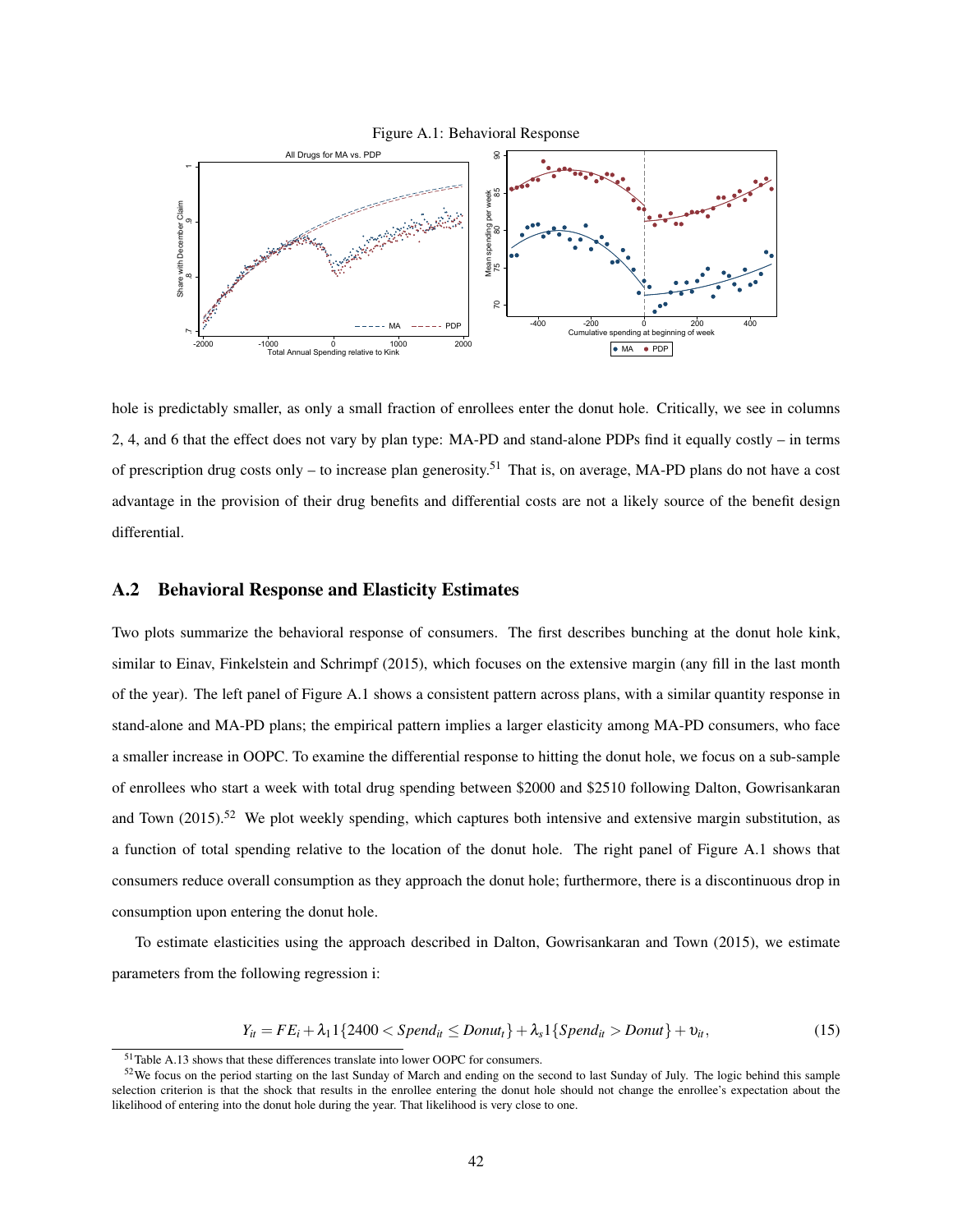| Table A.2: Behavioral Response |                    |                      |                         |  |  |  |  |  |  |
|--------------------------------|--------------------|----------------------|-------------------------|--|--|--|--|--|--|
|                                | (1)<br>(3)<br>(2)  |                      |                         |  |  |  |  |  |  |
|                                | $ln(1 + Spending)$ | $ln(1 + day supply)$ | $ln(1 + Enrollee Cost)$ |  |  |  |  |  |  |
| At Kink                        | $-0.0564***$       | $-0.0439***$         | $0.114***$              |  |  |  |  |  |  |
|                                | (0.00377)          | (0.00331)            | (0.000999)              |  |  |  |  |  |  |
| At Kink * MA                   | $-0.00761$         | 0.000704             | $-0.0123***$            |  |  |  |  |  |  |
|                                | (0.00770)          | (0.00691)            | (0.00227)               |  |  |  |  |  |  |
| Post Kink                      | $-0.103***$        | $-0.0804***$         | $0.151***$              |  |  |  |  |  |  |
|                                | (0.00217)          | (0.00190)            | (0.000684)              |  |  |  |  |  |  |
| Post Kink * MA                 | $-0.0364***$       | $-0.0227***$         | $-0.0208***$            |  |  |  |  |  |  |
|                                | (0.00459)          | (0.00409)            | (0.00154)               |  |  |  |  |  |  |
| N                              | 5,220,060          | 5,220,060            | 2,452,070               |  |  |  |  |  |  |

Notes: Standard errors are in parentheses. All regressions include enrollee fixed effects and cluster standard errors at the enrollee level. Each observation is an enrollee-week for enrollees that have beginning-of-week spending in the interval [Kink - \$510, Kink) sometime between week 14 and week 30 of the calendar year and enrollee-weeks with beginning-of-week spending in the interval [Kink - \$510, Kink + \$490]. \*  $p < 0.05$  \*\*  $p < 0.01$  \*\*\*  $p < 0.001$ 

where  $Y_{it}$  is the weekly drug spending for individual *i* in week *t*,  $FE_i$  is an individual fixed effect,  $Spend_{it}$  is the total drug spending in that year at the beginning of week *t* for individual *i*, *Donut* is the dollar value of the initiation of the coverage gap phase of the benefit package in that year, and υ*it* is an i.i.d. error term. The individual fixed effects control for individual selection into the donut hole. Identification is driven by variation in the timing of entering the donut hole controlling for mean individual characteristics. Given our sample selection,  $\lambda_s$  coefficient measures the mean impact of transitioning into the donut hole phase. We estimate this equation separately for PDP and MA-PD enrollees.

The parameter estimates are presented in Table A.2. Consistent with the reduced form analysis, enrollee costs increase as consumers enter the donut hole: the average enrollee cost increases by 15% for consumers in stand-alone PDPs and 13% for consumers in MA-PD plans. Consistent with the results presented in Figure A.1, the parameter estimates show that upon entering the donut hole, PDP enrollees drop their spending an average of 10%. In contrast, MA-PD enrollees reduce their spending by 14% upon entering the donut hole; the larger response reflects both a great extensive margin demand elasticity and a shift to lower cost drugs.<sup>53</sup> Comparing these estimates to the estimates of the differences in OOPC between PDP and MA-PD plans implies a donut hole elasticity ranging from -0.53 (stand-alone PDPs) to  $-0.79$  (MA-PD plans).<sup>54</sup>

<sup>53</sup> There are two points to note here. First, we argue below that MA-PD enrollment leads to a causal increase in average consumption. Second, we find no evidence of an increased drop in consumption upon entering the donut hole among high offset drugs. Exploring heterogeneity in this effect is an interesting direction for future work.

 $54$ Because the elasticity of demand can be written as the percentage change in day supply divided by the percentage change in price post-kink, we divide the coefficient on "Post Kink" in column 2 (where logged day supply is the dependent variable) by the coefficient on "Post Kink" in column 3.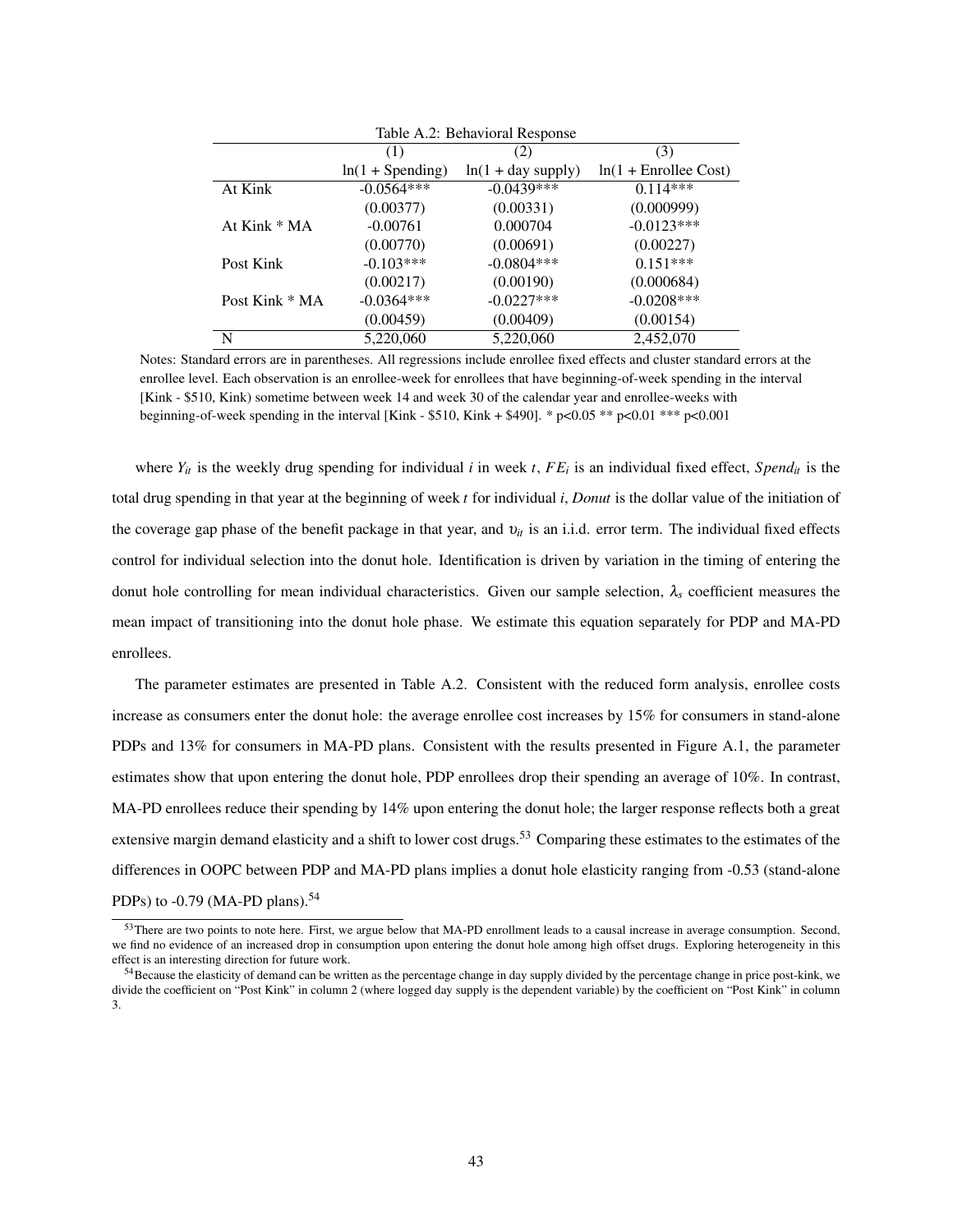### A.3 Total Annual Expenditure

Our goal is to estimate the causal impact of MA-PD enrollment on total drug consumption, insurer, and enrollee drug costs. However, a naive estimate will be contaminated by selection, as MA-PD enrollees are likely healthier than stand-alone PDP enrollees. Therefore, on average, MA-PD enrollees will have lower drug expenditure than their counterparts in stand-alone PDPs for reasons other than benefit design. This is likely to be true even once we control for a rich set of individual characteristics.

As discussed above, consumers in urban floor counties close to the threshold are more likely to be enrolled in MA-PD plans than consumers in similar rural floor counties just to the right of the urban threshold.<sup>55</sup> In our reduced form analysis, we use the county urban/rural status as an instrument in a linear instrumental variable specification; the empirical strategy is a fuzzy regression discontinuity approach.

The variation we use in IV specifications is highlighted in Figure A.2, which plots the probability of MA-PD enrollment as a function of population. This figure depicts a binscatter plot with twenty population bins. We control for consumer demographics, including risk quintile, as well as annual mean county-level FFS spending and plot the average probability of MA-PD enrollment. We fit quadratic curves on either side of the 250,000 population cutoff. We see a dramatic change in the probability of MA-PD enrollment just to the right of the discontinuity. We implement the identification strategy using an instrument variables framework. Specifically, we estimate:

$$
y_{ijmt} = X_{mt}^1 \beta_1 + X_{it}^2 \beta_2 + \beta_3 1(MA \cdot PD_{jmt}) + g_1(pop_{mt}) + \mu_{ijmt}, \tag{16}
$$

$$
1(MA-PD_{jmt}) = X_{mt}^1 \gamma_1 + X_{it}^2 \gamma_2 + \gamma_3 1(urban_{mt}) + g_2(pop_{mt}) + v_{ijmt},
$$
\n(17)

where  $\beta_3$  is the coefficient of interest, and  $X_{nt}^1$  and  $X_{it}^2$  are vectors of market and individual specific covariates, respectively. In all specifications, we control flexibly for metro area population. The dependent variables of interest, *yit jm*, are total drug spending, consumer OOPC, and insured costs, where *j* represents a plan. We hypothesize that insured spending is causally higher in MA-PD plans, and enrollee OOPC lower. These relationships are due directly to benefit design on the part of insurers; the overall impact of these changes on total expenditure is more ambiguous, as it depends on the size of the behavioral response, but likely to be positive as well.

To explore the impact of Medicare Advantage enrollment on consumption, we focus on the 2007-2009 time period. In all specifications, we control for the consumer quintile of 2006 drug spending, calculated at the national level. In the second and third specifications, we also control for demographic characteristics (age, race, and gender), which capture part of the observable risk. In the final, most conservative specifications, we also control for historical county-level FFS spending, which proxies for county level variation in medical services, including drugs, that might be driven by

<sup>55</sup>We will also use urban status to predict the inside share of MA-PD plans in the plan choice models.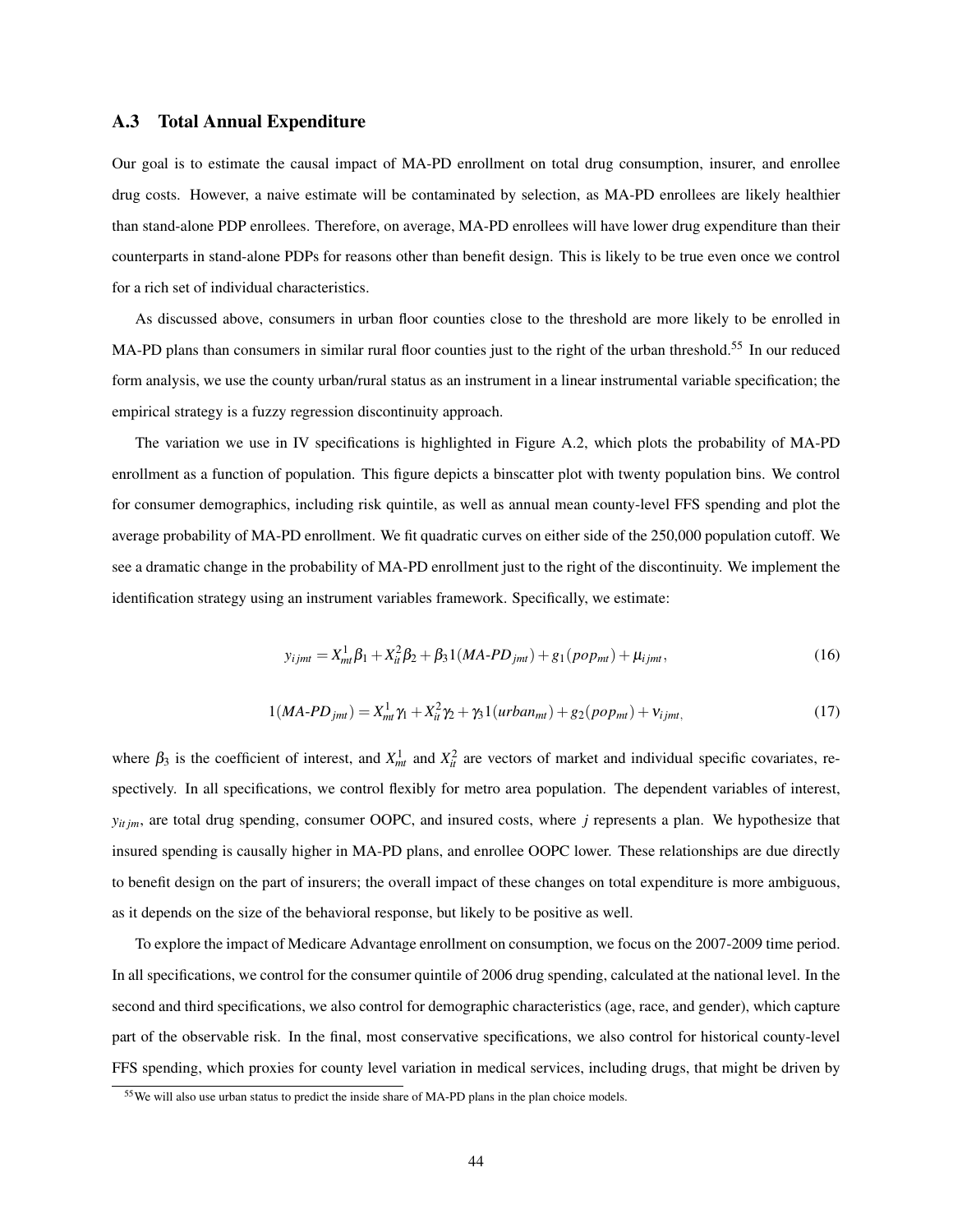

Figure A.2: Effect of Population on Medicare Advantage Enrollment

Notes: Plots a binscatter with twenty population bins. We drop counties with FFS spending above the urban floor, and control for beneficiary age, sex, race, 2006 spending quintile, and county-level FFS spending. Lines represent a quadratic fit.

differences in patient preferences, medical care infrastructure and the physician culture (see Finkelstein, Gentzkow and Williams (2016)). We focus the analysis on consumers living in counties with associated metro populations between 100,000 and 400,000.

Table A.3 reports the results of OLS regressions of total expenditure, OOPC, and insurer spending. These results are likely biased because of adverse selection into stand-alone PDPs – we report them to provide a benchmark to the IV estimates. In the bottom panel, we examine the impact on total expenditure. The first column, which controls only for year and the quintile of 2006 spending, shows that the average MA-PD enrollee has lower drug expenditures: total annual expenditure on drugs is \$252 less than their counterparts in stand-alone plans. The average total expenditure for this sub-sample is \$1697, indicating that Medicare Advantage enrollees have 15% lower drug spending than PDP enrollees. This lower expenditure is associated with savings in the form of OOPC to consumers (a reduction of \$178) and somewhat smaller reductions for insurers (\$74 per enrollee per year). The next two columns, which include demographic characteristics and county-level FFS spending, show that the effect is not attenuated by the inclusion of additional controls.

We use changes in Medicare Advantage reimbursement as an instrument for the MA-PD share. In the first panel of Table A.3, we present the results of the first stage regressions that control for metro population using a cubic spline with knots in increments of 100,000 starting at 150,000. In all specifications, we find that Medicare eligibles in the data set are 16-17% more likely to enroll in a MA-PD plan if they live in an urban county. Given an average Medicare Advantage market share of 25% within our sub-sample, this represents a large shift.<sup>56</sup> By exploring what happens to consumers who are exogenously shifted into MA-PD plans, we can isolate the impact of plan characteristics on

<sup>56</sup>Furthermore, our instrument has a great deal of predictive power. The partial F-stat in the final specification is 509.02.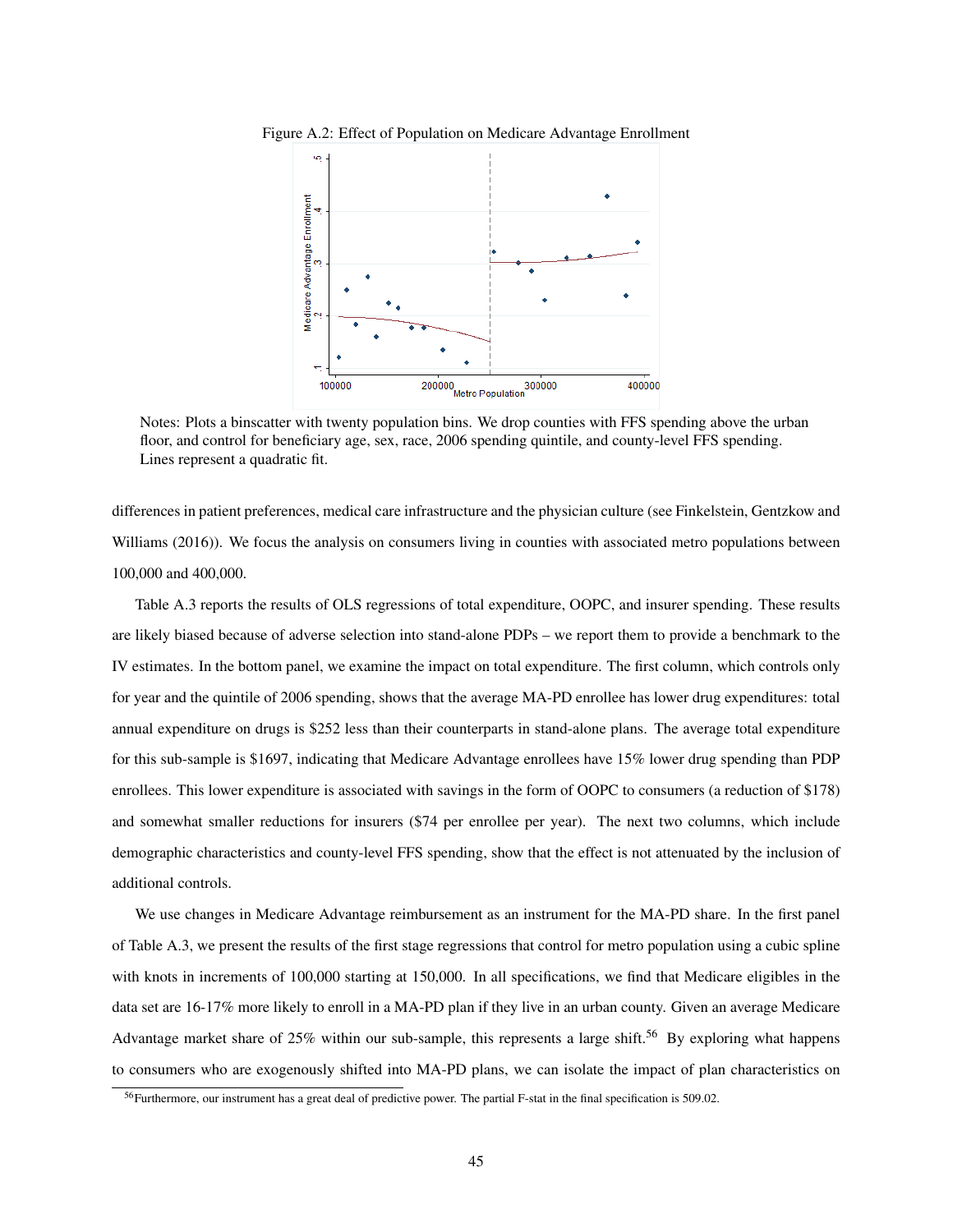|                                                   | Table A.3: Impact of MA-PD Enforment on Drug Spending |                  |                           |             |                 |                           |
|---------------------------------------------------|-------------------------------------------------------|------------------|---------------------------|-------------|-----------------|---------------------------|
|                                                   | (1)                                                   | (2)              | (3)                       | (4)         | (5)             | (6)                       |
|                                                   |                                                       | $\overline{OLS}$ |                           |             | $\overline{IV}$ |                           |
| First Stage, Dependent Variable: MA-PD Enrollment |                                                       |                  |                           |             |                 |                           |
| $1$ (Urban)                                       |                                                       |                  |                           | $0.168***$  | $0.170***$      | $0.177***$                |
|                                                   |                                                       |                  |                           | (0.00785)   | (0.00785)       | (0.00787)                 |
| R-squared                                         |                                                       |                  |                           | 0.026       | 0.036           | 0.037                     |
| Dependent Variable: Insurer Drug Expenditure      |                                                       |                  |                           |             |                 |                           |
| $1(MA-PD)$                                        | $-74.21***$                                           | $-76.25***$      | $-73.32***$               | $514.2***$  | $506.7***$      | 387.5***                  |
|                                                   | (3.969)                                               | (3.973)          | (3.972)                   | (74.25)     | (73.35)         | (68.38)                   |
| FFS 5 Year                                        |                                                       |                  | $0.430***$                |             |                 | $0.506***$                |
| Avg. Spend                                        |                                                       |                  | (0.0189)                  |             |                 | (0.0226)                  |
| R-Squared                                         | 0.217                                                 | 0.219            | 0.221                     | 0.114       | 0.119           | 0.159                     |
| Dependent Variable: Enrollee Drug Expenditure     |                                                       |                  |                           |             |                 |                           |
| $1(MA-PD)$                                        | $-177.5***$                                           | $-174.6***$      | $-173.3***$               | $-215.2***$ | $-222.2***$     | $-265.2***$               |
|                                                   | (2.850)                                               | (2.861)          | (2.863)                   | (55.51)     | (54.92)         | (52.74)                   |
| FFS 5 Year                                        |                                                       |                  | $0.198***$                |             |                 | $0.183***$                |
| Avg. Spend                                        |                                                       |                  | (0.0160)                  |             |                 | (0.0183)                  |
| R-Squared                                         | 0.193                                                 | 0.195            | 0.195                     | 0.193       | 0.194           | 0.192                     |
| Dependent Variable: Total Drug Expenditure        |                                                       |                  |                           |             |                 |                           |
| $1(MA-PD)$                                        | $-251.7***$                                           | $-250.9***$      | $-246.6***$               | 299.0***    | 284.6***        | 122.3                     |
|                                                   | (5.851)                                               | (5.870)          | (5.873)                   | (108.0)     | (106.7)         | (100.7)                   |
| FFS 5 Year                                        |                                                       |                  | $0.628***$                |             |                 | $0.688***$                |
| Avg. Spend                                        |                                                       |                  | (0.0298)                  |             |                 | (0.0343)                  |
| R-Squared                                         | 0.264                                                 | 0.265            | 0.267                     | 0.230       | 0.233           | 0.252                     |
| Year FE                                           | X                                                     | X                | X                         | X           | X               | X                         |
| Risk Quintile FE                                  | X                                                     | X                | $\boldsymbol{\mathrm{X}}$ | X           | $\mathbf X$     | $\boldsymbol{\mathrm{X}}$ |
| Demo.                                             |                                                       | X                | X                         |             | X               | X                         |
| Controls                                          |                                                       |                  |                           |             |                 |                           |
| N                                                 | 381921                                                | 381921           | 381921                    | 381921      | 381921          | 381921                    |
| Sample                                            | 100-400K                                              | 100-400K         | 100-400K                  | 100-400K    | 100-400K        | 100-400K                  |

Table A.3: Impact of MA-PD Enrollment on Drug Spending

Notes: Table presents linear regression models, where outcome variables are insurer and enrollee costs and total expenditure levels. The unit of observation is at the enrollee-year level, for the 2007-2009 period. The original data are obtained from a 10% sample of CMS prescription drug event files, aggregated to the enrollee-year level. We restrict to those counties in the 100-400k metro population band. We include year-level indicators and indicators for the quintile of 2006 spending in all specifications. In some specifications, we also control for 5-year average per capita Medicare FFS spending, from 2007. We also include controls for age, age squared, race, and gender as demographic controls. In addition, we include a spline of metro population. Standard errors are clustered at the product level and are presented in parentheses. Statistical significance at the 10%, 5%, and 1% levels are denoted by \*, \*\*, and \*\*\* respectively.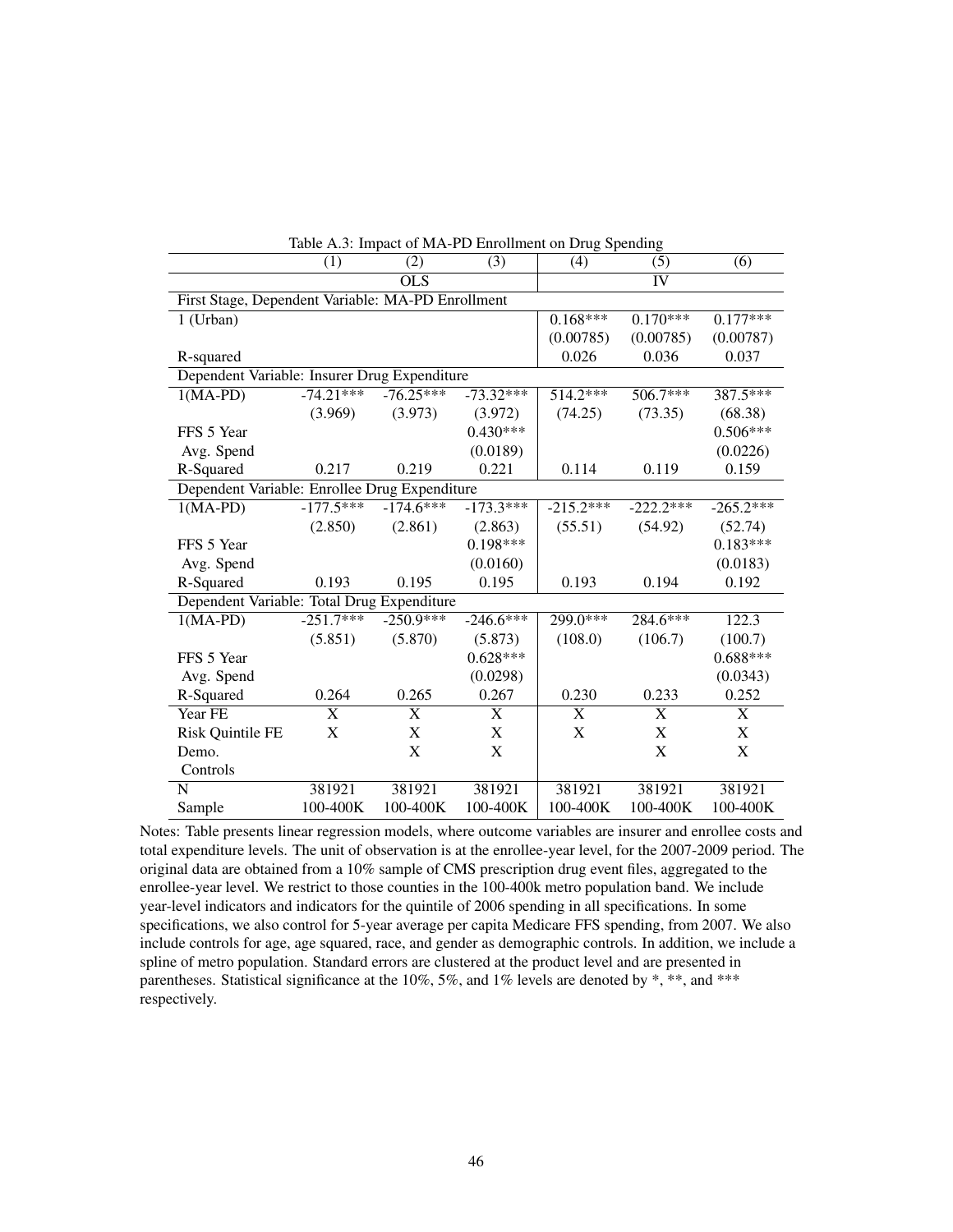consumption.

The second panel of Table A.3 shows the estimated impact of MA-PD enrollment on insurer drug costs. Once we account for differential selection, MA-PD plans spend much more on drugs than stand-alone PDPs. The estimate of \$514 in column 4 is approximately half of average insurer spending across all plans (\$1031 per enrollee per year). This estimate is more attenuated in the final column (albeit not statistically different from the estimates in column 4), which includes historical, county-level FFS costs as an additional control. Here the estimates indicate that MA-PD plans spend \$388 more per year than stand-alone PDPs for an equivalent enrollee. As expected, historical FFS spending influences drug consumption: Finkelstein, Gentzkow and Williams (2016) find that approximately half of all variation in spending is due to place-specific supply factors. The following panels describe the impact of additional insurer spending on consumers. The third panel shows that a consumer enrolled in Medicare Advantage can expect to spend \$265 less per year on drugs, holding health risk constant. Consumer spending does not fall one-for-one with the increase in insurer spending, implying that the reduction in average OOPC for consumers increases consumption, as confirmed in the final panel. In our preferred estimates, the causal impact of MA-PD enrollment is somewhat noisy, but implies a \$122 increase in drug consumption. On a base of \$1697 of drug spending per year, this represents a 7% increase in spending. Total drug consumption increases *despite* a drop in consumer spending.

We hypothesize that the underlying mechanism driving an increase in drug consumption from Medicare Advantage enrollment is differences in MA-PD benefit design intended to internalize the impact of offsets on non-drug medical spending. In support of this hypothesis, we show that the effect of Medicare Advantage enrollment on drug consumption is driven entirely by drugs believed to have large offsets *a priori.* We explore the total enrollee level of consumption of "Category 1" drugs, as classified by Chandra, Gruber and McKnight (2010). If these drugs are not taken when prescribed, a serious event, such as a hospitalization, is significantly more likely to occur within the next six months.<sup>57</sup>

Table A.4 describes these results. About 40% of average expenditure (\$648.11) is concentrated in these "Category 1" drugs. Consistent with previous specifications, the OLS results are biased downward due to advantageous selection

<sup>57</sup>"Category 1" drugs are "acute care drugs are those that, if not taken, will increase the probability of an adverse health event within a month or two." These drugs comprise approximately 40% of total drug spending. Category 2 contains "chronic care medications are designed to treat more persistent conditions that, if not treated, will result in a potentially adverse health event within the year (examples include analgesics, antivirals, ACE inhibitors, medications, beta-blockers, hypertension drugs, statins, and glaucoma medications)." Category 3 are "medications that, while necessary to improve patients' quality of life, will not result in an adverse health event if not taken, because they provide symptom relief as opposed to affecting the underlying disease process (examples are acne medications, antihistamines, motion sickness medications, cold remedies, relief of pain drugs)."

The classes included in "Category 1" are Adrenal Corticosteroids, Aminoglycosides, Anaphylaxis Treatment Kits, Anesthesia, Anthelmintics, Antianginals, Antiarrhythmics, Antiasthmatics and broncodilators, Antibacterials, Miscellaneous, Antibiotics, Alkaloids, And Enzymes, Anticoagulants/thrombolytics, Anticonvulsants, Antidotes, Antimalarials, Antimetabolites, Antimycobacterials, Antineoplastics, Antiprotozoals, Antipsychotics/antimanics, Antitoxins/antivenins, Blood Components/substitutes, Blood Glucose Regulators, Cardiac Glycosides, Cardiovascular-renal, Cephalosporins, Chloramphenicol/derivatives, Coronary Vasodilators, Dna Damaging Drugs, Hypotension/shock, Lincosamides and macrolides, Ocular Anti-infective/anti-inflammator, Penicillins, Polymyxins, Quinolones/derivatives, Repl/regs Of Electrolytes/water Balance, Respiratory Tract, Sulfonamides/related Compounds, Tetracyclines, Vascular Disorders, and Cerebral/peripheral. We exclude drugs that are believed to have differential selection effects, as described in Lavetti and Simon (2018). Drug lists for each category were compiled using lists from drugs.com. Respiratory tract drugs include drugs used to treat asthma and COPD. For drugs with multiple uses, the drug was only included under its primary usage (e.g. etanercept is sometimes used to treat Alzheimer's Disease, but is much more commonly used for autoimmune diseases such as rheumatoid arthritis, psoriatic arthritis, plaque psoriasis and ankylosing spondylitis. Thus, it is not included on the list of Alzheimer's drugs).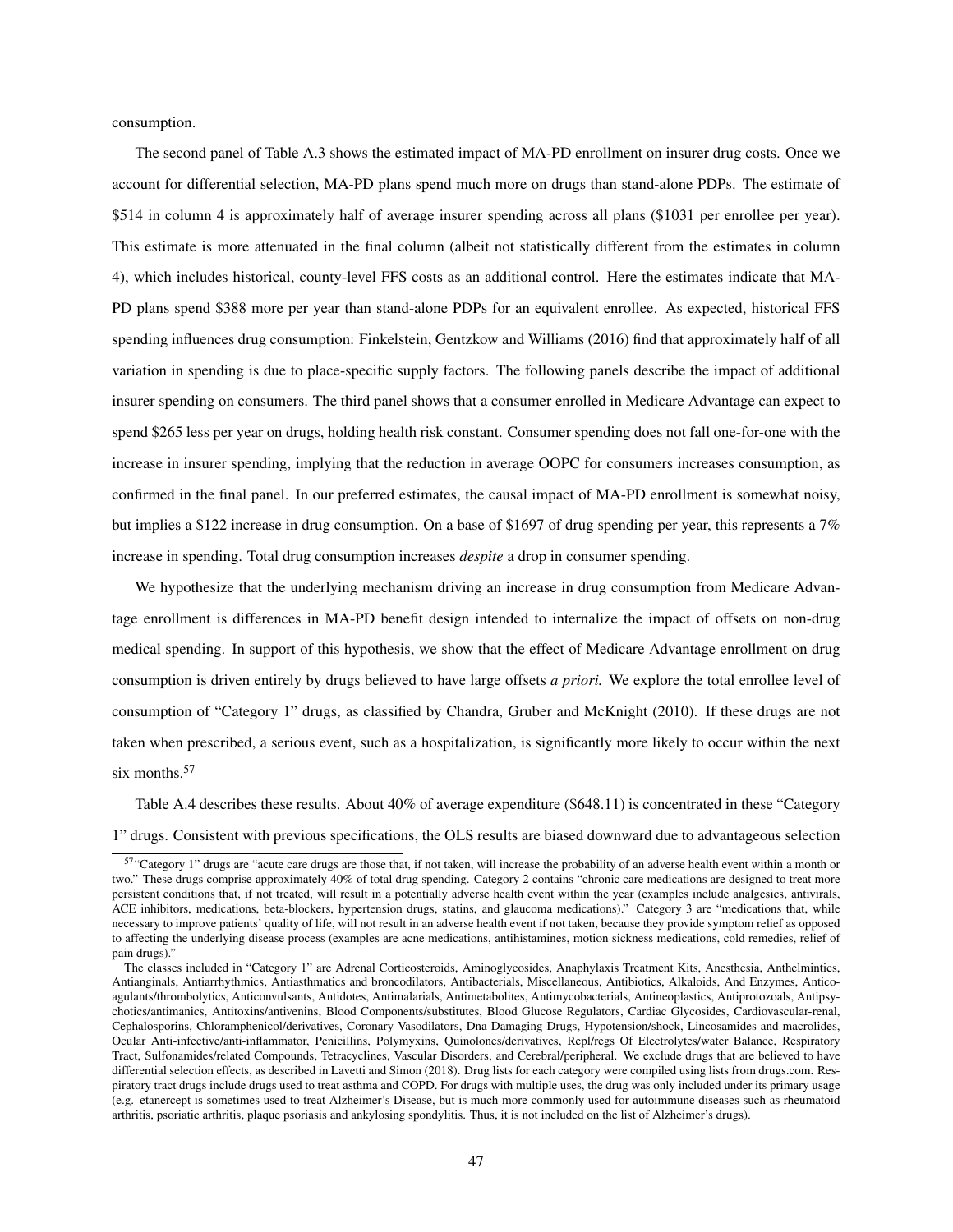into MA-PD plans. However, the IV specifications in columns 3-6 show a consistent pattern: MA-PD enrollees consume proportionally more of these "Category 1" drugs, due in large part to greater insurer expenditure. MA-PD enrollment leads to an additional \$156 in annual expenditure on these drugs; on a base of \$648, this amounts to a 24% increase, versus 7% for total drug consumption. Put differently, all of the increased total expenditure in MA-PD plans is concentrated in these large offset drugs. Total expenditure in this category increases by \$156, while overall total expenditure increases by \$122, implying that MA-PD plans do not spend more on drugs that are unlikely to have large offsets.

## B Risk Stabilization and Regulation

In this appendix, we describe risk stabilization by CMS and its effect on firm incentives. CMS uses a threepillar system to mitigate adverse selection in Part D; as a result, the impact of adverse selection is muted, though not necessarily eliminated. Most importantly, risk adjustment could affect the relative profitability of different Medicare beneficiaries. The Part D program also affects insurer costs *ex post* in two key ways. First, catastrophic reinsurance mitigates costs for especially sick enrollees. Second, risk corridor transfers limit both upside and downside risk to insurers.

#### B.1 Risk Adjustment

Risk adjustment attempts to equalize insurer profitability across beneficiaries by increasing subsidies for sicker enrollees. Despite this, there may still be selection conditional on the risk adjustment (Brown et al. (2014); Carey (2017)). We incorporate risk adjustment into the formulation of insurer costs. Drug costs  $c_{ijmt}^D(\mathbf{x}_{mt}^D, r_{it}, \eta_{ijmt}) =$  $c_{ijmt}^D(\mathbf{x}_{\text{int}}^D, r_{it}) + \eta_{ijmt}$  are not fully compensated by risk-adjustment and are a function of the entire vector of product characteristics,  $x_{mt}^{D}$ , the individual's risk score,  $r_{it}$ , and an idiosyncratic shock,  $\eta_{ijmt}$ . Average plan costs are  $\frac{1}{s_{jmi}B_{mi}}\sum_{i\in A_{jmi}}c_{ijmi}^D(x_{\text{mt}}^D,r_{it})=c_{jmi}^D(\mathbf{x_{mt}}^D,\bar{r}_{jmt})$  where  $\bar{r}_{jmt}$  is the average risk score and  $B_{mt}$  is the number of Medicare beneficiaries eligible to enroll in a PDP or MA-PD plan. The idiosyncratic error term  $\eta_{ijmt}$  enters linearly and is unknown to the insurer; therefore we omit it.

Mechanically, we operationalize this idea by allowing for five enrollee types (risk quintiles) and allow the net of risk adjustment costs to be constant within risk quintile. As plan characteristics change, the mix of enrollee types and, therefore, insurer costs, changes. If risk adjustment is perfect and there is no moral hazard,  $\theta_1 = -1$ . If the parameter  $\theta_1$  is less than negative one, \$1 in additional OOPC saves more than \$1 in insurer costs. We can interpret the parameter as a combination of selection conditional on risk adjustment and moral hazard. Several of the key counterfactuals change this parameter.

Additional extensions allow us to incorporate a finer level of risk adjustment into our estimates. One natural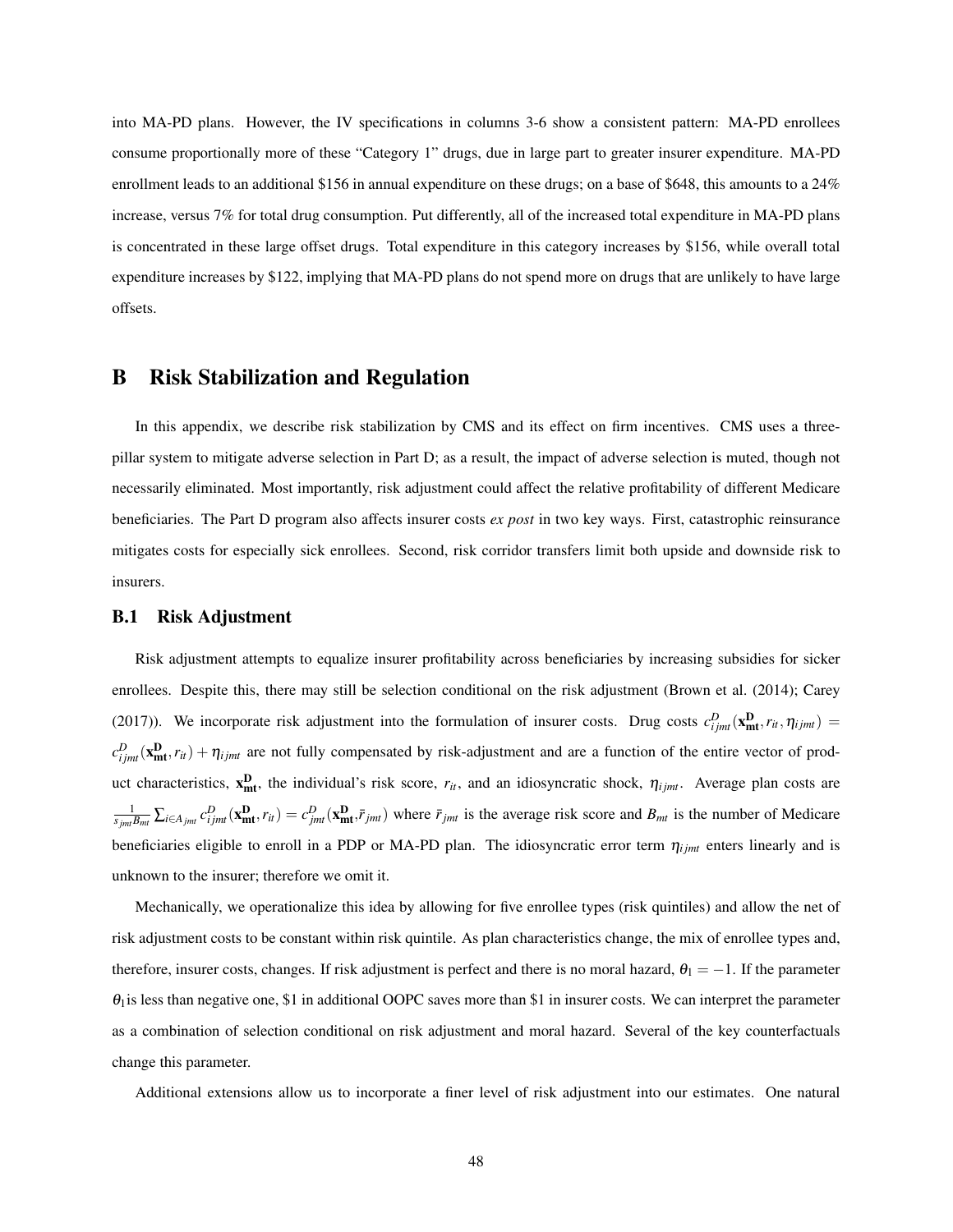|                                               | (1)         | (2)                   | (3)         | (4)                   | (5)                       | (6)                       |
|-----------------------------------------------|-------------|-----------------------|-------------|-----------------------|---------------------------|---------------------------|
|                                               |             | $\overline{OLS}$      |             |                       | $\overline{IV}$           |                           |
| Dependent Variable: Insurer Drug Expenditures |             |                       |             |                       |                           |                           |
| Mean                                          |             |                       | 401.16      |                       |                           |                           |
| <b>SD</b>                                     | 512.6       |                       |             |                       |                           |                           |
| $1(MA-PD)$                                    | $-18.63***$ | $-18.30***$           | $-17.52***$ | 223.5***              | $229.6***$                | 190.8***                  |
|                                               | (3.118)     | (3.122)               | (3.124)     | (56.20)               | (55.66)                   | (53.20)                   |
| FFS 5 Year                                    |             |                       | $0.126***$  |                       |                           | $0.156***$                |
| Avg. Spend                                    |             |                       | (0.0150)    |                       |                           | (0.0170)                  |
| Mean                                          | 0.046       | 0.047                 | 0.047       | 0.005                 | 0.005                     | 0.018                     |
| Dependent Variable: Enrollee Drug Expenditure |             |                       |             |                       |                           |                           |
| Mean                                          |             |                       | 246.96      |                       |                           |                           |
| <b>SD</b>                                     | 379.18      |                       |             |                       |                           |                           |
| $1(MA-PD)$                                    | $-58.56***$ | $-56.57***$           | $-56.42***$ | $-27.68$              | $-27.73$                  | $-34.43$                  |
|                                               | (1.848)     | (1.849)               | (1.848)     | (37.24)               | (37.24)                   | (35.40)                   |
| FFS 5 Year                                    |             |                       | $0.0238**$  |                       |                           | $0.0270**$                |
| Avg. Spend                                    |             |                       | (0.0103)    |                       |                           | (0.0116)                  |
| R-Squared                                     | 0.064       | 0.065                 | 0.065       | 0.063                 | 0.064                     | 0.065                     |
| Dependent Variable: Total Drug Expenditures   |             |                       |             |                       |                           |                           |
| Mean                                          |             |                       | 648.11      |                       |                           |                           |
| <b>SD</b>                                     |             |                       | 802.67      |                       |                           |                           |
| $1(MA-PD)$                                    | $-77.19***$ | $-74.86***$           | $-73.94***$ | $195.8**$             | $201.9**$                 | $156.4*$                  |
|                                               | (4.497)     | (4.505)               | (4.507)     | (84.52)               | (83.64)                   | (80.17)                   |
| FFS 5 Year                                    |             |                       | $0.150***$  |                       |                           | $0.183***$                |
| Avg. Spend                                    |             |                       | (0.0230)    |                       |                           | (0.0260)                  |
| R-Squared                                     | 0.064       | 0.065                 | 0.066       | 0.043                 | 0.044                     | 0.051                     |
| Year FE                                       | X           | $\overline{\text{X}}$ | X           | $\overline{\text{X}}$ | $\overline{\text{X}}$     | X                         |
| Risk Quintile FE                              | $\mathbf X$ | $\mathbf X$           | X           | $\mathbf X$           | $\boldsymbol{\mathrm{X}}$ | $\boldsymbol{\mathrm{X}}$ |
| Demo.                                         |             | $\mathbf X$           | $\mathbf X$ |                       | $\boldsymbol{\mathrm{X}}$ | $\mathbf X$               |
| Controls                                      |             |                       |             |                       |                           |                           |
| N                                             | 322,066     | 322,066               | 322,066     | 322,066               | 322,066                   | 322,066                   |

Table A.4: Impact of MA-PD Enrollment on Spending, Drugs with Large Offsets

Notes: Table presents parameter estimates and standard errors of the instrumental variable regression models, where outcome variables are insurer and enrollee costs and total consumption levels. The unit of observation is at the enrollee-year level, for the 2007-2009 period. We restrict to those counties in the 100-400k metro population band. We include year-level indicators and indicators for the quintile of 2006 spending in all specifications. We include controls for age, age squared, race, and gender as demographic controls. In addition, we include a spline of metro population. Standard errors are clustered at the product level and are presented in parentheses. Statistical significance at the 10%, 5%, and 1% levels are denoted by \*, \*\*, and \*\*\* respectively.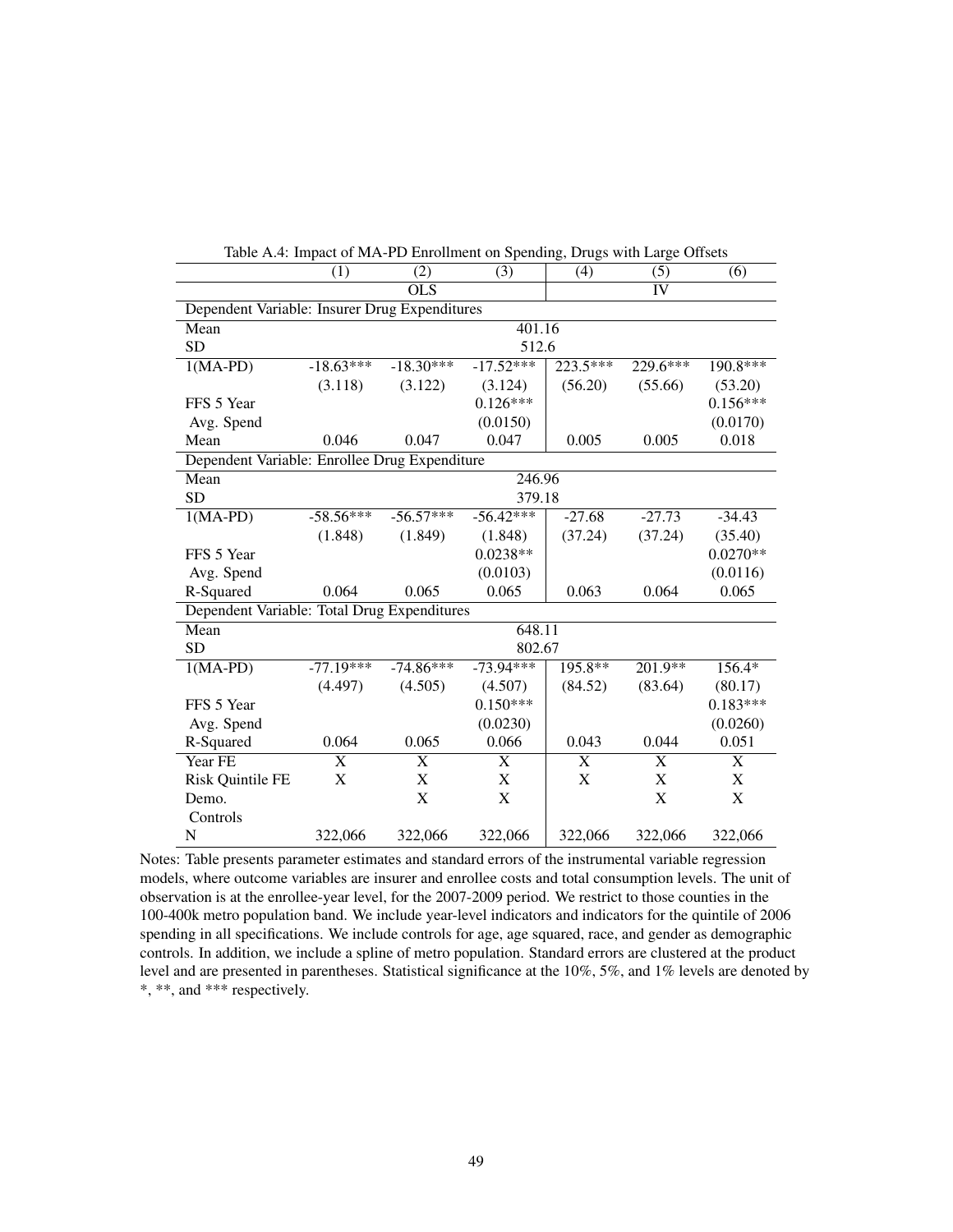| Dependent Variable: Logged Enrollee Expenditure per day |             |             |
|---------------------------------------------------------|-------------|-------------|
| Panel A: Main Results                                   | (1)         | (2)         |
| $1(MA-PD)$                                              | $-0.061***$ | $-0.040***$ |
|                                                         | (0.007)     | (0.007)     |
| 1(MA-PD)*High Switcher Surplus                          | $-0.020$    | $-0.024$    |
|                                                         | (0.015)     | (0.016)     |
| <b>Observations</b>                                     | 49,652,335  | 49,652,335  |
| Adjusted R-Squared                                      | 0.655       | 0.716       |

Table A.5: Estimates of the Relationship between Plan Enrollment and Enrollee Expenditure (LIS)

Notes: Table presents linear regression models with logged enrollee expenditure per day supply as the dependent variable. The unit of observation is at the fill level (weighted by day supply), for the 2007-2009 period. The original data are obtained from a 10% sample of CMS prescription drug event files. We include year-level indicators and product fixed effects in all specifications. In some specifications, we also control the phase of the standard Part D benefit. Standard errors are clustered at the plan-product level. Statistical significance at the 10%, 5%, and 1% levels are denoted by \*, \*\*, and \*\*\* respectively. The sample size is smaller because not all NDCs match to a diagnosis code.

concern is that benefit design reflects screening incentives conditional, rather than strategic ones. This concern is exacerbated to the extent that we do not capture the specificity of risk adjustment. Selection conditional on risk adjustment could affect our results along two dimensions. First, there could be selection conditional on risk adjustment across both MA-PD and stand-alone plans. Selection conditional on risk adjustment has been documented in this setting by Carey (2017).<sup>58</sup> Second, screening incentives could vary by plan type. This effect has been documented by Lavetti and Simon (2018); Lavetti and Han (2017). we explore the robustness of our results to the inclusion or exclusion of these drugs. The results are in Table A.5 below, in which we replicate our main specifications but also interact the Medicare Advantage dummy with a dummy that takes on a 1 for drugs treating the 48 conditions with positive and statistically significant "MA Switcher Surplus" that are not in our high offset categories. The coefficient is negative, but not statistically significant. While measurement error (due to linking drugs to diagnoses) may lead to some attenuation of these estimates, the magnitudes are much smaller than the interaction terms in Panel B of Table 2.

We further explore the impact of this selection incentive on our estimate of  $\theta_2$  in Table A.17. Consistent with adverse selection (as in Carey (2017)), elimination of these drugs from the model leads to estimates of  $\theta_1$  closer to -1. Consistent with small and statistically insignificant differences in Table 2,  $\theta_2$  is not statistically different from our preferred estimates. While both (differential) selection and strategic incentives can co-exist, we argue that strategic incentives are empirically larger.

### B.2 Individual Reinsurance

Individual reinsurance attempts to counteract the incentive to avoid high spending beneficiaries. During the catastrophic phase of the standard benefit, the government covers 80% of drug expenditure. For example, in 2008, the catastrophic cap was \$5726.25. For each additional dollar in spending above this amount, the beneficiary covers 5

<sup>58</sup>In a slightly different setting, Geruso, Layton and Prinz (Forthcoming) show that plans strategically use formularies to cherry-pick consumers.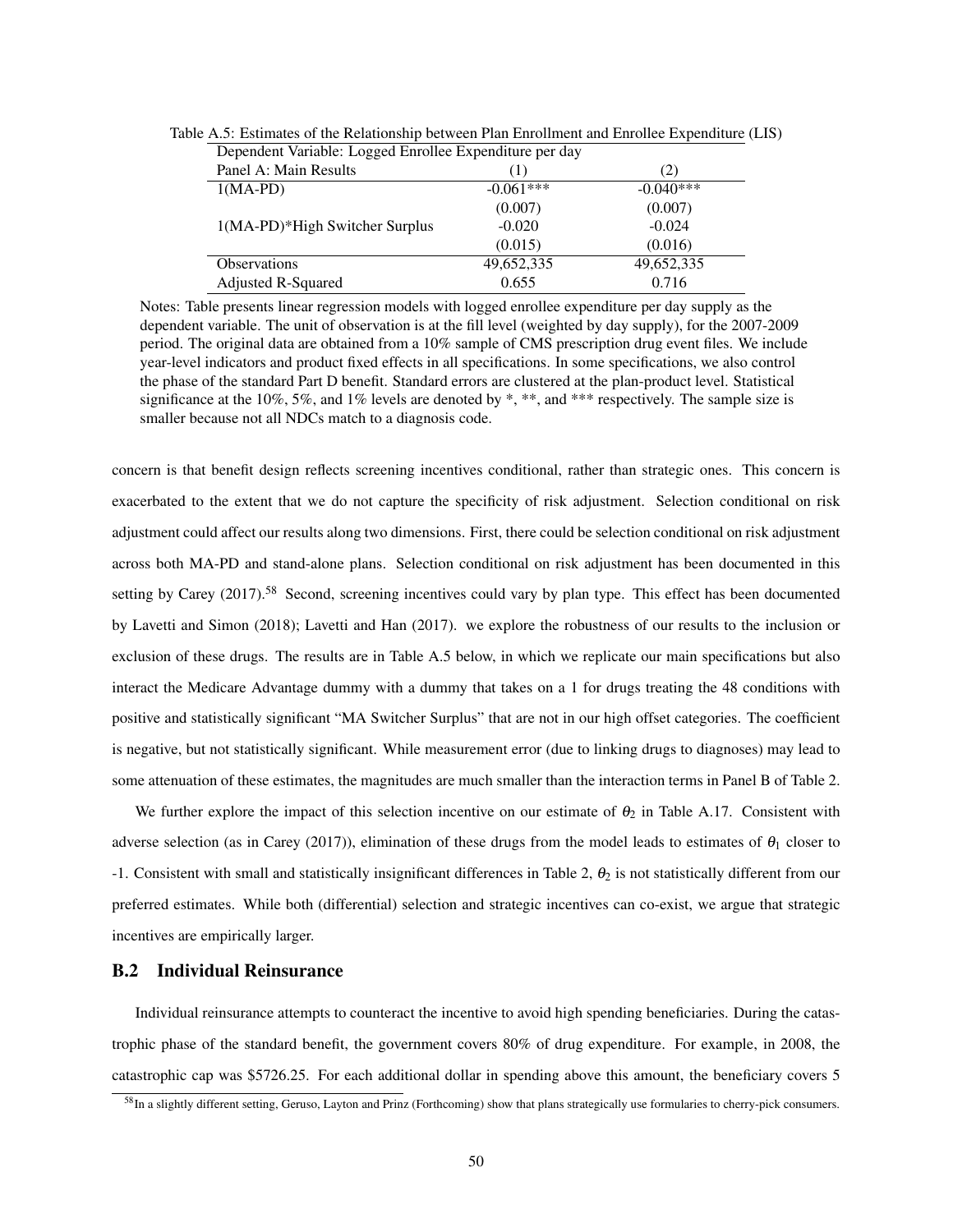|                                                            | Table A.6: Counterfactuals |                     |          |                     |
|------------------------------------------------------------|----------------------------|---------------------|----------|---------------------|
|                                                            |                            | Counterfactual Plan |          | Counterfactual Plan |
|                                                            |                            | Characteristics     |          | Characteristics     |
| Policy Counterfactual: Reduction in Reinsurance Generosity |                            |                     |          |                     |
| Premium                                                    | 206.21                     | 406.58              | 159.96   | 276.37              |
| % Change                                                   |                            |                     | $-0.22$  | $-0.32$             |
| <b>Insurer Drug Spend</b>                                  | 1202.86                    | 1071.14             | 1166.28  | 1029.81             |
| $%$ Change                                                 | $-6\%$                     | $-12\%$             | $-9\%$   | $-15%$              |
| Change in CS (\$/Enrollee)                                 | $-16.45$                   | $-47.27$            | $-24.71$ | $-58.81$            |
| Fiscal Savings (\$/Enrollee)*                              |                            | $-36.52$            |          | $-45.43$            |
| Premium Adjustment                                         |                            | no                  |          | yes                 |

Notes: Results are calculated as described above. Means across markets are reported, as well as the % change from baseline.

cents, Medicare covers 80 cents, and the plan covers 15 cents. Our model accounts for reinsurance in two ways. First, we explicitly incorporate individual reinsurance into our calculation of insurer costs. Second, we estimate specifications in which we exclude high cost enrollees with spending above the cap.

The Medicare Payment Advisory Commission has recommended that Medicare significantly lower the amount of reinsurance paid in the catastrophic phase from 80% to 20% while increasing the premium subsidy to maintain the overall generosity level of government subsidies (Medpac (2016)). We use our model to simulate the impact of this policy in equilibrium. This counterfactual policy also illustrates the key mechanisms of selection and strategic incentives. The commission notes that while the change could exacerbate the incentives created by selection, it also creates incentives for insurers to reduce costs. We expect policies that exacerbate adverse selection to lead to less generous insurance plans in equilibrium; mechanically, we re-solve for firm incentives and endogenous insurer costs under the alternative subsidy structure.

The results are in Table A.6. Consistent with selection driving benefit design, plans are much less generous absent reinsurance: stand-alone PDPs spend 12-15% less on prescription drugs under the alternative policy. Consistent with strategic incentives driving benefit design, the effect is muted for MA-PD plans, which spend 6-9% less on prescription drugs. Consistent with previous counterfactual results, selection and strategic incentives are equally important determinants of benefit design. The policy harms consumers and is costly to the federal government, as consumers consume fewer drugs, leading to additional medical expenditure.<sup>59</sup>

#### B.3 Risk Corridors

Risk corridors attempt to provide down-side protection against plan-level losses and cap plan-level profit margins if overall drug spending is much higher or lower than expected (Medpac (2016)). Following Decarolis, Polyakova and Ryan (Forthcoming), we denote the function which adjusts a plan's ex post profit with Γ. Risk corridor payments are

 $59$  We hold upstream prices fixed in this simulation; insurers may negotiate additional discounts from manufacturers under the alternative subsidy structure.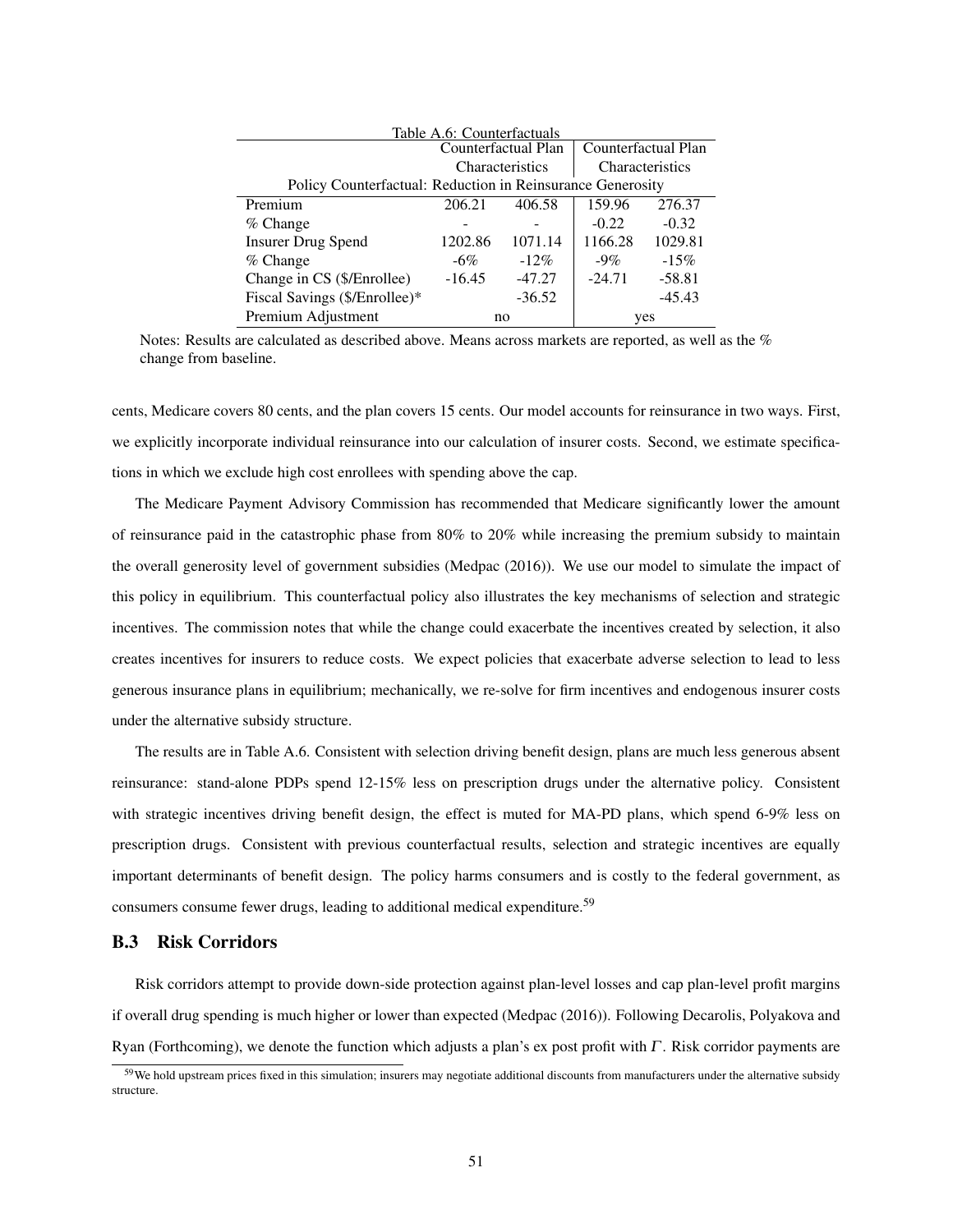applied at the plan level at the end of the year (rather than enrollee by enrollee). Because payments are piece-wise linear and symmetric, they do not affect the optimization of the risk neutral insurer. Therefore, we do not include risk corridor payments in our discussion of firm profits in the main text. If we take risk corridor payments into account, the ex post profit function can be written as:

$$
\Pi_{jmt}^{PDP}(\mathbf{b_t^D}, \mathbf{x_{mt}^D}) = \Gamma\left(p_{jmt}^D(\mathbf{b_t^D}) + z_t^D - c_{jmt}^D(\mathbf{x_{mt}^D}, \bar{r}_{jmt})\right) s_{jmt} B_{mt}.
$$
\n(18)

Risk corridor payments are an important component of the program. Most plan sponsors returned a portion of overpayments to Medicare because of the risk corridors. Despite being prevalent, industry participants are circumspect about the impact of risk corridor payments on firm behavior (Medpac (2016)). The strongest incentives would be to change bidding behavior; we do not use this information directly in estimation. To confirm that risk corridor payments do not affect the parameter  $\theta_1$ , we re-estimate our model year by year, noting that the structure of risk corridors changed in 2008. In unreported specifications, we find that the effect is not statistically different from the main specification.

#### B.4 Rebates and LIS Subsidies

Two additional features of the regulatory environment deserve additional attention: Medicare Advantage rebates and LIS subsidies. Because Medicare Advantage subsidies were generous during our time period, many plans have zero premiums; these plans may include "rebates" to enrollees, which can be used to provide additional services or reduce Part B premiums (which are required even for consumers in Medicare Advantage plans).We include these net premium reductions directly in the definition of  $b_{jmt}^M$ ; the consumer pays a composite premium equal to  $b_{jmt}^M + p_{jmt}^D$ . We can allow the value of the rebate to be reduced by 25% in accordance with CMS bidding rules, which require that the government share in the savings of Medicare Advantage plans that bid below the benchmark. Table A.17 shows that this will not affect the estimates of the key parameters of interest.

Second, distortions created by the LIS subsidy may affect firm incentives. Decarolis, Polyakova and Ryan (Forthcoming) account for this possibility in their analysis and we following their approach by restricting attention to those contracts that bid above the LIS benchmark amount in the majority of regions in which they operate. We re-estimate the supply-side parameters, assuming that these remaining contracts will not be distorted by the structure of the LIS subsidy. This restriction leaves fewer contracts available to estimate the parameters. Nevertheless, the results (presented in Table A.17) are qualitatively similar to the main specification, indicating that our basic results hold even allowing for the LIS distortion. Similarly, in the bottom panel of Table A.17, we restrict attention to "enhanced" plans that are unlikely to be constrained by minimum plan generosity requirements; again, the results are quantitatively similar.<sup>60</sup>

 $60$  We define a plan as "enhanced" if it has a supplemental premium in at least half of all markets in which it operates. This accounts for 7% of all stand-alone plans. The analysis omitting LIS plans serves as an additional robustness check along this dimension as plans not eligible for LIS enrollment are also likely to be more generous than the minimum actuarial standard. These two subsets overlap substantially.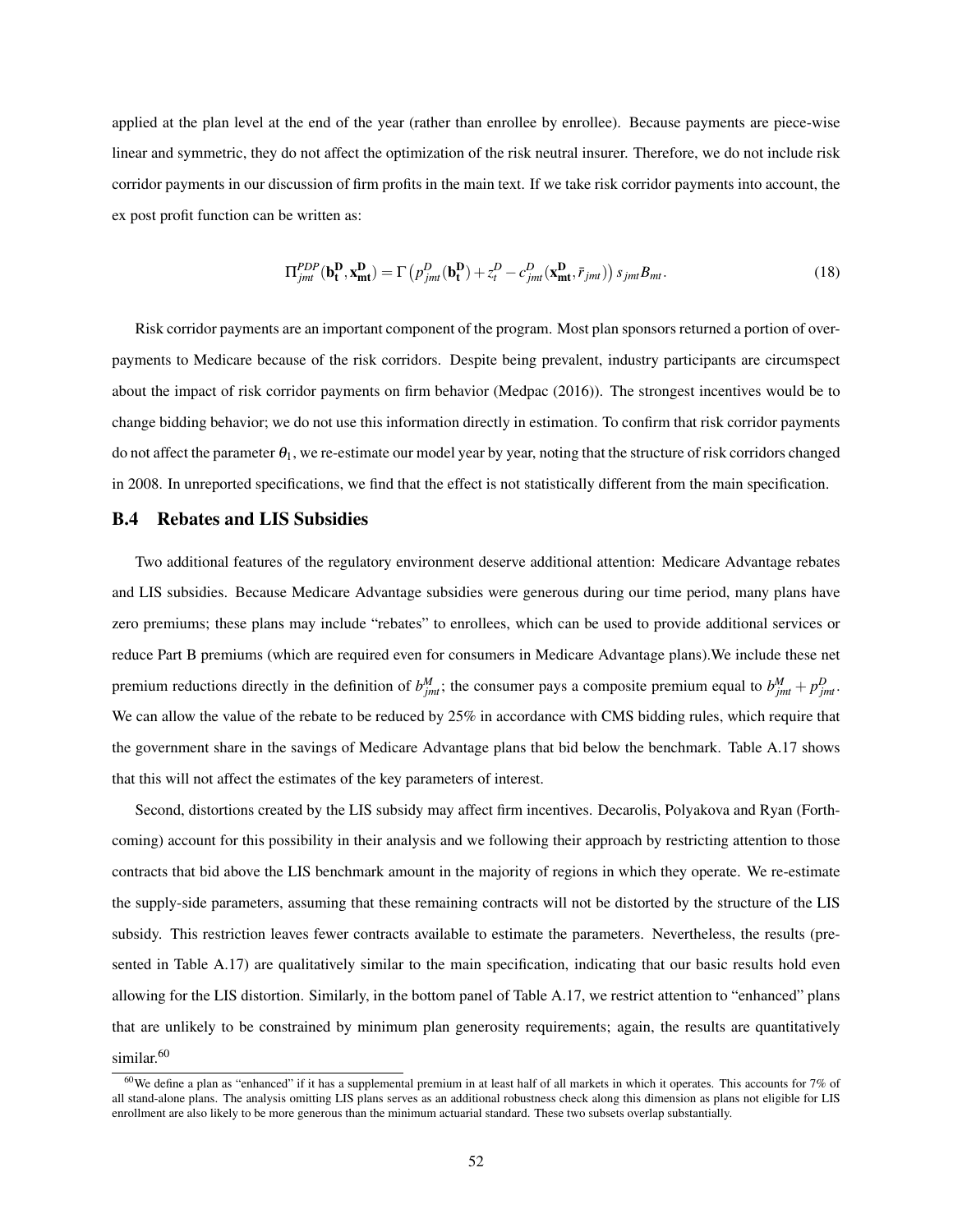# C Additional Counterfactuals

In this section, we consider a number of policy-relevant counterfactuals. In all of these exercises, we assume fixed  $\theta_1$  and  $\theta_2$ . For example, we consider budget neutral policies that attempt to internalize the externality generated by the stand-alone PDPs.<sup>61</sup> Our presumption is that CMS would like to increase drug consumption by PDP enrollees to both improve enrollee well-being and to reduce medical care costs. A natural policy to consider is a plan benefit generosity subsidy where CMS would cover some of the insurer's cost to increase generosity. For this subsidy to be budget neutral, CMS must also decrease the current premium subsidy, which will likely increase premiums faced by consumers. The impact of such a change depends on how consumers evaluate plans with greater generosity but higher premiums. While it is natural to consider the consumer surplus impact of these policies, such a calculation requires interpreting the utility parameters in the neoclassical context, which, given our earlier findings, is probably inappropriate. For this reason, we refrain from making consumer surplus statements here. In addition, we assume fixed  $\theta_1$  and  $\theta_2$  in all of the policy counterfactuals.

Consider a uniform subsidy for stand-alone PDPs, as shown in Table A.7. Mechanically, a subsidy alters both *pjmt* and *OOPCq jmt* if it is budget neutral and there is full pass-through; we can write the alternative premium and OOPC as a function of the change in OOPC due to a change in the benefit generosity and the offset, which is given by  $\frac{\partial q}{\partial x}(c - c')$ . For a small change in x (omitting subscripts for simplicity):

$$
OOPC' = OOPC + \frac{\partial OOPC}{\partial x},
$$

$$
p' = p + \frac{\partial OOPC}{\partial \mathbf{x}} - \frac{\partial q}{\partial \mathbf{x}}(c - c').
$$

In this formulation, the offset savings are passed through completely to the consumer in the form of lower premiums, but the reduced premium subsidy is passed through to consumers in the form of higher premiums as well.<sup>62</sup>

A 1% subsidy would increase consumption by 7.2 day supply based on the behavioral elasticities in column 2. The implied offset, in column 3, is \$3.54.<sup>63</sup> However, the subsidy applies to all of the infra-marginal units as well, and the total reduction in OOPC is \$10.15. Subtracting the offsets, this implies that premiums would have to increase by \$6.61 for the policy to be budget neutral. By contrast, the federal government could eliminate cost-sharing in the donut hole, as the ACA does. Using the calculations in Einay, Finkelstein and Schrimpf (2015), this would increase drug consumption by 8%, generating offsets amounting to \$52.54 per consumer. However, this policy is also expensive: while it reduces OOPC by \$356 per consumer, this reduction comes at a cost net of offsets of \$303. Therefore, if the

 $61$ These calculations do not require knowledge of the "true" demand curve, from which we could derive welfare implications as in Glazer and McGuire (2013).

 $62$ This gives us an upper bound of the potential welfare gain.

 $^{63}$ This is calculated as the additional spending multiplied by the 22% figure described above.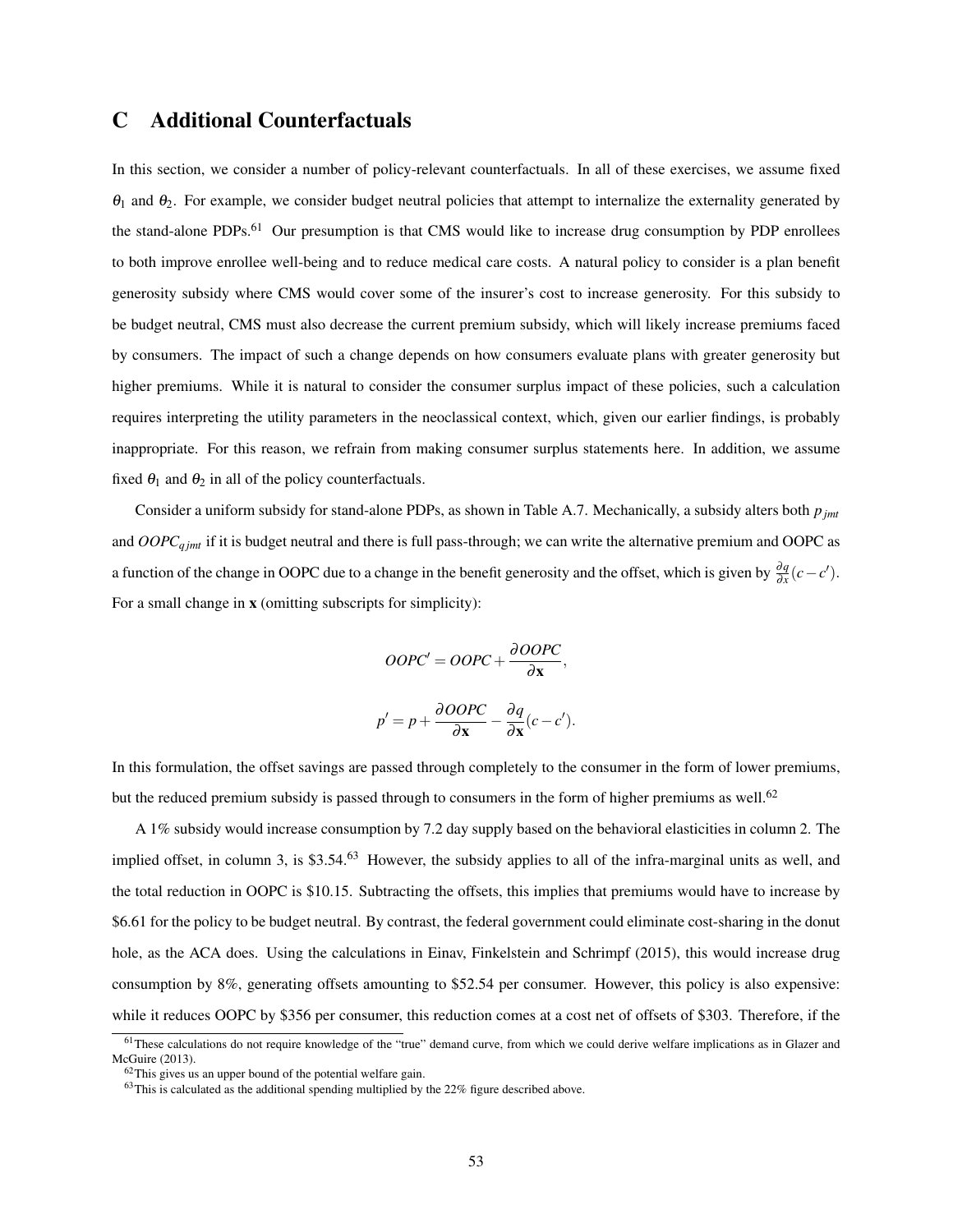|                                    | Consumer Valuation    | <b>OPC</b> Reduction | 4.30     |                       |                      |         | $\begin{array}{c} 10.70 \\ 21.38 \\ 42.74 \\ 106.82 \\ 13.64 \end{array}$                         |        | 320.61 | 152.86                   |                                                         |
|------------------------------------|-----------------------|----------------------|----------|-----------------------|----------------------|---------|---------------------------------------------------------------------------------------------------|--------|--------|--------------------------|---------------------------------------------------------|
|                                    | $%$ Change,           | PDP Penetration      |          |                       |                      |         | $\begin{array}{l} 0.0010 \\ 0.0030 \\ 0.0064 \\ 0.0132 \\ 0.0342 \\ 0.0342 \\ 0.0344 \end{array}$ |        | 0.1224 | 0.0571                   |                                                         |
| Table A.7: Counterfactual Policies | <b>Effective Cost</b> | to Government        |          | 6.61<br>19.06         |                      |         | 39.69<br>81.28<br>204.77<br>409.54                                                                |        | 504.84 | 303.58                   |                                                         |
|                                    | Thange in OOPC        |                      | 10.15    |                       |                      |         | 25.28<br>50.51<br>100.94<br>152.30                                                                | 504.60 | 757.27 | 355.99                   | Notes: Pesults are calculated as described in Section 5 |
|                                    | Offset                |                      |          | 3.54<br>6.23<br>10.82 |                      | 19.67   | 47.53<br>95.06                                                                                    |        | 52.43  | 52.4                     |                                                         |
|                                    | Elasticity            |                      | $-0.54$  | 0.38                  | 0.33                 | $-0.30$ | $-0.29$                                                                                           | 0.29   | 0.31   |                          |                                                         |
|                                    | Iniform               | PC Reduction         | $1.00\%$ |                       | $2.50\%$<br>$5.00\%$ | 10.00%  | 25.00%<br>50.00%                                                                                  |        | 75.00% | Eliminate the Donut Hole |                                                         |

| i<br>֧֧֦֧֦֧֧֧֚֚֚֚֚֚֚֚֚֚֚֚֚֚֚֚֚֝֜֡֝֓֝<br>į<br>l |
|------------------------------------------------|
|                                                |
| i<br>l<br>j                                    |
|                                                |
| l<br>֠<br>l<br>֕                               |
|                                                |
| j<br>¢                                         |
| l<br>$\overline{a}$<br>i<br>l                  |
|                                                |
| ł<br>ׇ֚֕֡<br>ţ<br>ļ<br>j                       |
| j<br>١                                         |
| l<br>l<br>I                                    |
| ׇ֚֡<br>I<br>֕                                  |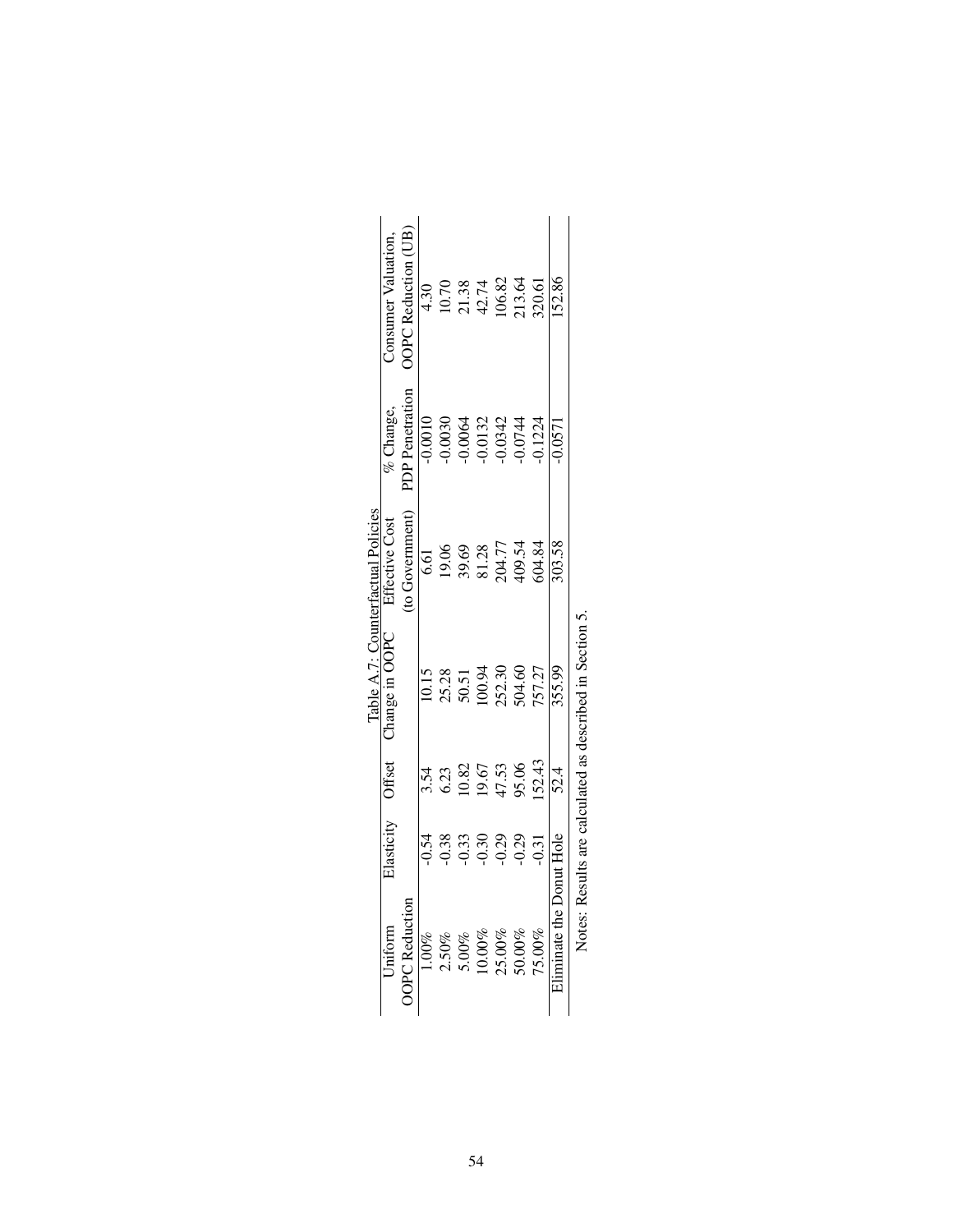policy is to be budget neutral, premiums will have to rise dramatically.<sup>64</sup>

Furthermore, these policies reduce the market share of stand-alone PDPs. Consumers do not value the increased generosity at its full cost, as reflected in the measured decision utility; they prefer plans with lower premiums and higher cost-sharing. Therefore, we conclude that it will be difficult for the government to implement broad based changes to the Part D program aimed at reducing externalities that are budget neutral. This includes the recent Part D Enhanced Medication Therapy Management (MTM) Model, which encourages stand-alone plans to reduce Parts A and B spending among their enrollees. The actual financial incentives associated with this program are quite small. If plans reduce Parts A and B spending by 2% (about \$200 in 2008), they are eligible for a \$2 per member per month increase in their benchmark payment. Because firms only receive approximately one-tenth of the savings, they are unlikely to internalize the externality created by offsets. Furthermore, we note that a stand-alone PDP that fully internalized the externality would only spend an additional \$153 per enrollee per year. Given our calculations, this would lead to savings in Parts A and B of about \$30. We find that a policy that provides a \$12.75 per member per month increase in the benchmark payment (and reduces Parts A and B spending by 0.3%) internalizes the externality, and would increase MA-PD enrollment by 3.4 percentage points. Furthermore, we note that a \$153 increase is likely to represent the insurers' entire profit margins, based on a 15% profit margin and the estimates in Ho, Hogan and Scott Morton (2015).

It is costly for the Medicare program to implement a budget neutral policy for two reasons: consumers are not sophisticated with respect to potential under-utilization and most implementable policies fail to target marginal consumption, effectively leading to expensive OOPC reductions on infra-marginal units. These results are consistent with a model in which private insurers can better target and subsidize underutilized, high-value care. For example, while the subsidy we describe is uniform, applying to all drugs, private MA-PD insurers can implement more sophisticated contracts that better target increased utilization. We see evidence of this in the reduced form results; MA-PD plans have lower enrollee expenditure for exactly those drugs likely to generate the largest offsets. While they increase the complexity of insurance contracts and may exacerbate plan choice frictions, targeted subsidies are more likely to be cost-effective. Therefore, it may be more reasonable to encourage MA-PD enrollment; based on our estimates in Table 4, we believe this can be done in a cost-effective way. For example, rather than closing the donut hole, the federal government could increase Medicare Advantage benchmarks by \$312 per year, plus the \$23 in implied offsets. This would increase MA-PD market share by 7.4%.

By contrast, market outcomes could be very different absent choice frictions. In the main demand specifications, we allow for inertia and do not constrain  $\alpha_q^p = \alpha_q^x$ . Incorporating deviations from the neoclassical model builds on previous work (Ho, Hogan and Scott Morton (2015); Abaluck and Gruber (2016); Decarolis, Polyakova and Ryan

<sup>64</sup>Exacerbating this is the fact that MA-PD plans become more generous in equilibrium, decreasing OOPC to consumers by \$97 per year. We note that the ACA policy is not budget neutral.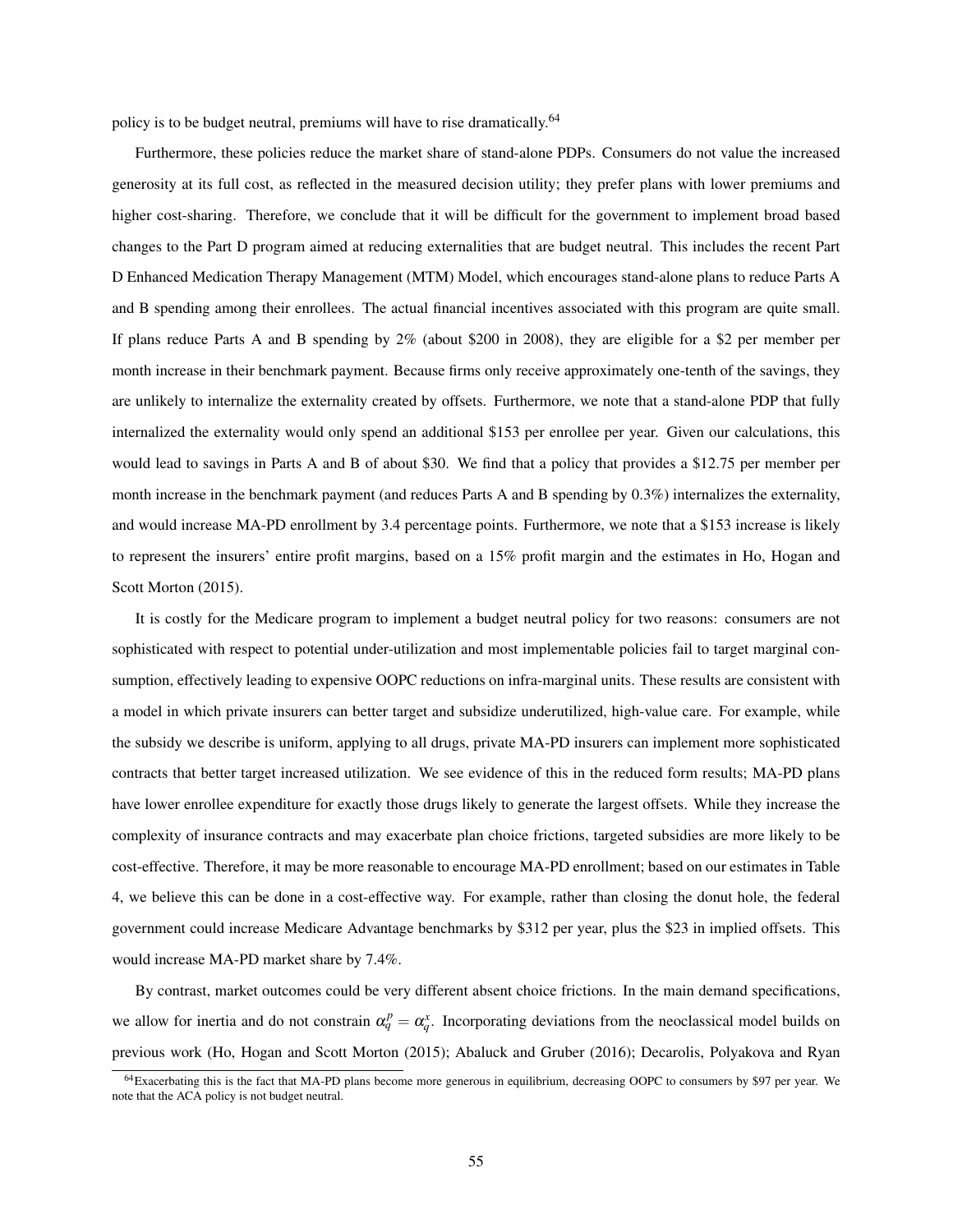| Risk Quintile (Lowest to Highest) | (1)         | (2)         | (3)          | (4)          | (5)          |
|-----------------------------------|-------------|-------------|--------------|--------------|--------------|
| Premium + OOPC                    | $-0.157***$ | $-0.119***$ | $-0.0887***$ | $-0.0581***$ | $-0.0248***$ |
|                                   | (0.00610)   | (0.00508)   | (0.00439)    | (0.00355)    | (0.00242)    |
| $1-\sigma$                        | $0.439***$  | $0.441***$  | $0.470***$   | $0.463***$   | $0.457***$   |
|                                   | (0.0132)    | (0.0134)    | (0.0130)     | (0.0127)     | (0.0119)     |
| Plan Vintage                      | $2.148***$  | $1.466**$   | $-2.177$     | 0.437        | 0.592        |
|                                   | (0.631)     | (0.630)     | (13,226)     | (0.630)      | (0.632)      |
| Adjusted $\mathbb{R}^2$           | 0.308       | 0.294       | 0.291        | 0.285        | 0.271        |
| <b>Observations</b>               | 58,189      | 58,626      | 59,885       | 60.463       | 61,317       |

Table A.8: IV Nested Logit Parameter Estimates

Notes: Table presents instrumental variable regression models as described in Berry (1994). The outside share is constructed as all Medicare eligibles not enrolled in a stand-alone Medicare Part D plan or MA-PD plan. In all specifications, we include plan fixed effects. Excluded instruments are an urban county dummy, and premiums and out-of-pocket expenditure in other markets, where a market is defined as a county-year combination. Standard errors are presented in parentheses. Statistical significance at the 10%, 5%, and 1% levels are denoted by \*, \*\*, and \*\*\* respectively.

(Forthcoming)) and is important for understanding insurer incentives. However, a natural approach would assume that consumers care equally about a dollar reduction in premium and a dollar reduction in OOPC. In Table A.8, we present results that constrain  $\alpha_q^p = \alpha_q^x$ . Consistent with the patterns in our main specifications, sicker consumers are less sensitive to the combination of premiums and OOPC.

We next consider the impact of consumer decision making in equilibrium. To align consumer choices with value, policymakers could provide targeted consumer search tools (Handel and Kolstad (2015)). In this setting, we believe that would lead consumers to place greater weight on OOPC (Ericson and Starc (2016)) and lead to reduced naivete about potential under-consumption. Mechanically, we resolve for optimal insurer costs assuming the demand specification in Table A.8, such that consumers treat a \$1 increase in premiums equal to a \$1 increase in OOPC. The results are in the final two columns of the top panel of Table A.9. If consumers were "sophisticated," plans would increase their generosity. MA-PD plans would spend 6% more on prescription drugs, while stand-alone PDPs would spend 4% more. Public policies that align consumer demand or the structure of subsidies with providing value will lead insurers to offer contracts that reduce costs or increase health.

We perform two additional counterfactuals to explore the extent to which other features of the institutional environment affect market outcomes. First, we estimate our main counterfactual using our baseline demand estimates, which do not account for plan vintage and imply substantially less adverse selection. In this counterfactual, stand-alone PDPs are much more generous than in the preferred estimates. This implies that accounting for inertia is critical and that selection – in addition to strategic incentives – plays an important role in benefit design.

Finally, we explore the effect of imperfect competition on benefit design and premium setting. We estimate a counterfactual in which plans are constrained to pay out 80% of the premiums they collect in (drug) claims, known as a (binding) minimum loss ratio regulation. The regulation (enacted as part of the Affordable Care Act) is essentially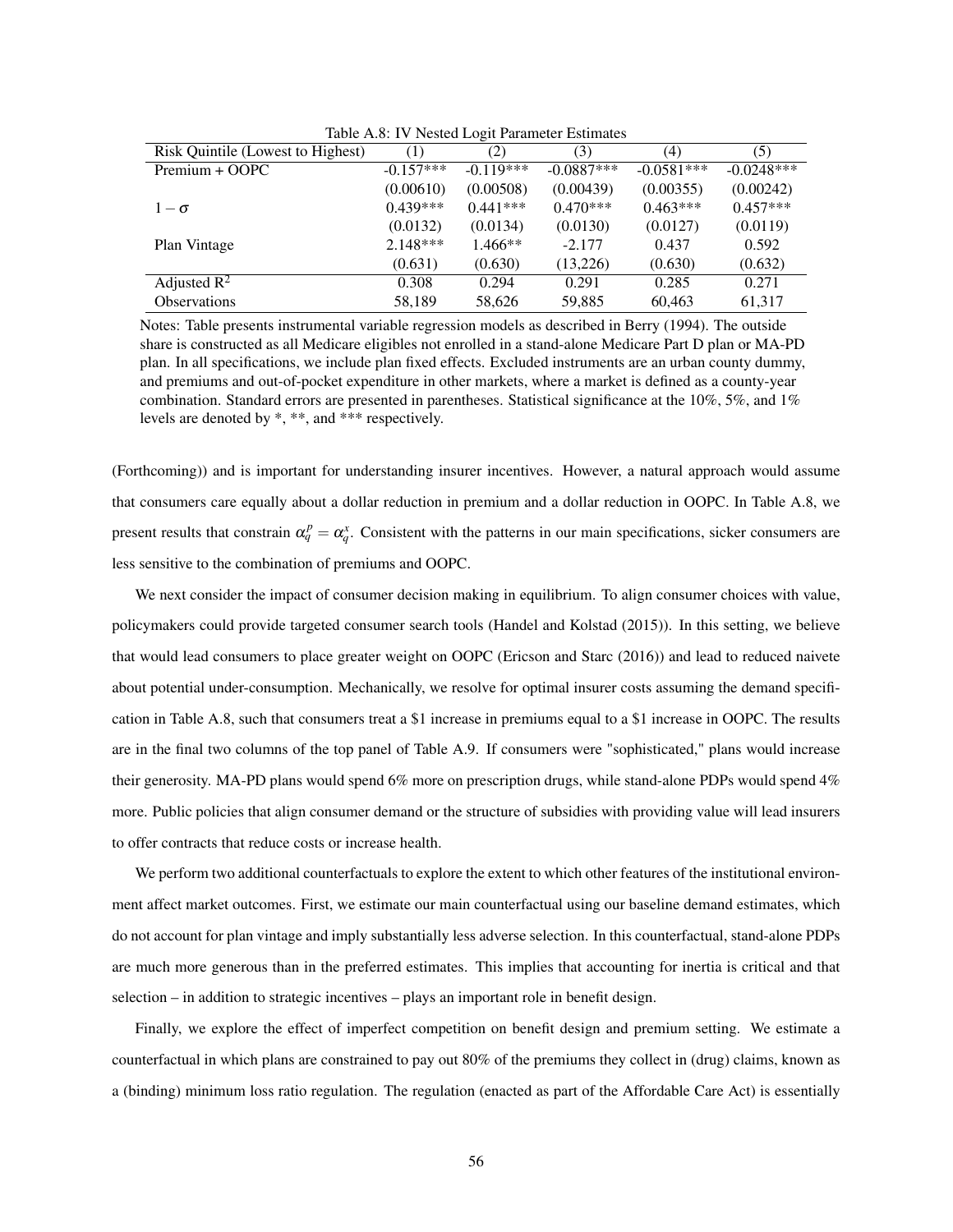|                           |           | Table A.9: Counterfactuals |                                                          |                           |
|---------------------------|-----------|----------------------------|----------------------------------------------------------|---------------------------|
|                           |           | <b>Baseline</b>            |                                                          | "Sophisticates":          |
|                           |           |                            |                                                          | $\alpha_a^p = \alpha_a^x$ |
|                           | <b>MA</b> | <b>PDP</b>                 | MA                                                       | <b>PDP</b>                |
| Premium                   | 206.00    | 407.93                     | 206.00                                                   | 407.93                    |
| $%$ Change                |           |                            |                                                          |                           |
| <b>Insurer Rx Spend</b>   | 1285.25   | 1211.62                    | 1354.23                                                  | 1255.60                   |
| $%$ Change                |           |                            | 6%                                                       | $4\%$                     |
|                           |           | No Inertia,                |                                                          | Fixed Loss Ratio,         |
|                           |           | Internalize Externality:   |                                                          | Internalize Externality:  |
|                           |           |                            | $\theta_{PDP} = \hat{\theta}_{MA} = \theta_1 + \theta_2$ |                           |
| Premium                   | 231.42    | 459.22                     | 194.86                                                   | 358.55                    |
| % Change                  | $4\%$     | 15%                        | $-6\%$                                                   | $-12\%$                   |
| <b>Insurer Drug Spend</b> | 1337.38   | 1394.30                    | 1121.04                                                  | 1288.45                   |
| % Change                  | 12%       | 13%                        | $-13%$                                                   | 6%                        |
| Premium Adjustment        |           | no                         |                                                          | yes                       |

Notes: Results are calculated as described in Section 5. Means across markets are reported, as well as the % change from baseline. Drug spending represents the insured costs.

a blunt tool that caps insurer profits and reduces incentives to price strategically. If stand-alone PDPs account for medical expenditure under this pricing rule, they become more generous, consistent with previous results. However, MA-PD plans actually become substantially less generous – largely because they cannot cross-subsidize prescription drug expenditure. As a result, enrollees in MA-PD plans are actually made slightly worse off despite lower premiums, whereas enrollees in stand-alone PDPs are made substantially better off.

# D Robustness Checks



Figure A.3: Histogram of Total Drug Expenditure by Plan Type, 2008

Notes: Plots a histogram of total annual expenditure by plan type. For visual simplicity, we drop enrollees spending more than the catastrophic limit (\$5726.25 in 2008). The initial coverage limit in 2008 was \$2510. N=981,813; 387,570 in MA-PD plans and 594,243 in stand-alone PDP plans.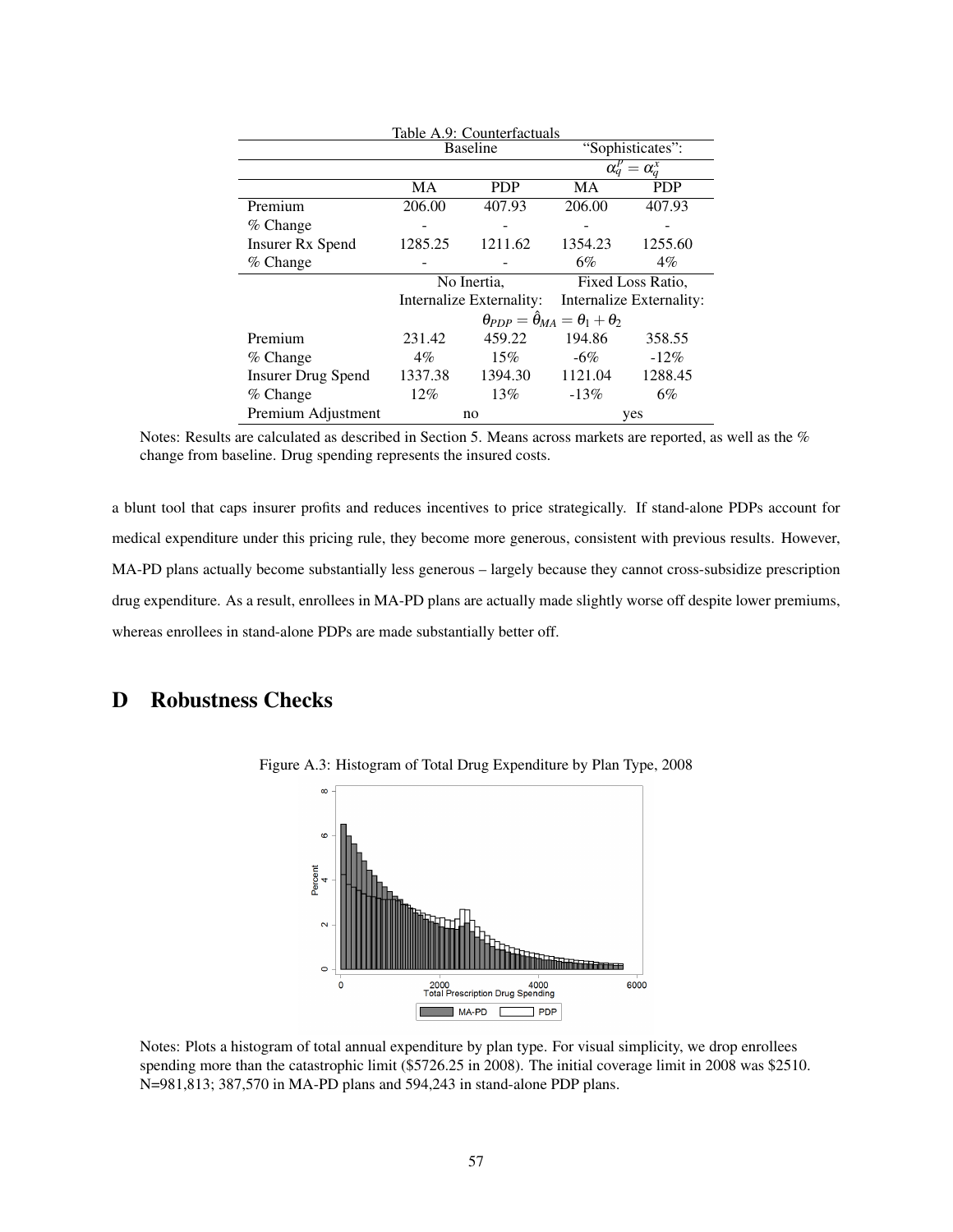



Notes: This figure plots the differences in prices by plan type. Other hypertension drugs include ACE inhibitors, angiotensin II receptor antagonists, renin inhibitors, antiadrenergic agents (centrally & peripherally acting), alpha-adrenergic blockers, aldosterone receptor antagonists, vasodilators and antihypertensive combination therapies. Standard errors are clustered at the plan-product level.



Notes: This figure plots the optimal level of insurer spending under alternative levels of θ from first-order conditions from both  $x^{ICR}$  and  $x^{Donut}$ , using average values of the derivatives of shares with respect to premiums and out-of-pocket costs.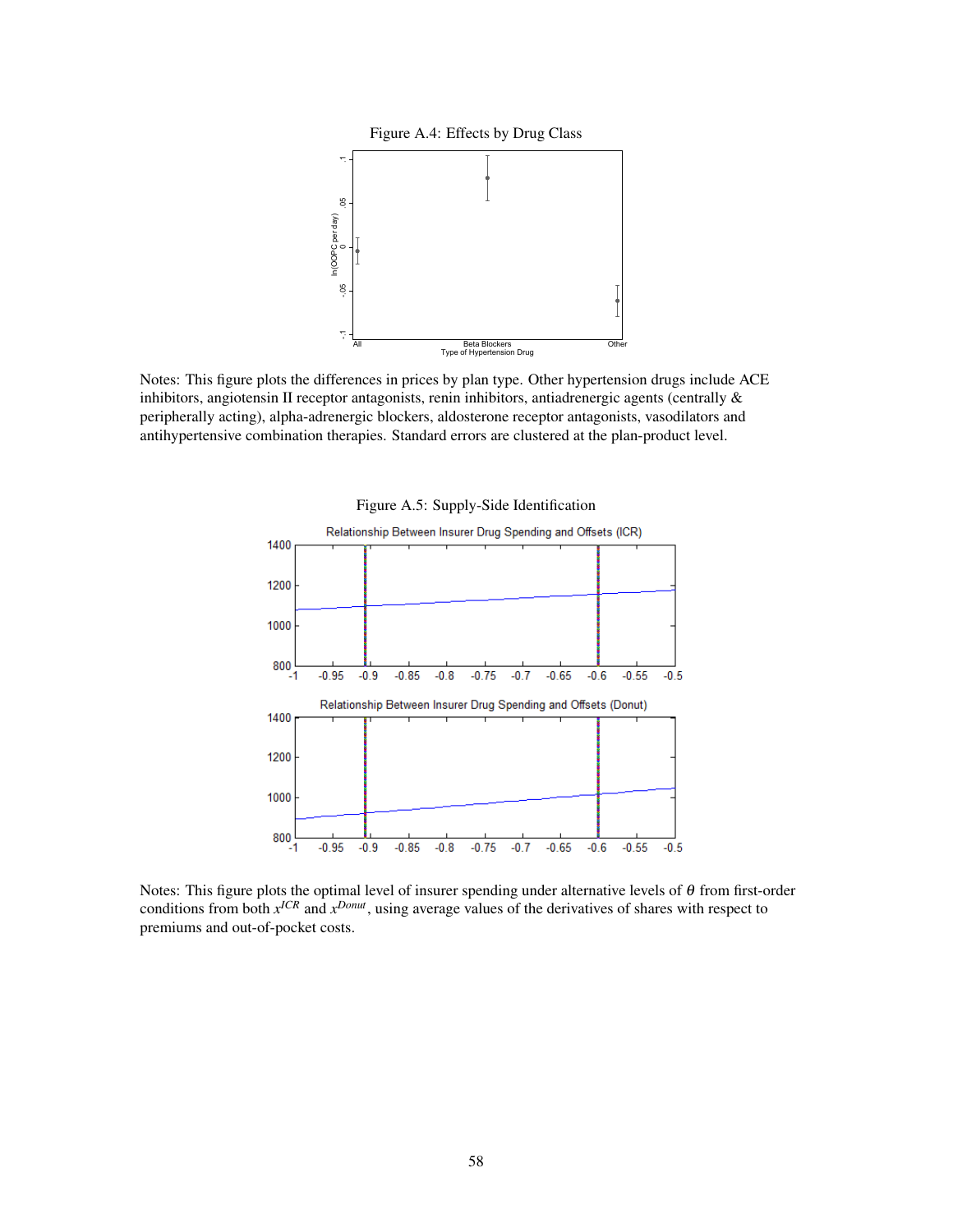| Dependent Variable: Logged Enrollee Expenditure per day |                          |             |
|---------------------------------------------------------|--------------------------|-------------|
| Panel A: Main Results                                   | (1)                      | (2)         |
| $1(MA-PD)$                                              | $-0.042***$              | $-0.019***$ |
|                                                         | (0.003)                  | (0.004)     |
| <b>Observations</b>                                     | 119,915,976              | 119,915,976 |
| <b>Adjusted R-Squared</b>                               | 0.655                    | 0.729       |
| Panel B: By High Offset Class                           |                          |             |
| $1(MA-PD)$                                              | $-0.036***$              | $-0.015**$  |
|                                                         | (0.005)                  | (0.005)     |
| $1(MA-PD)*Asthma$                                       | $-0.088***$              | $-0.102***$ |
|                                                         | (0.018)                  | (0.018)     |
| $1(MA-PD)*Hypertension$                                 | $0.033***$               | $0.042***$  |
|                                                         | (0.009)                  | (0.009)     |
| $1(MA-PD)*Diabetes$                                     | $-0.035***$              | $-0.034**$  |
|                                                         | (0.010)                  | (0.011)     |
| 1(MA-PD)*Cholesterol                                    | $-0.067***$              | $-0.064***$ |
|                                                         | (0.009)                  | (0.010)     |
| <b>Observations</b>                                     | 119,915,976              | 119,915,976 |
| <b>Adjusted R-Squared</b>                               | 0.655                    | 0.729       |
| <b>Product Fixed Effects</b>                            | $\mathbf{X}$             | X           |
| <b>Phase Fixed Effects</b>                              |                          | X           |
|                                                         | <b>ICR</b> or Deductible |             |
| Panel C: By Benefit Phase                               | $(Ded Amt. = 0)$         | Donut Hole  |
| $1(MA-PD)$                                              | $0.032***$               | $-0.266***$ |
|                                                         | (0.004)                  | (0.004)     |
| <b>Observations</b>                                     | 94,800,906               | 16,301,087  |
| <b>Adjusted R-Squared</b>                               | 0.731                    | 0.730       |

Table A.10: Estimates of the Relationship between Plan Enrollment and Enrollee Expenditure, No Third Party Payments

Notes: Table presents linear regression models with logged enrollee expenditure per day supply as the dependent variable. The unit of observation is at the fill level (weighted by day supply), for the 2007-2009 period. The original data are obtained from a 10% sample of CMS prescription drug event files. We include year-level indicators and product fixed effects in all specifications. In some specifications, we also control the phase of the standard Part D benefit. Standard errors are clustered at the plan-product level. Statistical significance at the 10%, 5%, and 1% levels are denoted by \*, \*\*, and \*\*\* respectively.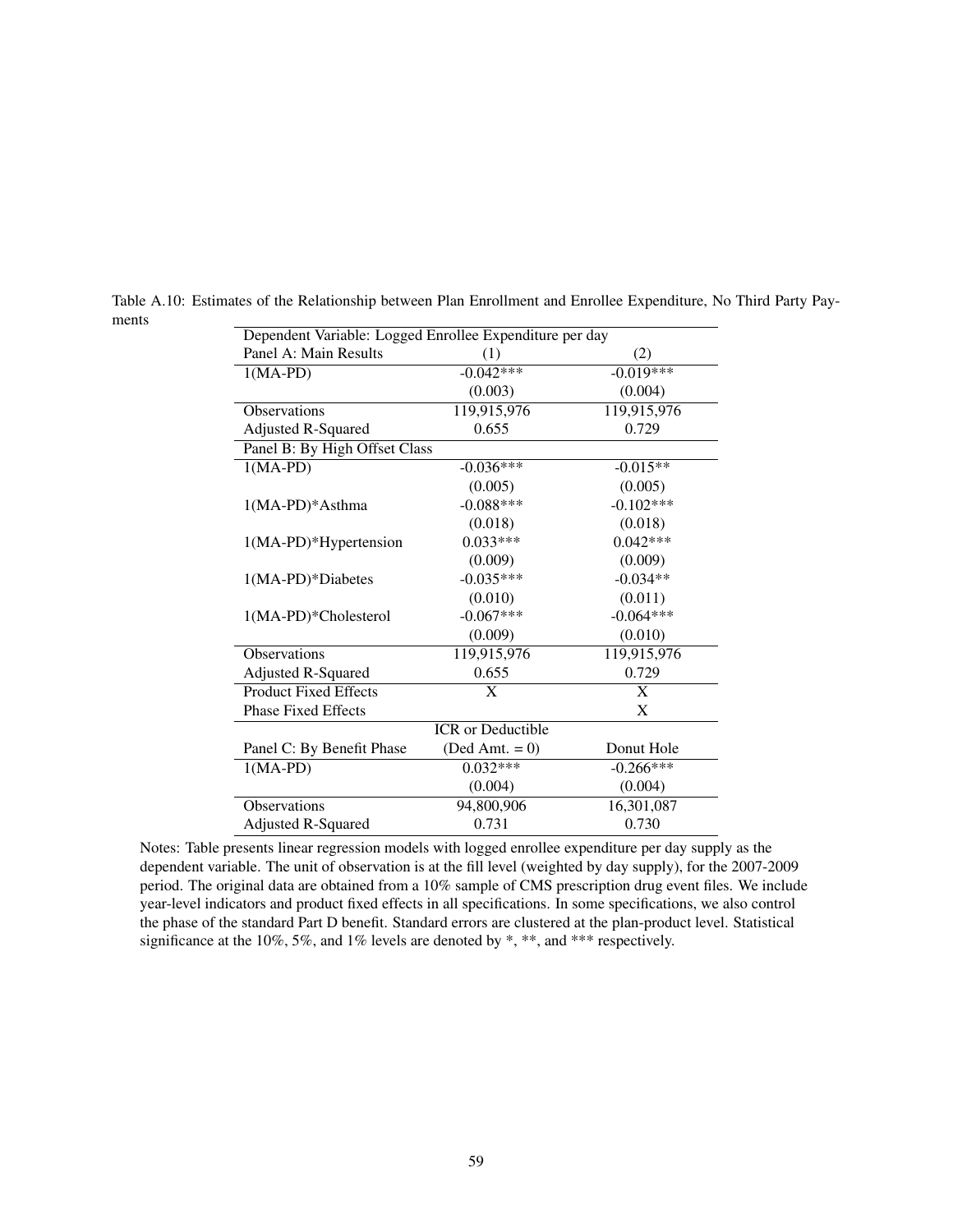| Dependent Variable: Enrollee Expenditure per day |              |             |
|--------------------------------------------------|--------------|-------------|
|                                                  | (1)          | (2)         |
| $1(MA-PD)$                                       | $-0.050***$  | $-0.029***$ |
|                                                  | (0.003)      | (0.004)     |
| $1$ (day supply $<$ 30)                          | $0.444***$   | $0.434***$  |
|                                                  | (0.007)      | (0.007)     |
| $1$ (day supply 31-90)                           | $-0.181***$  | $-0.177***$ |
|                                                  | (0.003)      | (0.003)     |
| $1$ (day supply $> 90$                           | $-0.107$ *** | $-0.099***$ |
|                                                  | (0.025)      | (0.026)     |
| <b>Observations</b>                              | 123,031,165  | 123,031,165 |
| Adjusted R-Squared                               | 0.631        | 0.698       |
| <b>Product Fixed Effects</b>                     | X            | X           |
| <b>Phase Fixed Effects</b>                       |              | X           |

Table A.11: Estimates of the Relationship between Plan Enrollment and Enrollee Expenditure

Notes: Table presents linear regression models with logged enrollee expenditure per day supply as the dependent variable. The unit of observation is at the fill level (weighted by day supply), for the 2007-2009 period. The original data are obtained from a 10% sample of CMS prescription drug event files. We include year-level indicators and product fixed effects in all specifications. In some specifications, we also control the phase of the standard Part D benefit. Standard errors are clustered at the plan-product level. Thirty day supply prescriptions (the most common) is the omitted category. Statistical significance at the 10%, 5%, and 1% levels are denoted by \*, \*\*, and \*\*\* respectively.

|                       | Table A.12: Mechanisms |                                |
|-----------------------|------------------------|--------------------------------|
|                       | (1)                    | (2)                            |
| Panel A: Main Results |                        | Outcome: 1(90 Day)             |
| $1(MA-PD)$            | $0.00272**$            | $0.00212*$                     |
|                       | (0.000929)             | (0.000939)                     |
| <b>Observations</b>   | 153,964,560            | 153,964,560                    |
| Adjusted R-Squared    | 0.096                  | 0.097                          |
| Panel B: Main Results |                        | <b>Outcome: Total Cost/Day</b> |
| $1(MA-PD)$            | $-0.00955$             | $-0.00468$                     |
|                       | (0.00656)              | (0.00657)                      |
| <b>Observations</b>   | 153,962,060            | 153,962,060                    |
| Adjusted R-Squared    | 0.590                  | 0.590                          |

Notes: Table presents linear regression models, where outcome variables are as described in each panel. The unit of observation is at the fill level, for the 2007-2009 period. The original data are obtained from a 10% sample of CMS prescription drug event files. We include year-level indicators and product fixed effects in all specifications. In some specifications, we also control the phase of the standard Part D benefit. Standard errors are clustered at the plan-product level. Statistical significance at the 10%, 5%, and 1% levels are denoted by \*, \*\*, and \*\*\* respectively.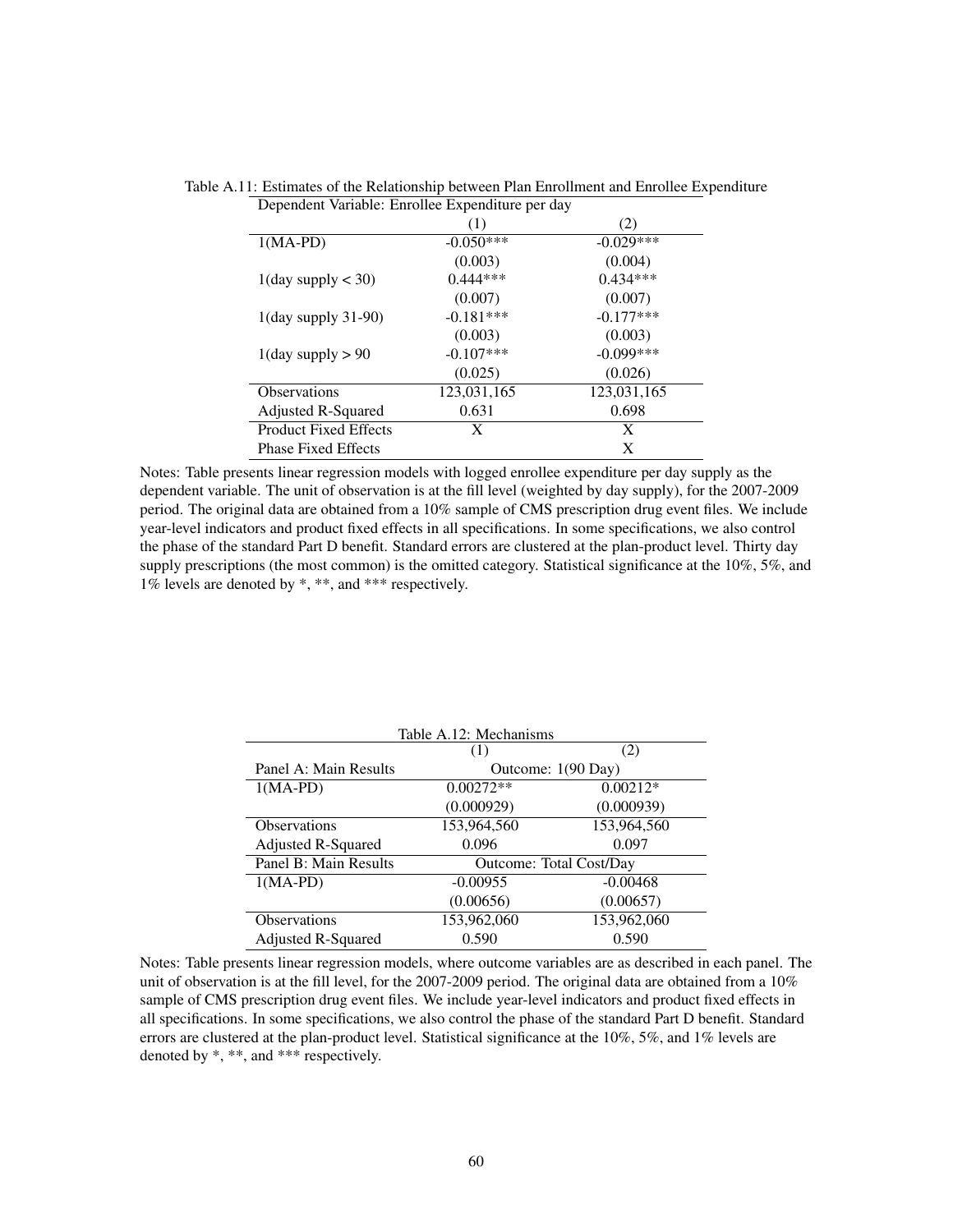| Dependent Variable: Out-of-Pocket Costs |          |             |          |             |            |             |
|-----------------------------------------|----------|-------------|----------|-------------|------------|-------------|
|                                         | (1)      | (2)         | (3)      | (4)         | (5)        | (6)         |
| $x_{jmt}^{ICR}$                         | 501.5*** | $638.9***$  | 499.7*** | $640.6***$  | 498.8***   | $637.3***$  |
|                                         | (49.05)  | (56.45)     | (48.86)  | (56.44)     | (48.53)    | (55.80)     |
| $x^{Donut}$<br>$\cdot$ jmt              | $-2.442$ | 5.911       | $-2.129$ | 5.160       | $-1.758$   | 6.468       |
|                                         | (9.377)  | (18.19)     | (9.311)  | (18.22)     | (9.293)    | (18.12)     |
| $1(MA) * x^{ICR}_{imt}$                 |          | $-291.4***$ |          | $-291.2***$ |            | $-289.8***$ |
|                                         |          | (72.49)     |          | (72.94)     |            | (71.88)     |
| $1(MA) * x_{jmt}^{Donut}$               |          | $-6.640$    |          | $-6.057$    |            | $-6.916$    |
|                                         |          | (16.54)     |          | (16.53)     |            | (16.52)     |
| <b>FFS</b> Costs                        |          |             |          |             | $0.281***$ | $0.281***$  |
|                                         |          |             |          |             | (0.0358)   | (0.0357)    |
| R-Squared                               | 0.228    | 0.230       | 0.230    | 0.228       | 0.230      | 0.231       |
| <b>Observations</b>                     | 569,078  | 569,078     | 569,078  | 569,078     | 569,078    | 569,078     |
| Year FE                                 | X        | X           | X        | X           | X          | X           |
| Risk Type FE                            | X        | X           | X        | X           | X          | X           |
| Demo. Controls                          |          | X           | X        |             | X          | X           |
| Plan FE                                 | X        | X           | X        | X           | X          | X           |

Table A.13: Benefit Design and Out-of-Pocket Costs

Notes: Table presents OLS regression models, where outcome variable is consumer out-of-pocket costs. The unit of observation is an enrollee-year for the 2007-2009 period. The original data are obtained from a 10% sample of CMS prescription drug event files, aggregated to the enrollee-year level. We include year-level indicators and indicators for the quintile of 2006 spending (consumer types) in all specifications. In some specifications, we also control for 5-year average per capita Medicare FFS spending and demographic controls for age categories, race, and gender. Standard errors are clustered at the contract level and are presented in parentheses. Statistical significance at the 10%, 5%, and 1% levels are denoted by \*, \*\*, and \*\*\* respectively.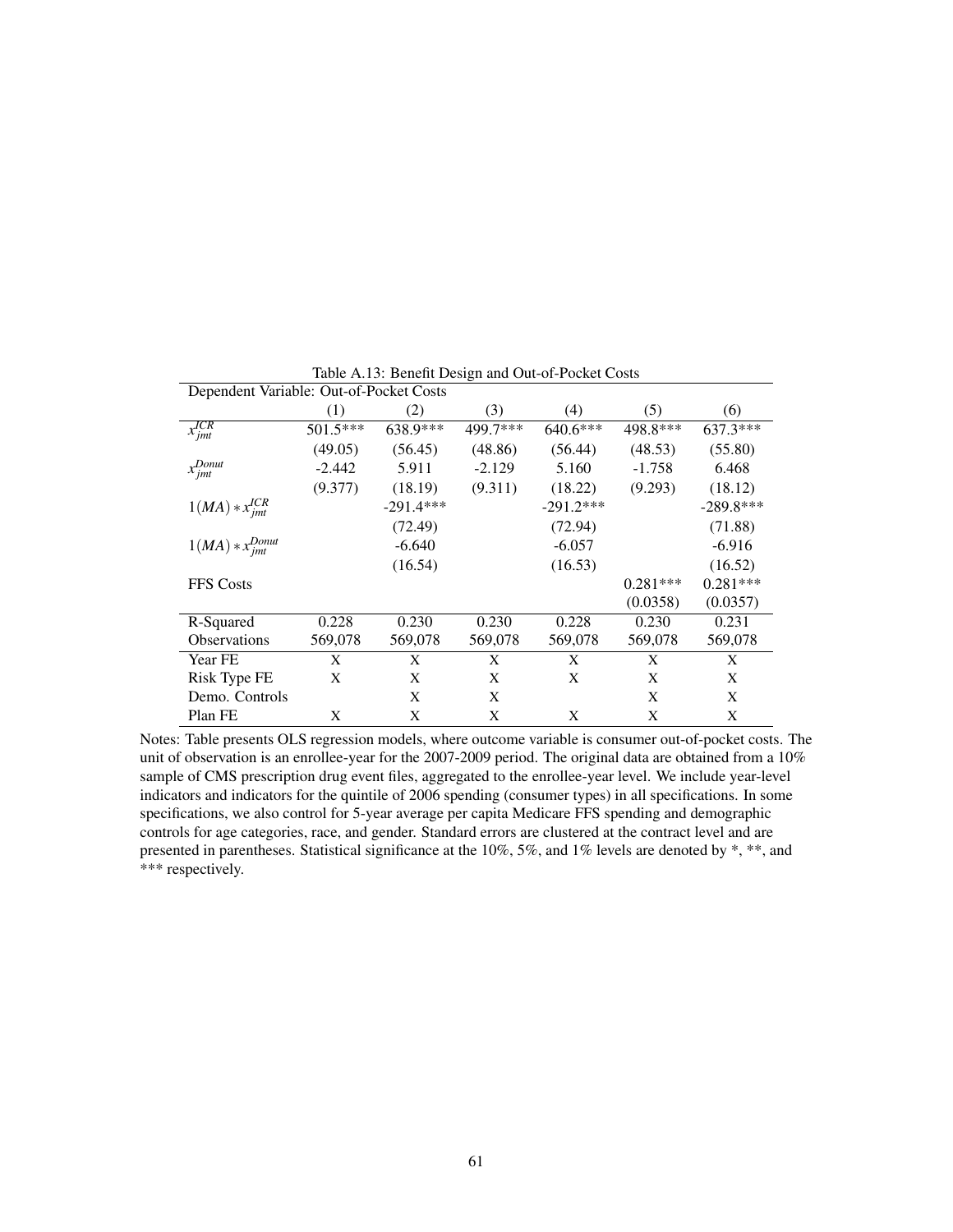|                                                                                                                       | Table A.14: IV Nested Logit Results |                    |              |                        |               |
|-----------------------------------------------------------------------------------------------------------------------|-------------------------------------|--------------------|--------------|------------------------|---------------|
| Risk Quintile (Lowest to Highest)                                                                                     |                                     | $\widehat{\infty}$ | $\odot$      | $\widehat{\mathrm{d}}$ | $\widehat{c}$ |
| Product Characteristics Approach                                                                                      |                                     |                    |              |                        |               |
| Premium                                                                                                               | $-0.0326***$                        | $-0.0518***$       | $-0.0633***$ | $-0.0626***$           | $-0.0526***$  |
|                                                                                                                       | (0.00671)                           | (0.00694)          | (0.00732)    | (0.00732)              | (0.00634)     |
| Donut Hole Coverage                                                                                                   | 1.997****                           | $115***$           | $1.697***$   | 1.957****              | $-688***$     |
|                                                                                                                       | (0.0953)                            | (0.0896)           | (0.0985)     | (0.0989)               | (0.0897)      |
| Has Deductible                                                                                                        | $-1.036***$                         | $-1.050***$        | $-1.174***$  | $-1.213***$            | $-1.054***$   |
|                                                                                                                       | (0.0328)                            | (0.0332)           | (0.0356)     | (0.0360)               | (0.0325)      |
| Plan Vintage                                                                                                          | 1.394****                           | $0.453***$         | 0.443****    | 0.469****              | $0.490***$    |
|                                                                                                                       | (0.0209)                            | (0.0222)           | (0.0237)     | (0.0250)               | (0.0241)      |
| $\frac{6}{1}$                                                                                                         | $0.318***$                          | 0.343****          | $0.374***$   | $0.384***$             | $0.376***$    |
|                                                                                                                       | (0.0110)                            | (0.0111)           | (0.0114)     | (0.0116)               | (0.0103)      |
| Observations                                                                                                          | 58,189                              | 58,626             | 59,885       | 60,463                 | 61,317        |
| Adjusted R-Squared                                                                                                    | 0.378                               | 0.356              | 0.251        | 0.173                  | 0.242         |
| Notes: Our current approach relies on plan fixed effects and identifies sensitivity to price and OOPC using           |                                     |                    |              |                        |               |
| cross market variation. To address the role of selection in the determination of contract characteristics more        |                                     |                    |              |                        |               |
| directly, we model plan choice as a function of contract characteristics. In these specifications, we include         |                                     |                    |              |                        |               |
| premiums, OOPC, and dummies for deductible and donut hole coverage as the observable characteristics.                 |                                     |                    |              |                        |               |
| Table presents instrumental variable regression models, where the outcome variable is the log of the plan             |                                     |                    |              |                        |               |
| share less the log of the outside share. The outside share is constructed as all Medicare eligibles not enrolled      |                                     |                    |              |                        |               |
| in a stand-alone Medicare Part D plan or MA-PD plan. We include plan fixed effects in all specifications.             |                                     |                    |              |                        |               |
| Instruments are the urban dummy, as well as premiums and out-of-pocket costs in other markets, where a                |                                     |                    |              |                        |               |
| market is defined as a county-year combination. Statistical significance at the $10\%$ , $5\%$ , and $1\%$ levels are |                                     |                    |              |                        |               |
| denoted by *, ***, and *** respectively.                                                                              |                                     |                    |              |                        |               |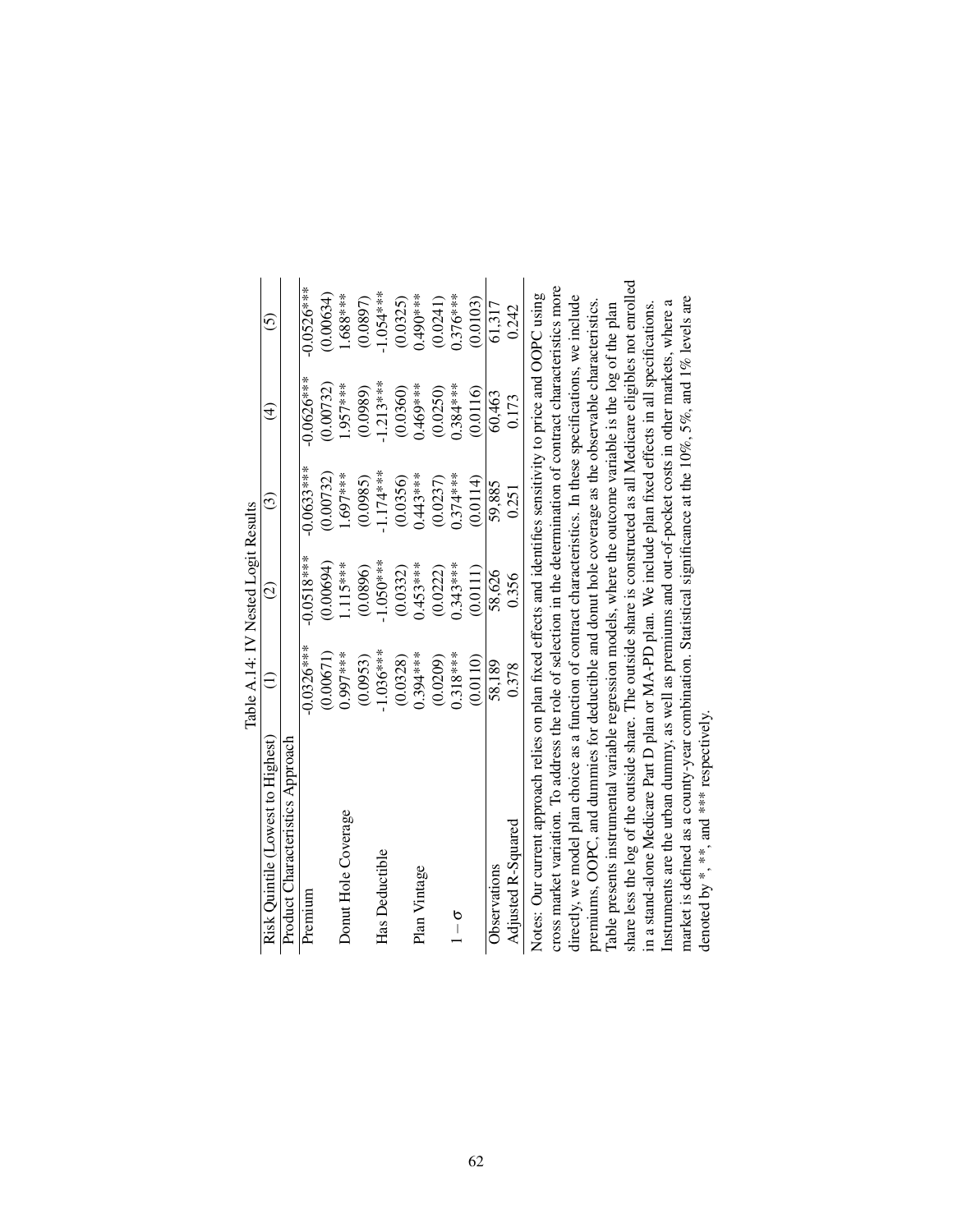| Table A.15: Unobserved Demand Heterogeneity<br>Risk Quintile (Lowest to Highest)                          | Ξ         | $\widehat{\circ}$ | ⊙         | $\widehat{\mathfrak{t}}$ | $\widehat{c}$ |
|-----------------------------------------------------------------------------------------------------------|-----------|-------------------|-----------|--------------------------|---------------|
| <b>Baseline Model</b>                                                                                     |           |                   |           |                          |               |
| Premium, Type                                                                                             | $-0.1391$ | $-0.1275$         | $-0.0831$ | $-0.0897$                | 0.0940        |
|                                                                                                           | (0.0178)  | (0.0053)          | (0.0085)  | (0.0071)                 | (0.0303)      |
| OOPC, Type 1                                                                                              | $-0.1123$ | $-0.0649$         | $-0.0435$ | $-0.02424$               | $-0.0591$     |
|                                                                                                           | (0.0167)  | (0.0236)          | (0.0031)  | (0.0030)                 | (0.0061)      |
| Premium, Type 2                                                                                           | $-0.2325$ | $-0.2228$         | $-0.2548$ | $-0.2495$                | $-0.2845$     |
|                                                                                                           | (0.0167)  | (0.0104)          | (0.0107)  | (0.0084)                 | (0.0550)      |
| OOPC, Type 2                                                                                              | $-0.1263$ | $-0.0826$         | $-0.0486$ | $-0.0303$                | $-0.0159$     |
|                                                                                                           | (0.0112)  | (0.0088)          | (0.0044)  | (0.0035)                 | (0.0043)      |
| $\gamma$ (% of Type 2)                                                                                    | 0.6553    | 0.6617            | 0.6680    | 0.6740                   | 0.6108        |
|                                                                                                           | (0.0498)  | (0.0018)          | (0.0330)  | (0.0240)                 | (0.1342)      |
| Allowing for Inertia                                                                                      |           |                   |           |                          |               |
| Premium, Type                                                                                             | $-0.1415$ | $-0.1445$         | $-0.1316$ | $-0.1320$                | $-0.1120$     |
|                                                                                                           | (0.0261)  | (0.0243)          | (0.0222)  | (0.0206)                 | (0.0195)      |
| OOPC, Type 1                                                                                              | $-0.0965$ | $-0.0516$         | $-0.0298$ | $-0.0139$                | 0.0010        |
|                                                                                                           | (0.0134)  | (0.0105)          | (0.0076)  | (0.0005)                 | (0.0034)      |
| Premium, Type 2                                                                                           | $-0.1749$ | $-0.1717$         | $-0.1980$ | $-0.1917$                | $-0.1930$     |
|                                                                                                           | (0.0516)  | (0.0519)          | (0.0523)  | (0.0532)                 | (0.0554)      |
| OOPC, Type 2                                                                                              | $-0.1199$ | $-0.0774$         | $-0.0435$ | $-0.0267$                | $-0.0007$     |
|                                                                                                           | (0.0261)  | (0.0243)          | (0.0222)  | (0.0344)                 | (0.0039)      |
| Plan Vintage                                                                                              | 0.7688    | 0.7456            | 0.6300    | 0.6390                   | 0.7779        |
|                                                                                                           | (0.0578)  | (0.0623)          | (0.0654)  | (0.0704)                 | (0.0843)      |
| $\gamma$ (% of Type 2)                                                                                    | 0.6553    | 0.6617            | 0.6680    | 0.6740                   | 0.6799        |
|                                                                                                           | (0.2198)  | (0.2080)          | (0.2288)  | (1.7229)                 | (0.2886)      |
| Notes: Our current approach also models heterogeneity in demand across observable, but not unobservable   |           |                   |           |                          |               |
| consumer characteristics. We argue that, given both the empirical literature and reduced form results, we |           |                   |           |                          |               |
|                                                                                                           |           |                   |           |                          |               |

include most of the variation across consumers that is predictable to insurers. However, a more flexible include most of the variation across consumers that is predictable to insurers. However, a more flexible  $\overline{1}$ Notes: consum

demand system may better capture the patterns of substitution in the data. We report estimates that allow for a mixture of unobserved consumer types, similar to Berry and Jia (2010). The results are qualitatively similar to the main estimates, though they imply slightly less sensitivity among high spenders. For

a mixture of unobserved consumer types, similar to Berry and Jia (2010). The results are qualitatively similar to the main estimates, though they imply slightly less sensitivity among high spenders. For

demand system may better capture the patterns of substitution in the data. We report estimates that allow for

numerical stability, markets with less than 50,000 enrollees were dropped from the analysis. In Table A.17, we show that our supply-side estimates are not sensitive the inclusion of additional consumer heterogeneity.

numerical stability, markets with less than 50,000 enrollees were dropped from the analysis. In Table A.17,

we show that our supply-side estimates are not sensitive the inclusion of additional consumer heterogeneity.<br>Stars denoting significance omitted.

Stars denoting significance omitted.